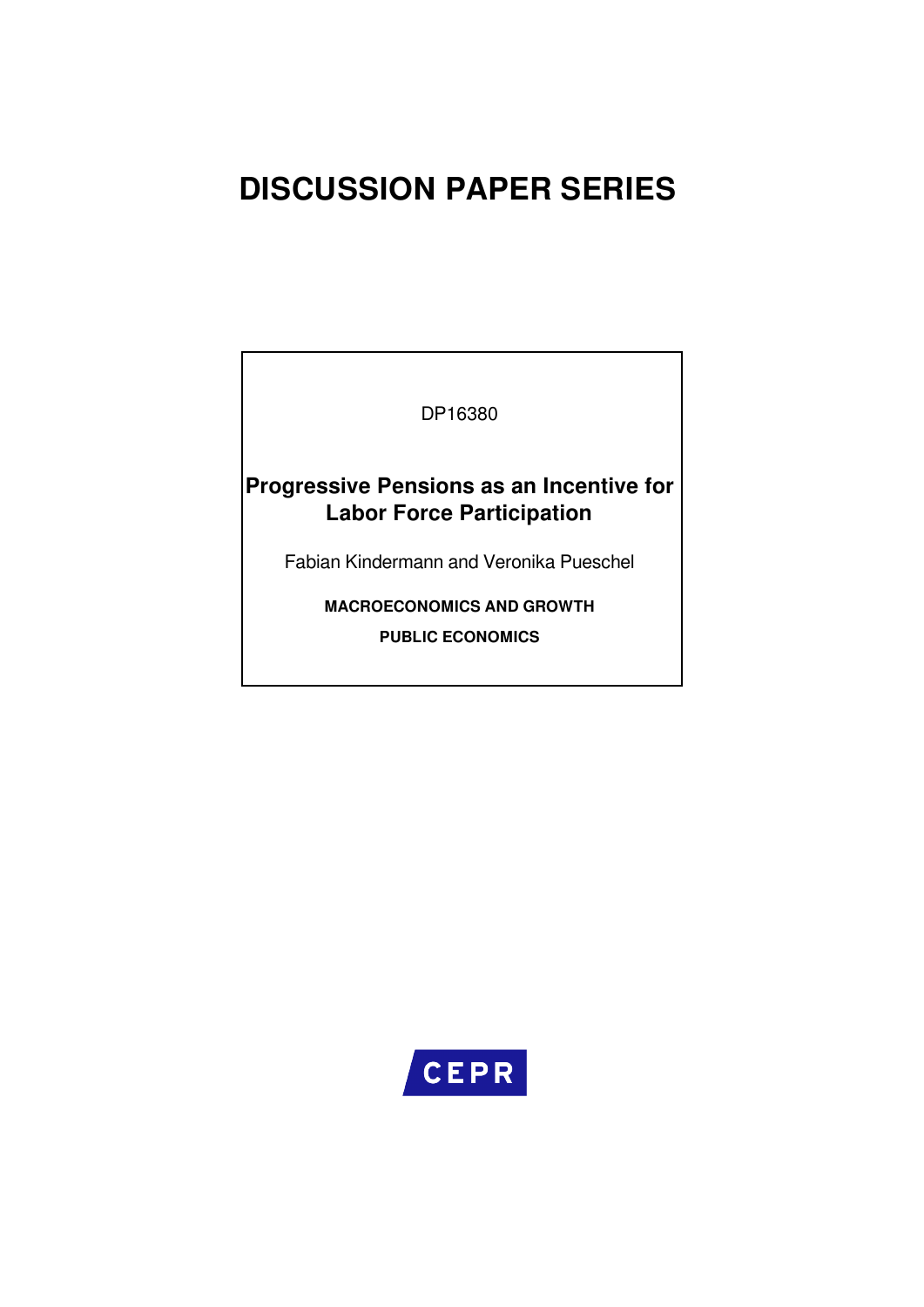# **Progressive Pensions as an Incentive for Labor Force Participation**

*Fabian Kindermann and Veronika Pueschel*

Discussion Paper DP16380 Published 21 July 2021 Submitted 16 July 2021

Centre for Economic Policy Research 33 Great Sutton Street, London EC1V 0DX, UK Tel: +44 (0)20 7183 8801 www.cepr.org

This Discussion Paper is issued under the auspices of the Centre's research programmes:

- Macroeconomics and Growth
- Public Economics

Any opinions expressed here are those of the author(s) and not those of the Centre for Economic Policy Research. Research disseminated by CEPR may include views on policy, but the Centre itself takes no institutional policy positions.

The Centre for Economic Policy Research was established in 1983 as an educational charity, to promote independent analysis and public discussion of open economies and the relations among them. It is pluralist and non-partisan, bringing economic research to bear on the analysis of medium- and long-run policy questions.

These Discussion Papers often represent preliminary or incomplete work, circulated to encourage discussion and comment. Citation and use of such a paper should take account of its provisional character.

Copyright: Fabian Kindermann and Veronika Pueschel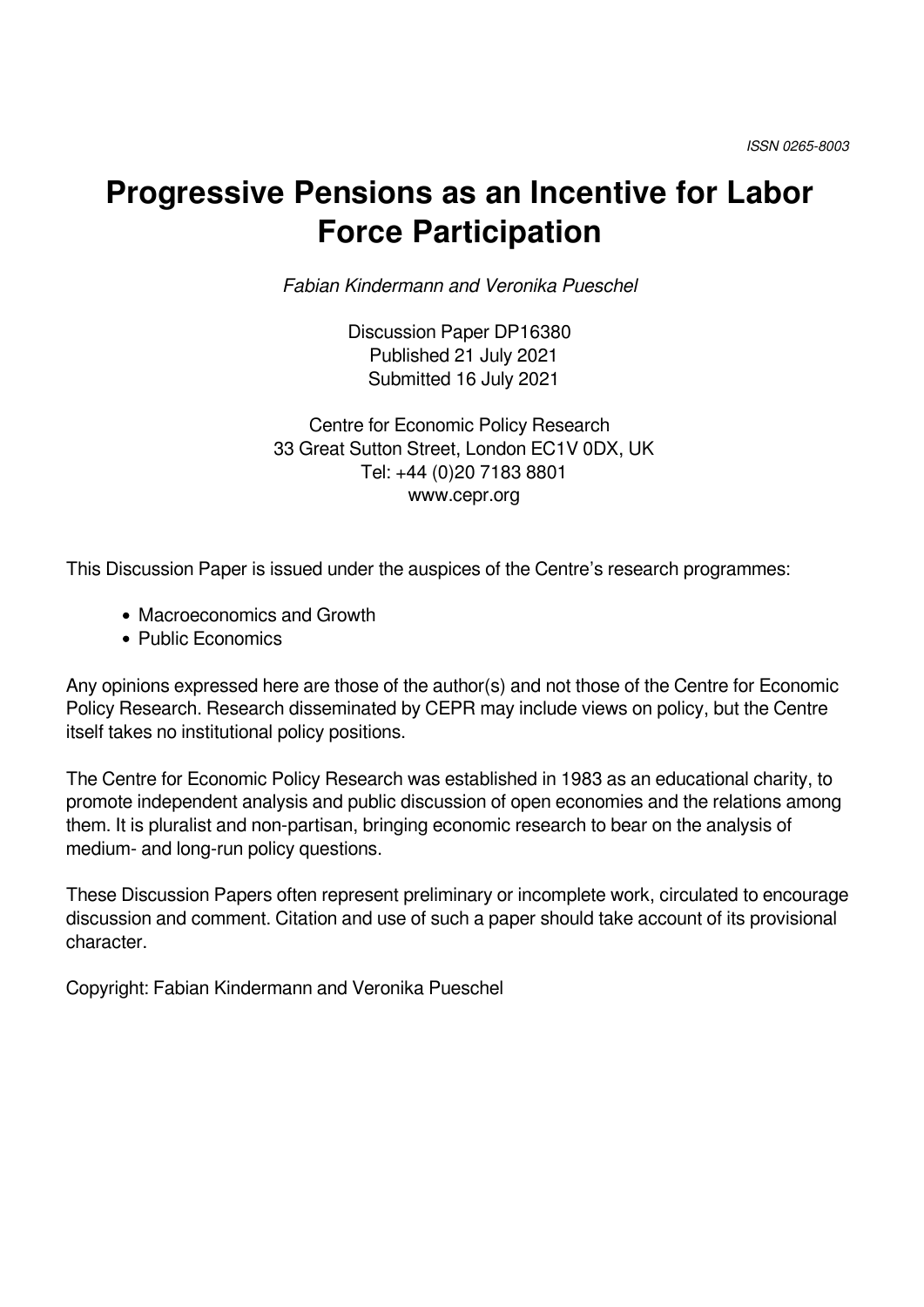# **Progressive Pensions as an Incentive for Labor Force Participation**

# **Abstract**

In this paper, we challenge the conventional idea that an increase in the progressivity of old-age pensions unanimously distorts the labor supply decision of households. So far, the literature has argued that higher pension progressivity leads to more redistribution and insurance provision on the one hand, but increases implicit taxes and therefore distorts labor supply choices on the other. In contrast, we show that a well-designed reform of the pension system has the potential to encourage labor force participation. We propose a progressive pension component linked to the employment decision of households, which implicitly subsidizes employment of the productivity poor. A simulation analysis in a quantitative stochastic overlapping generations model with productivity and longevity risk indicates that this positive employment effect can be sizable and welfare enhancing.

JEL Classification: D15, H31, H55, J21, J22

Keywords: N/A

Fabian Kindermann - fabian.kindermann@ur.de *University of Regensburg and CEPR*

Veronika Pueschel - veronika.pueschel@ur.de *University of Regensburg*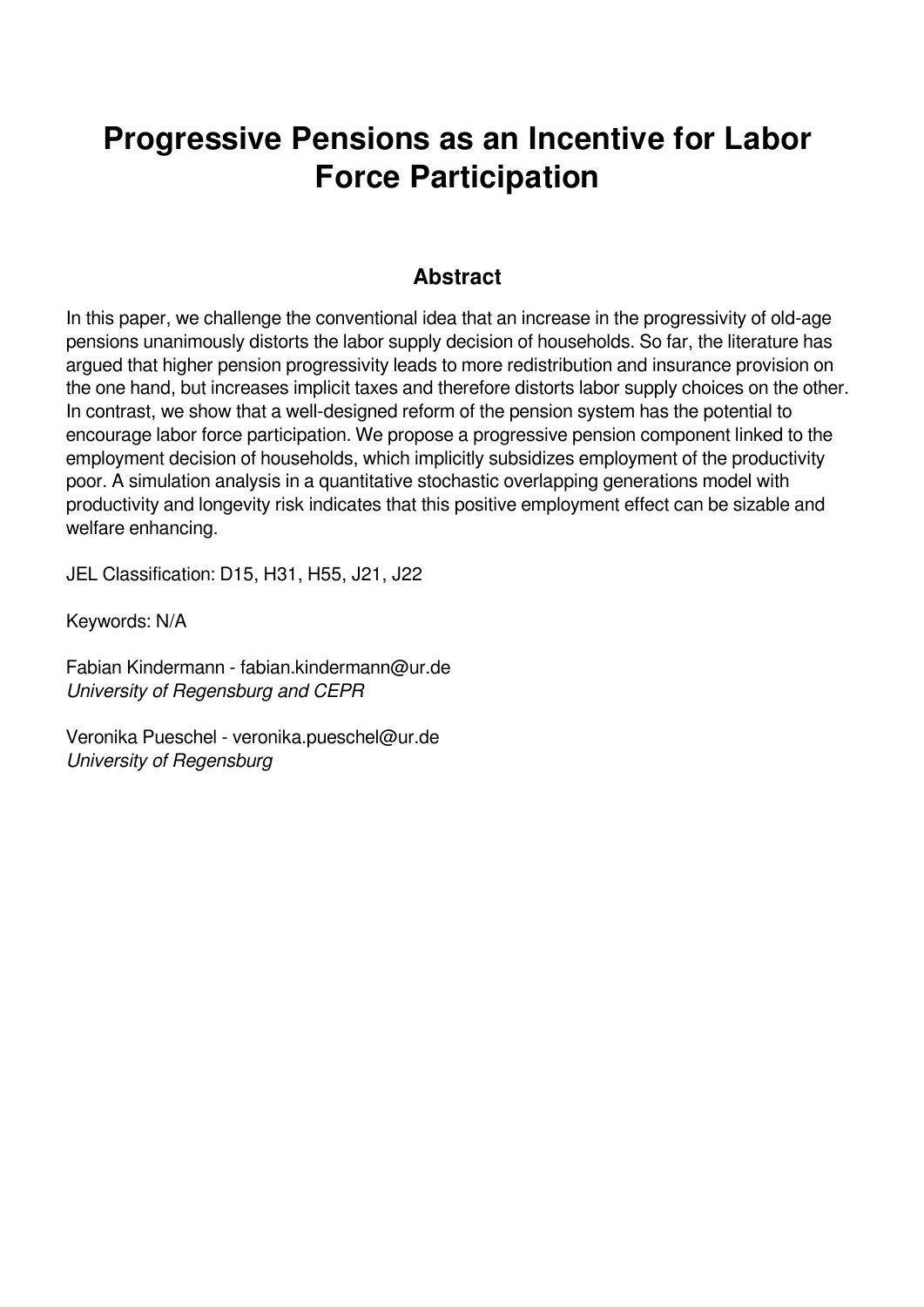# **Progressive Pensions as an Incentive for Labor Force Participation**

Fabian Kindermann

University of Regensburg, CEPR, HCEO, and Netspar Veronika Püschel

University of Regensburg

July 16, 2021

#### **Abstract**

In this paper, we challenge the conventional idea that an increase in the progressivity of old-age pensions unanimously distorts the labor supply decision of households. So far, the literature has argued that higher pension progressivity leads to more redistribution and insurance provision on the one hand, but increases implicit taxes and therefore distorts labor supply choices on the other. In contrast, we show that a well-designed reform of the pension system has the potential to encourage labor force participation. We propose a progressive pension component linked to the employment decision of households, which implicitly subsidizes employment of the productivity poor. A simulation analysis in a quantitative stochastic overlapping generations model with productivity and longevity risk indicates that this positive employment effect can be sizable and welfare enhancing.

*JEL Classification:* D15, H31, H55, J21, J22

*Keywords:* progressive pensions, labor supply, employment incentives

We thank participants at the University of Regensburg lunch seminar, the 2020 annual meeting of the Verein für Socialpolitik, the Public Sector Economics 2020 Conference, the Netspar International Pension Workshop 2021, the RGS Doctoral Conference 2021, the SED 2021 Meeting, the 2021 Public Economics Research Seminar at LMU Munich as well as Hans Fehr for helpful comments. We gratefully acknowledge financial support from the Fritz-Thyssen-Stiftung (Grant: 10.19.1.014WW).

Contact Information: Kindermann: fabian.kindermann@ur.de, Püschel: veronika.pueschel@ur.de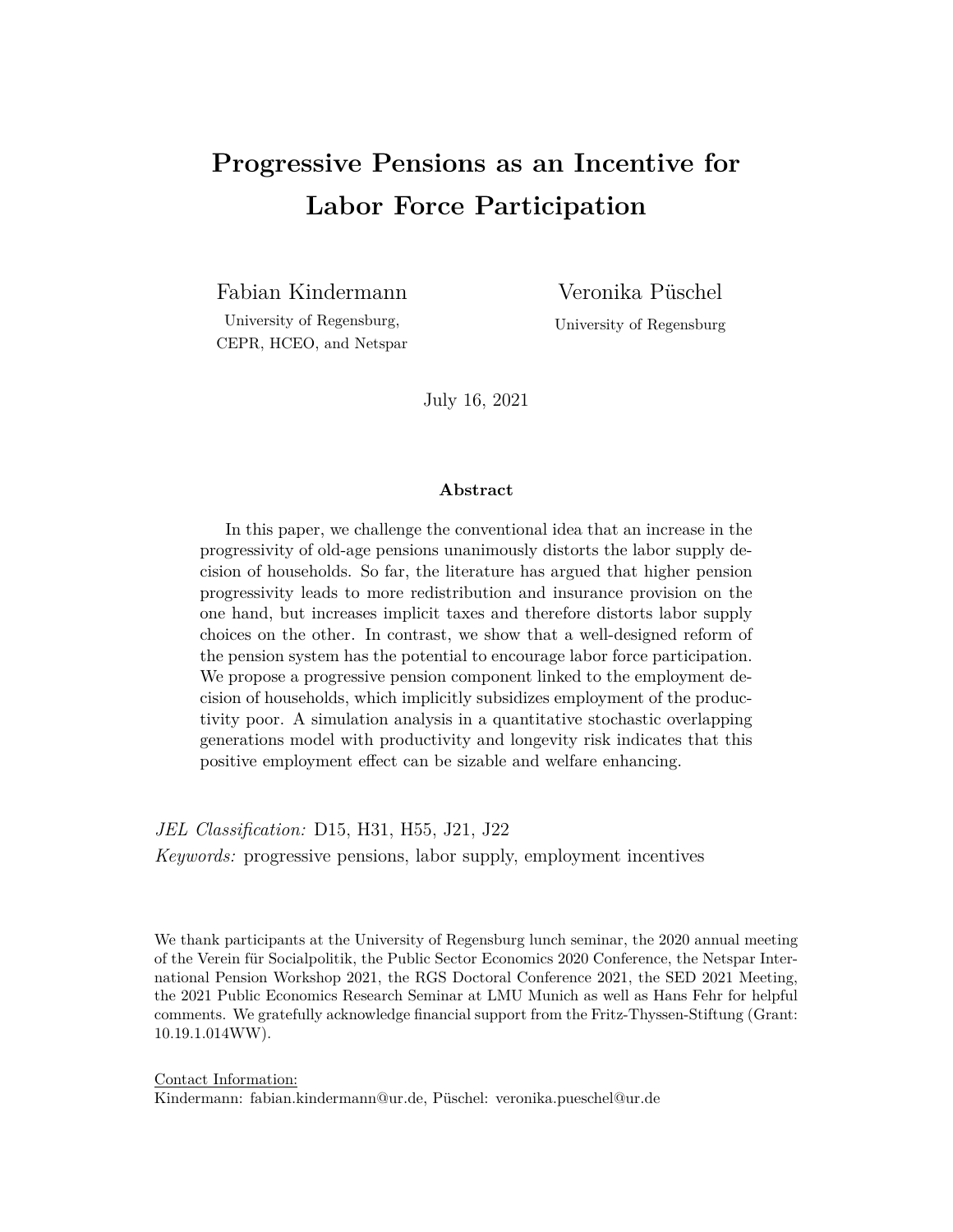### **1 Introduction**

Pension systems in Western economies have undergone major reforms over the course of the last decades. To guarantee their sustainability, most countries have adopted a policy mix between increasing normal retirement ages and tying pension payments to the evolution of life expectancy. Some 20 years later, the reforms of the early 2000s start taking their first effects, and with them comes another political debate: the question of whether all individuals are adequately able to provide enough funds for their retirement, or the debate about old-age poverty. One policy measure to counteract income inequality of the elderly is to introduce a progressive component into the pension formula. This weakens the link between pension contributions and pension payments and narrows the distribution of retirement benefits across income groups. A progressive pension consequently redistributes between individuals of different permanent types and provides insurance against wage shocks. However, the literature has also highlighted that it comes at the expense of higher labor supply distortions.

In this paper, we challenge the conventional idea that progressive old-age pensions unanimously induce negative incentives on individual labor supply. In particular, we argue that a well-designed progressive pension system can actually encourage labor force participation and may therefore lead to more instead of less employment. The starting point of our analysis is a *proportional system*, in which old-age pension benefits are directly proportional to lifetime earnings. We modify this proportional system by adding an employment-linked component. Through this component, households acquire pension claims for every year they were employed, irrespective of how much they earned. Such an employment-linked component increases the progressivity of the pension system by allowing for an overproportional accumulation of pension claims for working households who are income poor. We refer to such a system as *employment-linked progressive system*.

We first explore the incentive effects of such a progressive pension system in a simple and tractable two-period model. In this model, young individuals have to make a binary employment decision (being employed or not) and, conditional on being employed, they decide about how many labor hours to provide. A government operates a pay-as-you-go pension system that collects payroll taxes in order to finance pension payments to retired households. The pension formula contains both a proportional and an employment-linked component. We show that increasing the weight on the employment-linked component at the expense of the proportional one decreases work incentives at the intensive margin. It weakens the link between earned income and individual pensions, and consequently a larger share of the household's pension contribution is perceived as a tax. However, along the extensive margin the employment-linked component implicitly subsidizes employment of productivity poorer households. As a result, the participation rate increases for all households with labor earnings less than average earnings.

The positive employment effect of an employment-linked progressive pension sys-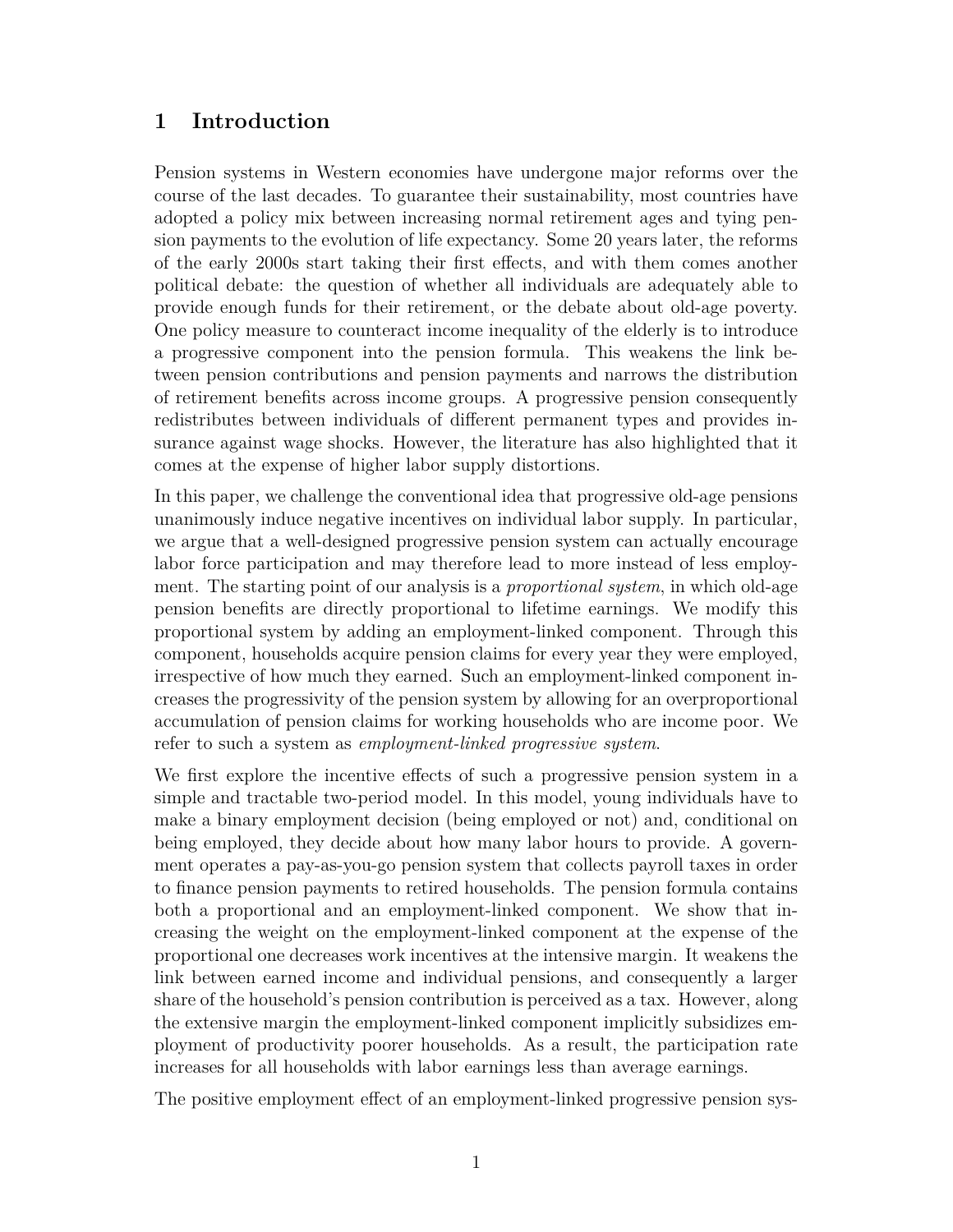tem has the potential to mitigate the negative labor supply distortions induced at the intensive margin. Conventional studies of the optimal progressivity of the pension system that solely focus on intensive margin labor supply, amongst them Huggett and Ventura (1999), Nishiyama and Smetters (2008), Fehr and Habermann (2008), and Fehr et al. (2013), might therefore overstate the negative labor market consequences of fiscal redistribution. Our ultimate goal is to evaluate the importance of the intensive and the extensive margin channel in a quantitative stochastic overlapping model. Yet, such a quantitative study also has to adequately describe the major dimensions of life-time inequality such as productivity and health.

To this end, we use administrative data from the German pension insurance system to investigate the properties of individual labor earnings dynamics over the life cycle. Concentrating on the male sample population, we find that individuals are exposed to a significant amount of earnings risk, much richer than the standard AR(1) process for log-labor earnings would predict. Most importantly, individuals face a serious portion of *low earnings episodes*. A typical worker in such an episode only makes about ten percent of average labor earnings in a year. Low earnings episodes significantly impact on life-time earnings and make individuals marginally attached to the labor force. The dynamics of low earnings episodes over the individual life cycle are quite distinct across education groups. College educated workers predominantly experience low labor earnings early in their career, for example when doing internships or while working in addition to studying in college. At later ages, the share of individuals in the low earnings region converges to almost zero. For high school workers, on the other hand, experiencing a low earnings episode is a phenomenon that is more equally distributed across ages. We estimate a first-order Markov process that captures the salient features of low income shocks over a household's working life and use our estimation results to inform our quantitative model.

A second major dimension of inequality relates to individual life expectancy. While individual life expectancy has increased substantially for younger cohorts, a recent literature documents that the increase in life expectancy is not equally distributed within cohorts, see for example Meara et al. (2008), Mackenbach et al. (2015), de Gelder et al. (2017), Waldron (2007) or Cristia (2011). Differences in life expectancy along the education and income distribution alter the implicit rate of return an individual can expect from its pension contributions. The size of pension payments typically is related to the average life expectancy of all pensioners. Hence, an individual with an unusually low life expectancy typically makes a low return on pension contributions, and vice versa for those with a high individual life expectancy. When life expectancy correlates positively with labor earnings, a progressive pension system can undo such inequality and leads to a more balanced distribution of internal rates of return across pensioners.

The above theoretical and empirical considerations eventually inform our quantitative analysis. We provide an assessment of the strength of labor supply distor-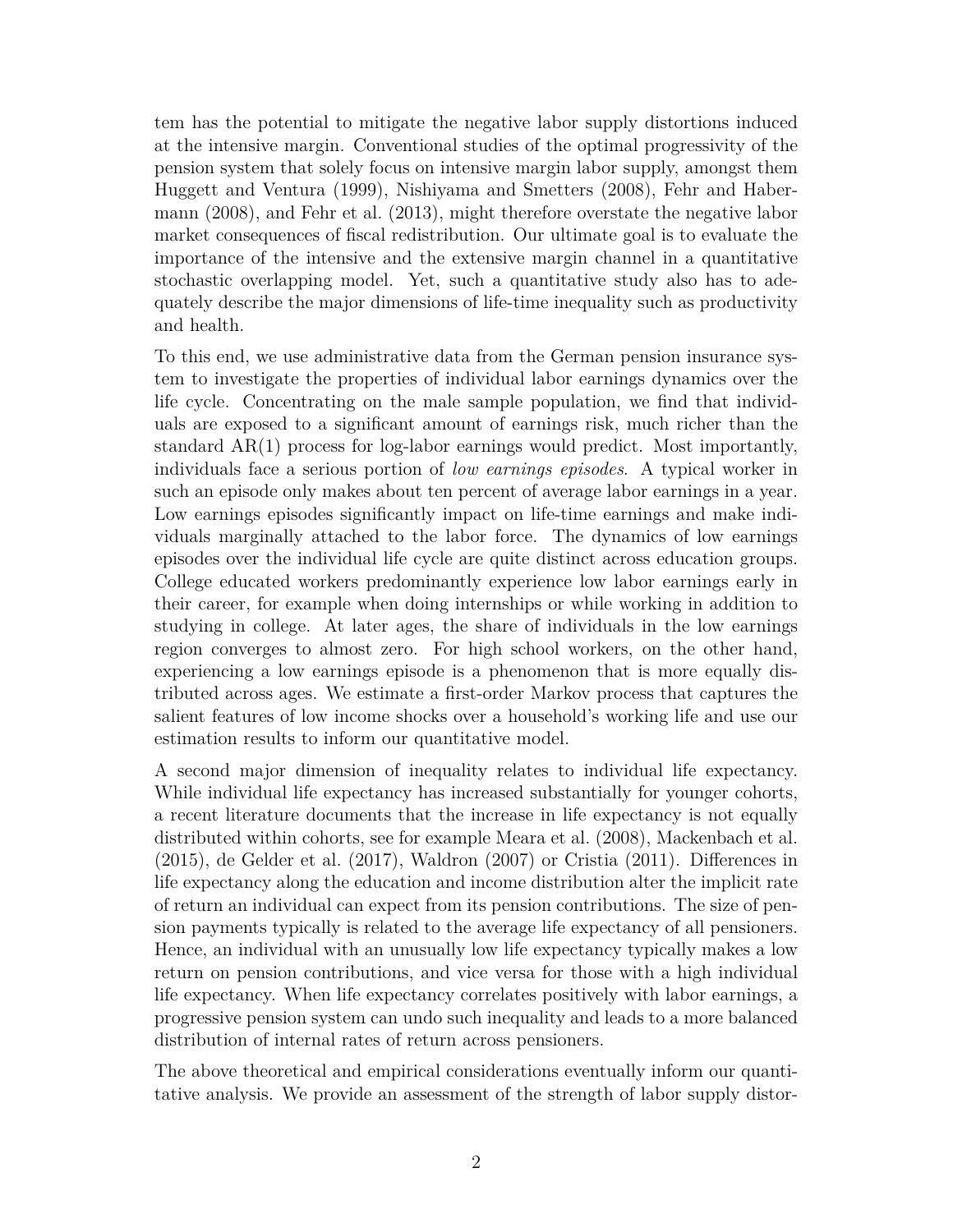tions, the positive employment effect as well as the redistribution and insurance benefits of an employment-linked progressive pension system. In our simulated stochastic overlapping generations model, households decide about consumption and savings, about whether to participate in the labor market and, if so, about how many hours to work. They do so under the presence of persistent shocks to labor productivity, additional low productivity shocks, longevity risk as well as shocks to individual life expectancy that correlate with education and labor productivity. A government collects progressive taxes on labor earnings to finance government expenditure, and operates a pay-as-you-go pension system that is financed by payroll taxes. We calibrate this model to the German economy which, in its status quo, operates a purely proportional system. This economy works as a nice benchmark for introducing progressive pensions, as it allows us to start from a pension system that minimizes labor supply distortions. When calibrating the benchmark equilibrium of our model, we pay particular attention to the calibration of the labor productivity process and the labor supply decision, both at the intensive and the extensive margin. In particular, we choose the relevant model parameters such that our model is able to replicate empirical evidence on the participation reaction to changes in wages.

With this calibrated simulation model, we explore the effects of introducing an employment-linked component into the pension formula. We find that the positive effects on employment can be sizable. Particularly older workers are encouraged to participate more often in the labor market, and especially so when they currently experience adverse shocks to their labor productivity. In fact, for the productivity poorest 50-year old in the economy, the employment rate increases by up to 6 percentage points. However, along the intensive margin, the labor supply decision of households is mostly distorted downwards, leading to a decline of about 0.5 to 1.6 hours per week. The introduction of an employment component compresses the distribution of pension entitlements for the retired population. It therefore provides more redistribution – between ex ante identical but ex post heterogeneous households – and more insurance against labor productivity shocks that individuals receive over their working life. Furthermore, it levels the internal rates of return between individuals with different life expectancies.

We compare the employment-linked progressive system with an alternative *basic progressive pension system*. While the employment-linked system grants pension payments based on a worker's employment status, the basic pension system provides an unconditional minimum income at retirement. We find that the two systems have quite distinct effects. While the employment-linked progressive system encourages employment of the productivity poor, the basic pension system discourages it. In addition, the basic pension system inflates pension payments, as it also pays benefits to the non-employed population, a group otherwise excluded from the system. This results in higher payroll taxes which further distort economic activity.

We finally conduct a welfare analysis. We therefore compare the consumption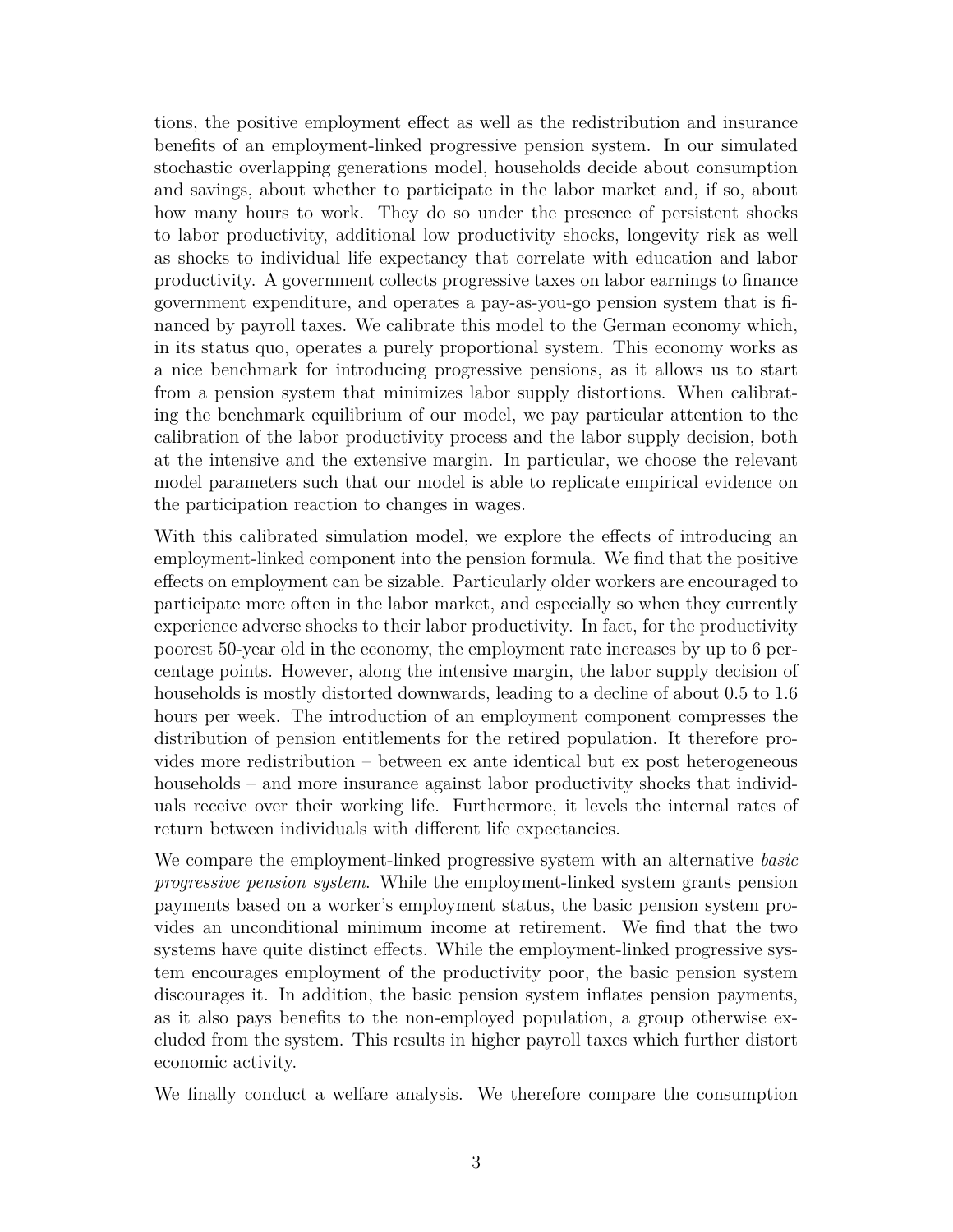equivalent variation between an initial equilibrium with a purely proportional pension system and a new long-run steady state with a pension system that awards half of the benefits proportionally and the other half based on either an employment-linked or a basic pension component. In our benchmark simulations, an employment-linked system increases long-run welfare by 0.22 percent of aggregate consumption, about 4 billion Euros per year. This system strikes a balance between redistribution, insurance, the equalization of rates of return, positive employment incentives and negative distortions at the intensive margin. A basic pension, on the other hand, deteriorates long-run welfare, and the welfare losses are substantial. Under reasonable degrees of individual risk aversion, the simulation model predicts that the welfare gains from employment-linked progressive pensions can be even more sizeable, in the order of at least 1 percent of aggregate consumption.

**Related Literature** Methodologically, our paper is related to a strand of literature that uses quantitative general equilibrium models with heterogeneous agents to analyze the incentive effects and welfare implications of redistributive fiscal policy. Popular themes of papers in this field include the optimal progressivity of the income tax code or the optimal taxation of capital income, see for example Domeij and Heathcote (2004), Conesa and Krueger (2006), Conesa et al. (2009), and Kindermann and Krueger (2021).

Huggett and Ventura (1999) were among the first to evaluate the welfare implications of redistributive social security. They compare the current US social security system with a two-tier pay-as-you-go pension. The first tier consists of a perfectly earnings related pension, while the second tier provides some minimum income at retirement. They find that the current US system is to be favored of the two-tier system. Nishiyama and Smetters (2008), Fehr and Habermann (2008), and Fehr et al. (2013) study the optimal design of the social security benefit formula. Similar to Huggett and Ventura (1999), they allow for a policy mix between earnings related and redistributive pension components. All of them find that a social welfare maximizing policy maker should implement a redistributive pension system. However, they have in common that they only look at the intensive margin labor supply decision of households. Hence, they stress the trade off between redistribution and insurance provision on the one hand, and negative labor supply incentives on the other hand.

Studies like Sánchez-Martín (2010) or Wallenius (2013) point to the fact that social security reforms can also have an impact on extensive margin labor supply choices. Yet, they only look at a households' optimal decision to retire. In allowing for employment decisions over the entire working life, our paper also speaks to the literature that studies employment incentives, often through the EITC or other fiscal policy measures targeted to the poor. Examples include Chan (2013), Athreya et al. (2014), and Ortigueira and Siassi (2019). For the German case, Bartels and Pestel (2016) identify variations in participation taxes over time and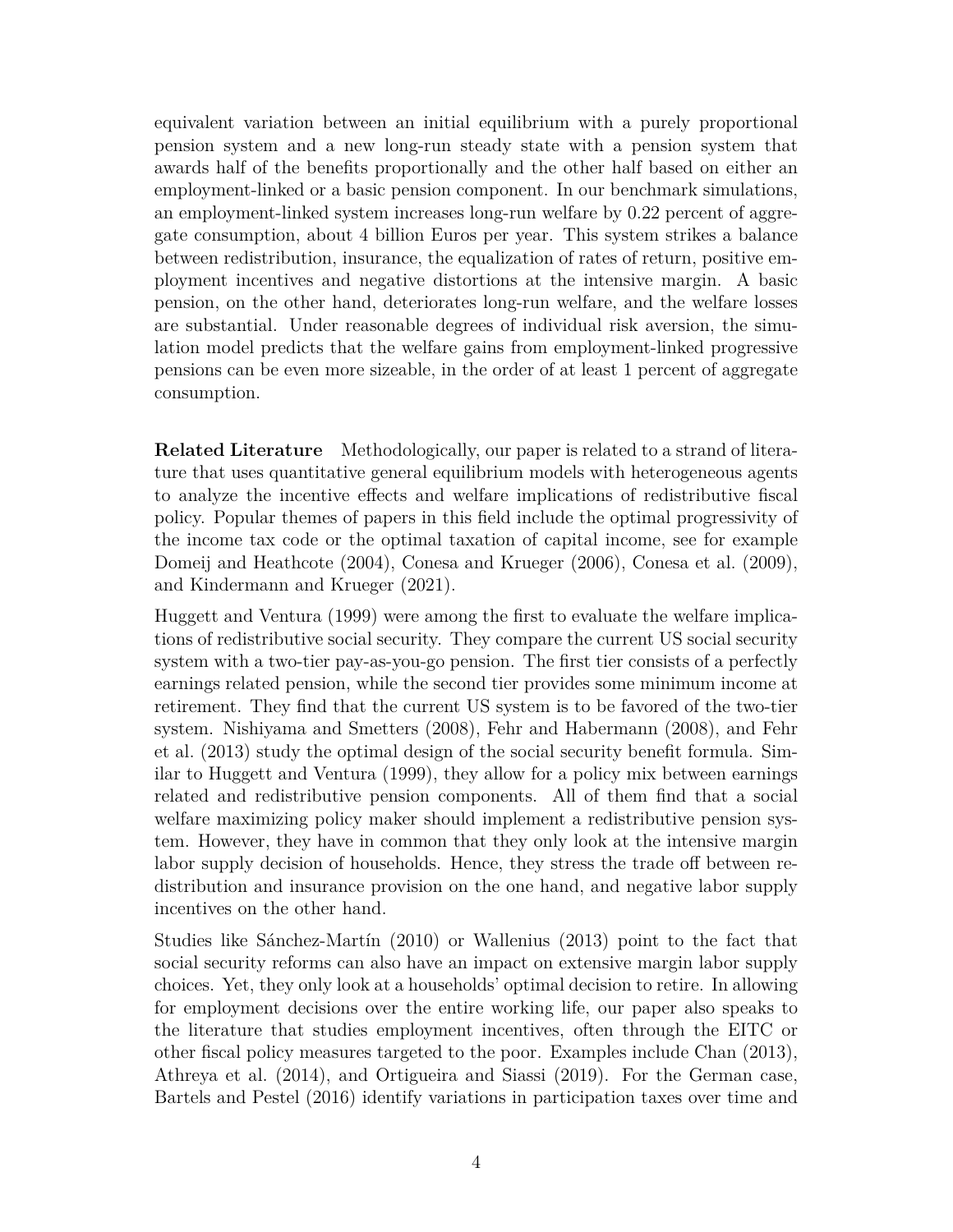use them to empirically quantify the employment reaction to such incentives.

Finally, our paper is also related to a literature that is concerned with other features of social security that might lead to a progressive or regressive distribution between households. Breyer and Hupfeld (2010), Goda et al. (2011), Coronado et al. (2011), or Bagchi (2019) point to the positive correlation between income and life expectancy and study its implications for the social security system. Nishiyama (2019) quantifies the impact on spousal and survivor benefits on labor supply and welfare.

The remainder of our paper is structured as follows: In Section 2, we investigate the basic economic mechanisms at work in a tractable, two-period analytical model. Section 3 points to important dimensions of life-time inequality using administrative data from the German pension system. In Section 4, we present our full quantitative simulation model, and discuss its calibration in Section 5. In Section 6, we present simulation results for life-cycle choices, macroeconomic performance and long-run welfare. The last section concludes.

# **2 Building Intuition: A Two-Period Framework**

Before setting out our large-scale simulation model, we want to build some intuition for the main mechanisms at work using a much simpler and stylized framework. Households in this framework live for two periods  $j = 1, 2$ . At each date  $t$ , a new generation of mass  $N_t$  is born. At the moment they enter the economy, households draw two different shocks: (i) a labor productivity *z* according to the cumulative distribution function  $\Phi_z(\cdot)$  and (ii) a utility cost of employment  $\xi$  according to the cumulative distribution function  $\Phi_{\xi}(\cdot)$ . We assume both shocks to be independent and identically distributed across households. The interest rate *r* as well as the wage rate *w* for effective labor are exogenous. We consider steady state allocations only.<sup>1</sup>

## **2.1 The Household Decision Problem**

Households can supply labor only in the first period of life, in the second period they are retired. The labor supply decision consists of two stages: an extensive and an intensive one. Households first have to decide whether to work or not. We denote the choice to be non-employed or employed by  $e \in \{0, 1\}$ . Once they joined the labor force, agents choose their optimal number of labor hours  $\ell$ . Individuals derive utility from consumption  $c_j$  in each period and suffer disutility from working. For analytical tractability, we assume that preferences are quasilinear in consumption and that the time discount rate equals the interest rate *r*.

<sup>&</sup>lt;sup>1</sup>We hence drop the time index  $t$  wherever possible.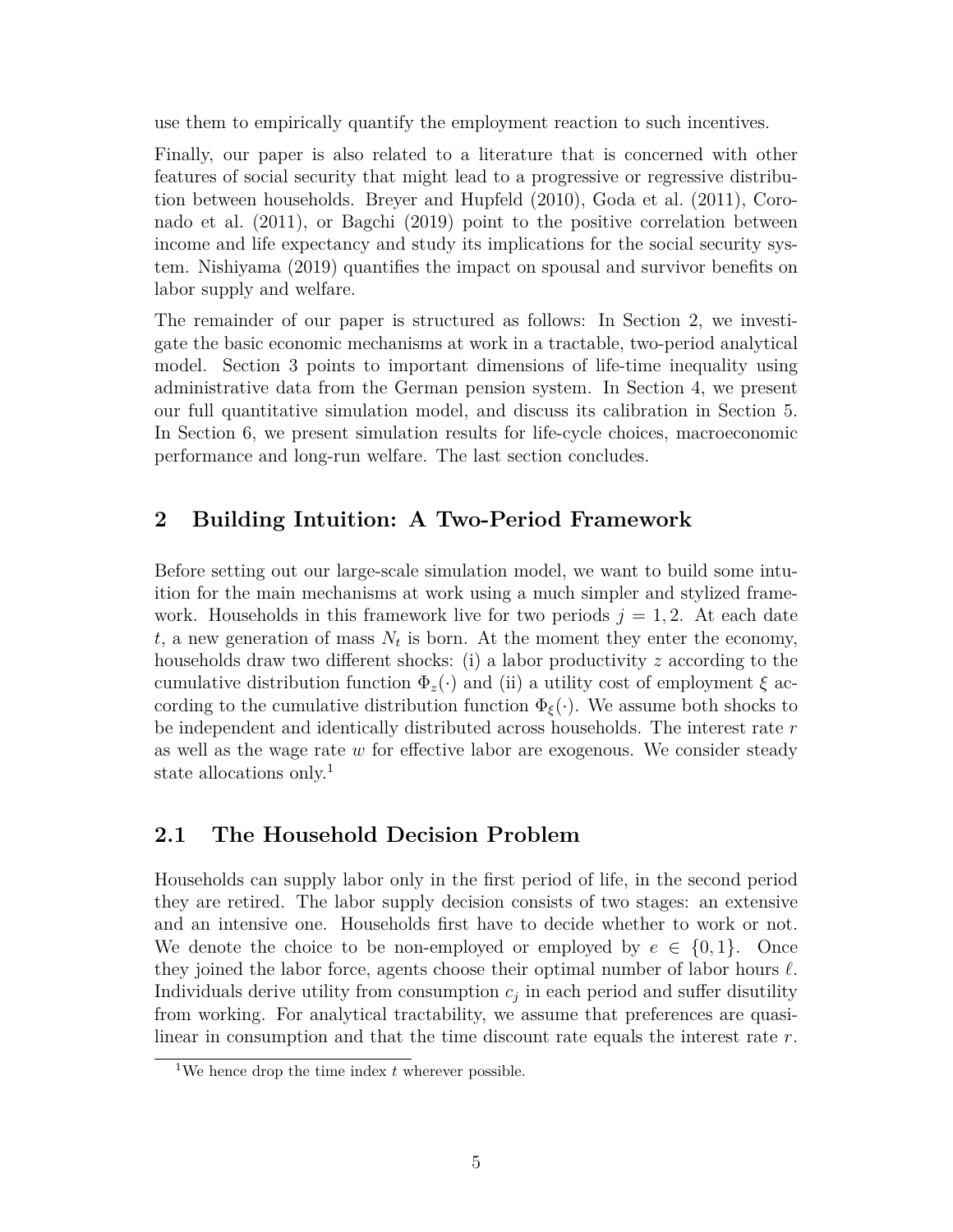More specifically, we let preferences be represented by the utility function

$$
U(c_1, c_2, \ell, e) = c_1 + \frac{c_2}{1+r} - \frac{\ell^{1+\frac{1}{\chi}}}{1+\frac{1}{\chi}} - \xi e.
$$
 (1)

Consistent with household choices, disutility from labor is due to an intensive and an extensive margin component. The former is mainly governed by the Frisch elasticity of labor supply  $\chi$ . The latter kicks in through utility costs of employment *ξ*, which emerge whenever an individual is employed (*e* = 1).

Households maximize utility in (1) subject to the present value budget constraint

$$
c_1 + \frac{c_2}{1+r} = (1 - \tau_p)wze\ell + \frac{p}{1+r} + R,\tag{2}
$$

where *R* denotes some unearned income. Households pay contributions to the pension system in the form of a payroll tax  $\tau_p$  on their total labor earnings *wzel*. As a reward, they receive a pension payment *p* when retired. Note that households only have the capacity to earn income by providing hours  $\ell$  if they formally joined the labor force  $(e = 1)$ .

### **2.2 Implicit Taxes and Participation Subsidies**

Pension payments *p* are due to two components: First, the household's employment status in period 1 and second, her individual labor earnings. Specifically, we let

$$
p = \kappa \times \left[ \lambda \bar{y} e + (1 - \lambda) w z e \ell \right]. \tag{3}
$$

 $\kappa$  denotes the replacement rate of the pension system and  $\bar{y}$  average labor earnings of the employed. When being employed, households receive a fixed pension reward for employment, which is indexed to average earnings and independent of the households own income position, plus an earnings-tied pension. The factor *λ* indicates the strength of the employment component relative to the earningsrelated component. Since the size of the employment component is independent of individual income,  $\lambda$  is also a measure for the progressivity of the pension system. If  $\lambda = 0$ , pension claims are purely earnings related. We call such a system a *proportional pension*. If *λ >* 0, we call the pension system *progressive*. Note, however, that redistribution within the pension system is limited to the employed, since households do not acquire any pension claims when they are not in employment in the first period  $(e = 0)$ . We therefore also call the system *employment-related*.

In the following, we deliberately assume that the population growth rate of the economy, which defines the implicit return on pension contributions, is equal to the interest rate on financial investments, i.e.  $r = n$ . In the context of our model,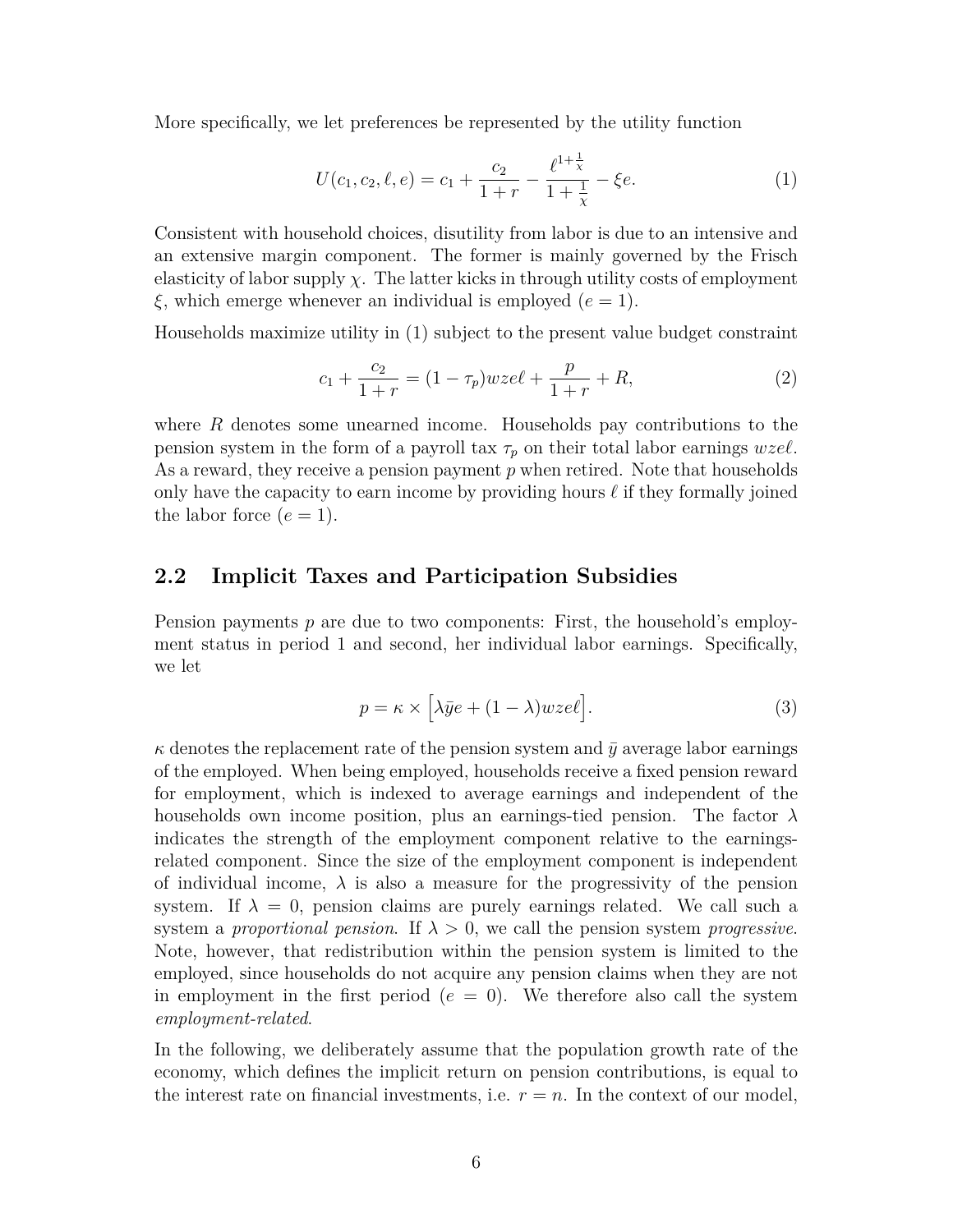this means that  $\tau_p = \frac{\kappa}{(1+\kappa)^2}$  $\frac{\kappa}{(1+r)}$ <sup>2</sup> Combining the household budget constraint (2) with the pension formula (3) as well as the return assumption on pension payments, we can write the budget constraint as

$$
c_1 + \frac{c_2}{1+r} = \left[1 - \underbrace{\lambda \tau_p}_{=: \tau_p^{\text{imp}}} \right] wze\ell + \underbrace{\lambda \tau_p \bar{y}}_{=: \tau_p^{\text{sub}}} e + R. \tag{4}
$$

The pension system influences the household budget constraint in two ways. On the one hand, it imposes an *implicit tax* on intensive labor supply  $\tau_p^{\text{imp}} = \lambda \tau_p$ . This implicit tax is equal to zero when the pension system is fully earnings related  $(\lambda =$ 0). In this case, any additional Euro a household contributes to the system pays the same return as a financial investment. Hence, contributing to the system is as valuable to the household as not contributing and saving the money in a private financial account. Yet, when we weaken the link between pension contributions and pension payments by setting  $\lambda > 0$ , the implicit tax rate of the pension system increases. In the extreme case where  $\lambda = 1$ , an increase in intensive margin labor supply has no effect on the size of the pension a household receives. Consequently, we have  $\tau_p^{\text{imp}} = \tau_p$ , meaning that all of the pension contribution is perceived as a tax.

On the other hand, the pension system comes with a *subsidy to employment*  $\tau_p^{\text{sub}} = \lambda \tau_p \bar{y}$ . This subsidy emerges when the pension system pays benefits that are independent of individual income, but are linked only to the employment status of a household. A larger  $\lambda$  implies a greater importance of the employment component, and therefore leads to a higher employment subsidy. Summing up, a higher pension progressivity  $\lambda$  has two opposing effects: it distorts labor supply on the intensive margin by imposing a higher implicit tax rate on households, but it encourages employment by providing a greater participation subsidy.

### **2.3 Intensive and Extensive Margin Choices**

We now take a deeper look at the household's labor supply problem and determine the incentive effects of an increase in pension progressivity more formally.<sup>3</sup> We start with the intensive margin labor supply decision of an employed household with productivity *z*. Maximizing utility in (1) subject to the household budget constraint (4) yields

$$
\ell(z|e=1) = \left[ (1 - \tau_p^{\text{imp}})wz \right]^{\chi}.
$$

In the absence of income effects, the intensive margin labor supply choice is immediately determined by individual productivity *z* as well as the implicit tax rate  $\tau_p^{\text{imp}}$  of the pension system.

<sup>&</sup>lt;sup>2</sup>In Appendix A, we show that our results also hold in a more general framework where  $r \neq n$ . The intuition is exactly the same, with the only difference that formulas get more complicated.

<sup>3</sup>All formal derivations can be found in Appendix A.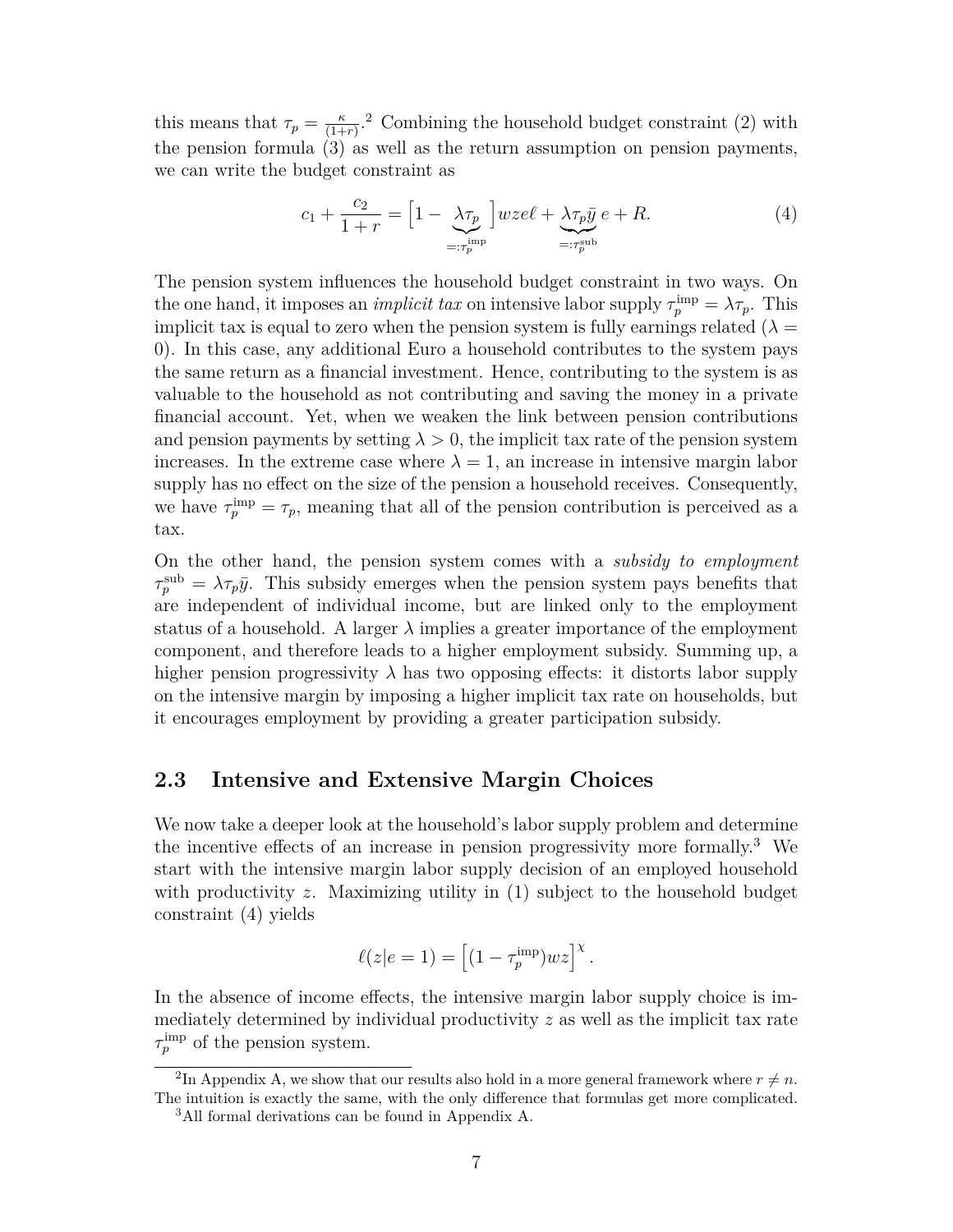To make an employment choice at the extensive margin, the household has to compare her utility from working to the utility from not working. This utility difference is

$$
U(e = 1) - U(e = 0) = \frac{\left[ (1 - \tau_p^{imp})wz \right]^{1+\chi}}{1+\chi} + \tau_p^{sub} - \xi.
$$

Consequently, given the distribution of the utility costs of employment *ξ*, the probability that an individual with labor productivity *z* chooses to be employed is

$$
P(e=1|z) = \Phi_{\xi} \left( \frac{\left[ (1 - \tau_p^{\text{imp}})wz \right]^{1+\chi}}{1+\chi} + \tau_p^{\text{sub}} \right).
$$

The term in parentheses denotes the utility gain from working and marks the indifference point of households. Any individual with  $\xi$  below this utility gain chooses to be employed, anyone with  $\xi$  larger than the respective utility gain chooses to not be employed. Total labor supply of all households with labor productivity *z* consequently is

$$
h(z) = P(e = 1|z) \times \ell(z|e = 1).
$$

### **2.4 The Incentive Effects of Progressive Pensions**

Equipped with the solution to the household's labor supply choice problem, we want to study how a change in pension progressivity  $\lambda$  impacts on the intensive and the extensive labor supply decision of a household. Taking the derivative with respect to  $\lambda$ , we immediately obtain

$$
\frac{\partial \ell(z|e=1)}{\partial \lambda} = -\tau_p \times \chi \times \frac{\ell(z|e=1)}{1 - \tau_p^{\text{imp}}} < 0. \tag{5}
$$

As already argued above, an increase in pension progressivity leads to an increase in the implicit tax rate and therefore directly distorts labor supply on the intensive margin. The extent of this distortion is due to two factors: first, the size of the pension system as indicated by its contribution rate  $\tau_p$ ; second, the elasticity  $\chi$ that governs the reaction to changes in the price of labor.

Regarding the employment decision, we find that

$$
\frac{\partial P(e=1|z)}{\partial \lambda} = \tau_p \times \phi_{\xi}(\cdot) \times [\bar{y} - wz\ell(z|e=1)]. \tag{6}
$$

This derivative again depends on the size of the pension system  $\tau_p$  and on the extent to which individuals react to changes in participation incentives. The latter is determined by the density  $\phi_{\xi}(\cdot)$  of households located exactly at the indifference point between employment and non-employment. Most importantly, however,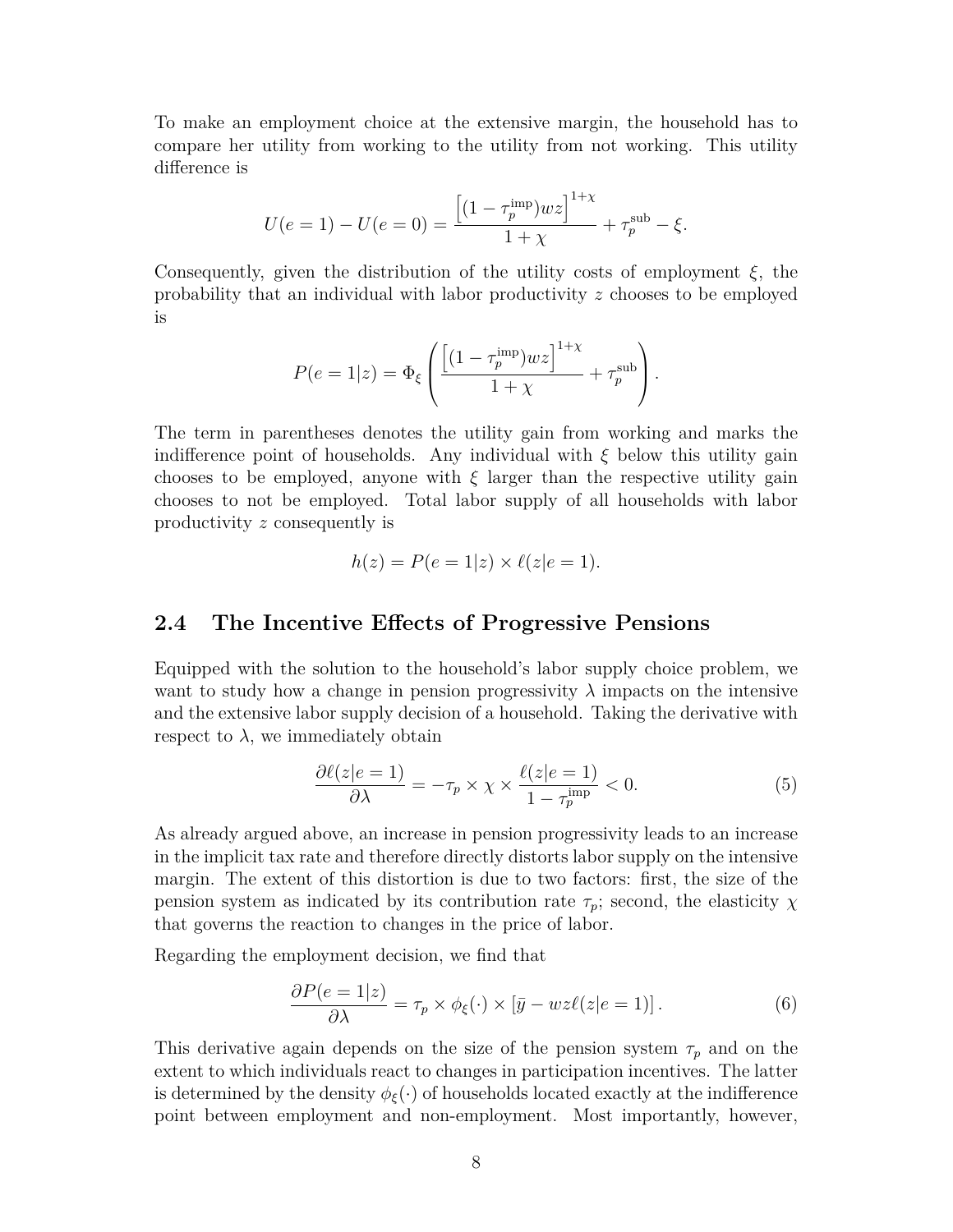the degree to which pension progressivity incentivizes labor force participation depends on the relative labor market position of a household. All households who would earn an income below average labor earnings  $\bar{y}$  are encouraged to be employed, while households earning more than  $\bar{y}$  are discouraged. This is owing to the progressive nature of the employment component that pays a relatively high subsidy to the earnings poor, but a relatively low subsidy to the earnings rich.

Summing up, the proposed employment-linked progressive pension system affects aggregate labor in two ways. While it distorts labor supply along the intensive margin, it also provides incentives for employment along the extensive margin, especially for the earnings poor. The effect on total labor earnings is therefore ambiguous and depends on the exact choices of the intensive margin labor supply elasticity, the distribution of participation costs and the distribution of labor earnings in the population. What is more, a progressive pension system not only influences households' labor supply decisions. It also alters the distribution of household income at old-age by redistributing between households with different life-time incomes and life-expectancies and by providing insurance against productivity fluctuations over the life cycle. In Section 4 we quantify the importance of labor supply distortions, redistribution and insurance for aggregate welfare in a quantitative simulation model. In order for this exercise to deliver credible results, we however have to provide a proper model of the important dimensions of lifetime inequality. Before diving into the quantitative setup, we therefore document some facts on inequality along the life cycle.

### **3 Facts about life-time inequality**

In this section, we document salient facts on different dimensions of inequality and risk that households face over their life cycle. We restrict our attention to mechanisms that we think have a first-order impact on old-age income and that could shape the need for redistribution through the pension system. These facts will guide us in constructing our simulation model. Specifically, we first examine the statistical properties of the household's labor earnings process using adminstrative data. In a next step, we discuss the relationship between life-time income and individual life expectancy.

We use data from Germany in this discussion, as the German public pension insurance system (Deutsche Rentenversicherung) offers an adminstrative dataset with detailed information on the earnings histories of a subsample of all insured households. What we find in this data is consistent with recent research from other countries, especially the US. In particular, we will argue that a simple lognormal AR(1) process is not a good description of the dynamics of individual labor earnings, a fact also supported by the work of e.g. Guvenen et al. (2015), Busch and Ludwig (2020), de Nardi et al. (2020) or Halvorson et al. (2020). In addition, we document a strong positive correlation between individual life-time income and life expectancy. Meara et al. (2008), Mackenbach et al. (2015), de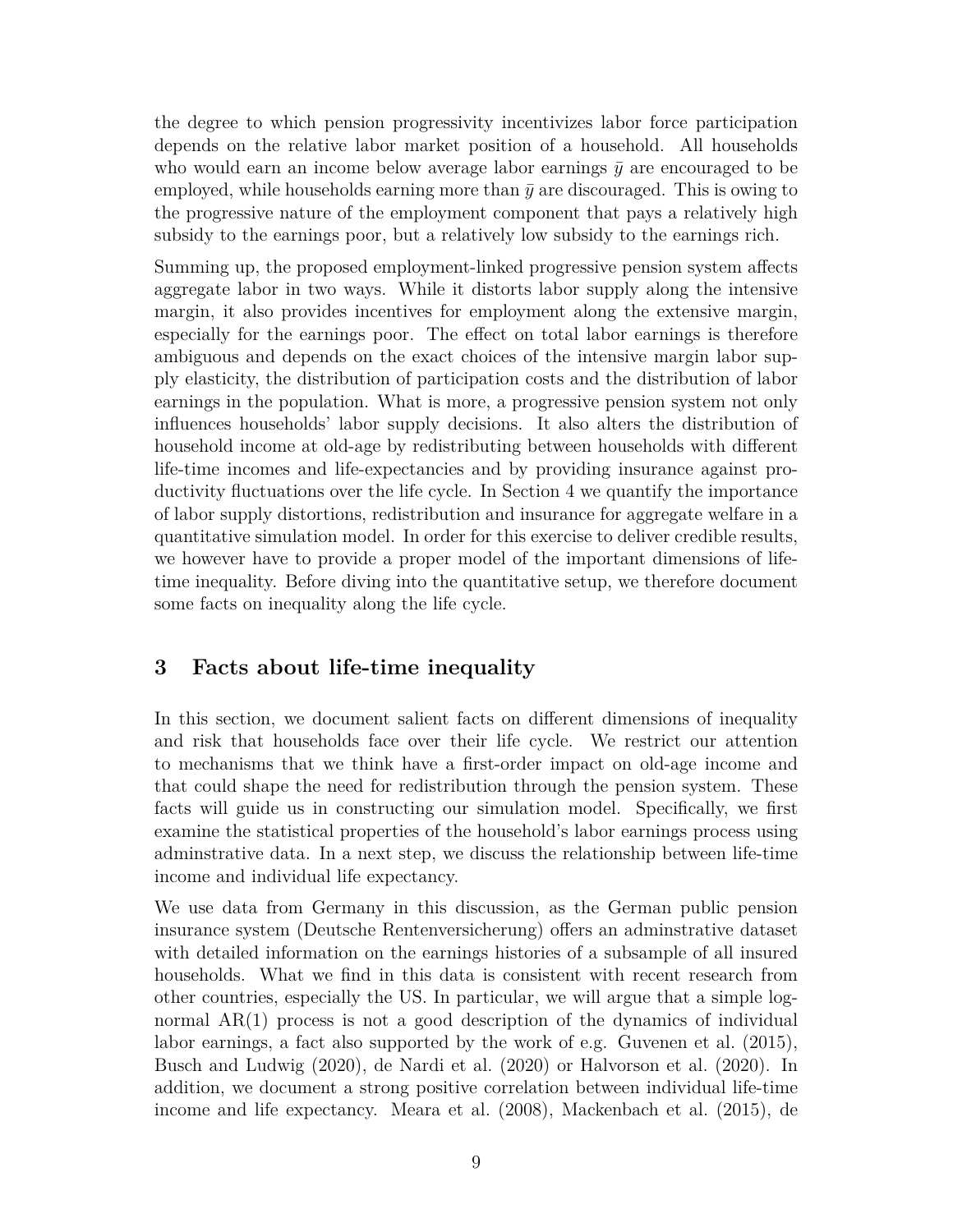Gelder et al. (2017), Waldron (2007) and Cristia (2011) find a similar relationship for various other countries.

# **3.1 Inequality in labor earnings**

Providing a proper model for the household's life-cycle labor earnings process is crucial if one wants to assess the benefits of fiscal redistribution and insurance. To this end, we use administrative data from the German public pension insurance system to estimate life-cycle labor earnings profiles and earnings risk. Our dataset, the scientific use file of the Versichertenkontenstichprobe 2017, contains information from the insurance accounts of 69,520 individuals actively insured under the public mandatory German pension scheme.<sup>4</sup> Next to information on age, gender and education, insurance accounts record a monthly history of accumulated pension claims together with an indicator of the source these claims were accumulated from (like labor earnings, unemployment, child care, etc.). Note that in the German pension system, pension claims that stem from regular employment are proportional to individual earnings. Hence, they are a good indicator for estimating earnings processes.

We restrict our attention to the male sample population aged between 25 and 60 of which we have information on the education level. To avoid confounding factors from German reunification, we only include observations starting from the year 2000 up to 2016. Our measure of monthly labor earnings comprises income from regular work, marginal employment and short-term unemployment (up to one year). We count all other source of pension accumulation (like times of care for children or sickness) as zero earnings months. We sum up monthly earnings observations to construct an annual earnings measure for each individual. Observations are excluded from the sample if individuals had a full year of zero earnings months. This selection procedure leaves us with a total of 15,242 individuals and 189,184 annual earnings observations. Appendix B.1 provides more information on the data set and sample selection.

Figure 1 shows a histogram of raw individual annual earnings (gray bars) expressed as multiples of average labor earnings of the total population. The figure reveals two salient features of the data: First, the data are top-coded at about two times average earnings. This is owing to the presence of a contribution ceiling in the German pension system. Second and more importantly, there is a substantial mass at values below 0.25, which is atypical under the usual assumption of log-normally distributed earnings. To strengthen this point, the framed bars in Figure 1 show the histogram of a log-normal distribution that provides the best fit to our data. Under log-normality, the share of households at the lower end of the earnings distribution is almost zero. Our sample hence looks stratified and using the assumption of a common log-normal distribution to describe individual

<sup>4</sup>The German pension scheme covered a total of 38 million actively insured individuals in 2017.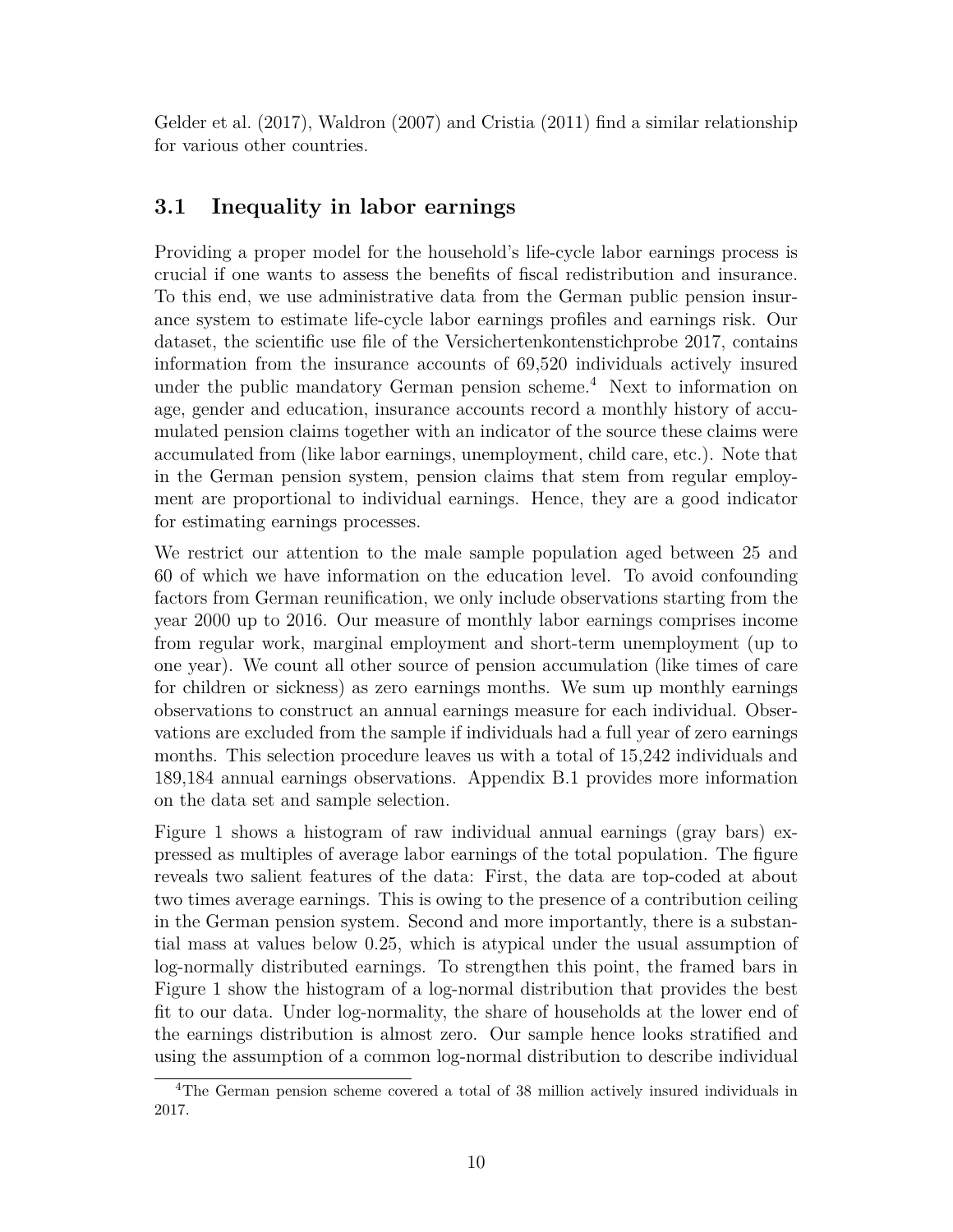



earnings seems invalid.

To deal with this feature of the labor earnings data, we split the dataset in two parts for the remainder of the analysis. We define the earnings threshold that separates the two groups as 6 months of full-time work at the German minimum wage, or 0.23 times average labor earnings. All individuals with labor earnings above the threshold are henceforth said to have *normal labor earnings*. All those with earnings below the threshold are *low earnings individuals*. Low earnings individuals can be thought of as having some months of temporary unemployment or non-employment throughout a year or as being marginally employed (i.e. having a so-called mini-job).

#### **3.1.1 The dynamics of normal earnings**

We describe the earnings dynamics of the normal earner sample by a standard AR(1) process in logs. We therefore split the normal labor earnings sample according to an individuals' education level  $s \in \{0, 1\}$ .  $s = 0$  summarizes all individuals with high school education, while  $s = 1$  indicates the college educated workforce. For each education group, we derive a deterministic life-cycle labor earnings profile as well as an  $AR(1)$  process for residual log-labor earnings. More specifically, we estimate the statistical model

$$
\log(y_{isjt}) = \kappa_{t,s} + \theta_{j,s} + \eta_{isjt} \quad \text{with} \quad \eta_{isjt} = \rho_s \eta_{isj-1,t-1} + \varepsilon_{isjt},
$$

for labor earnings  $y_{isjt}$  of an individual *i* with education *s* at age *j* in year *t*.  $\kappa_{t,s}$ is a year fixed effect that controls for earnings changes along the business cycle.  $\theta_{j,s}$  is an age fixed effect that informs us about the age-earnings relationship. The noise term  $\varepsilon_{isjt}$  is assumed to follow a normal distribution with mean 0. We use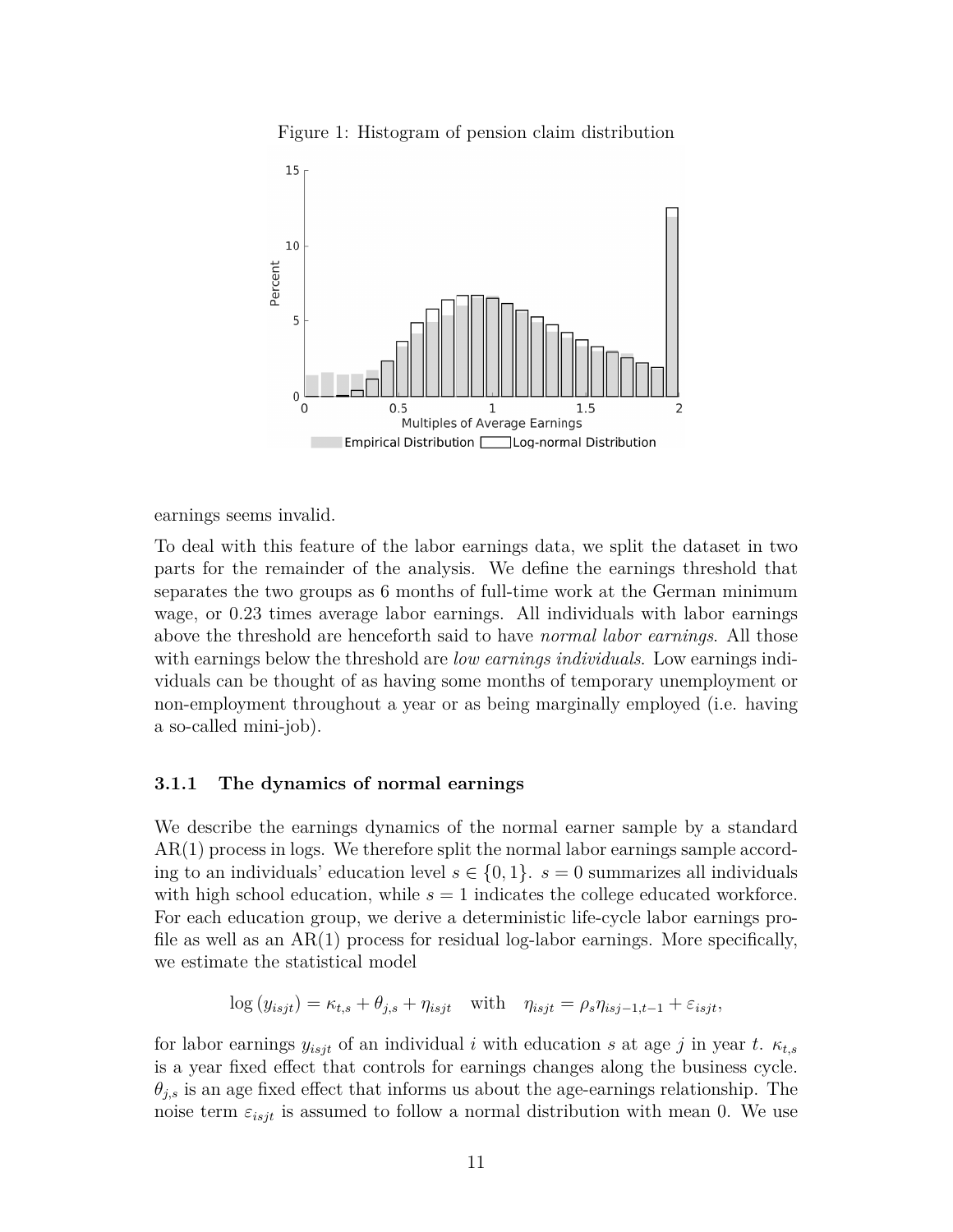a method of moments estimator to determine the parameters of this model. We thereby control for the fact that the data are top-coded at two times the average earnings and truncated by the lower earnings threshold, see Appendix B.2 for more detail.

The left panel of Figure 2 visualizes the point estimates of the age fixed effects by education level. Up to the age of 45, earnings steeply increase for both education



Figure 2: Age fixed-effects and year fixed-effects

groups, especially so for the college educated. Afterwards, they stagnate or decline slightly for the rest of an individual's working life. This shape of life-cycle earnings is quite common in the empirical literature and has been found for other countries as well, see for example Heckman et al. (1998) or Casanova (2013). The collegewage premium implied by these profiles is equal to 60 percent, which is in line with empirical findings (OECD, 2016). The right panel of the figure shows the year fixed effects. These are generally small relative to the age effects and exhibit some cyclical dynamics. Table 1 summarizes the estimation results for the residual earnings process. The parameter estimates are fairly standard. Both high school

Table 1: Estimates of residual log-earnings process

|                                                                                              | High School<br>$s=0$ | College<br>$s=1$ |
|----------------------------------------------------------------------------------------------|----------------------|------------------|
| Autocorrelation $\hat{\rho}_s$<br>Innovation Variance $\hat{\sigma}^2_{\varepsilon,s}$       | 0.9869<br>0.0046     | 0.9900<br>0.0039 |
| $\frac{\hat{\sigma}_{\varepsilon,s}^2}{\hat{\sigma}-\hat{\rho}^2}$<br>Unconditional Variance | 0.1780               | 0.1982           |

and college educated workers exhibit a high persistence in labor earnings with an unconditional earnings variance of around 15 to 20 percent. This is in line with what has been found in Bayer and Juessen (2012), for example.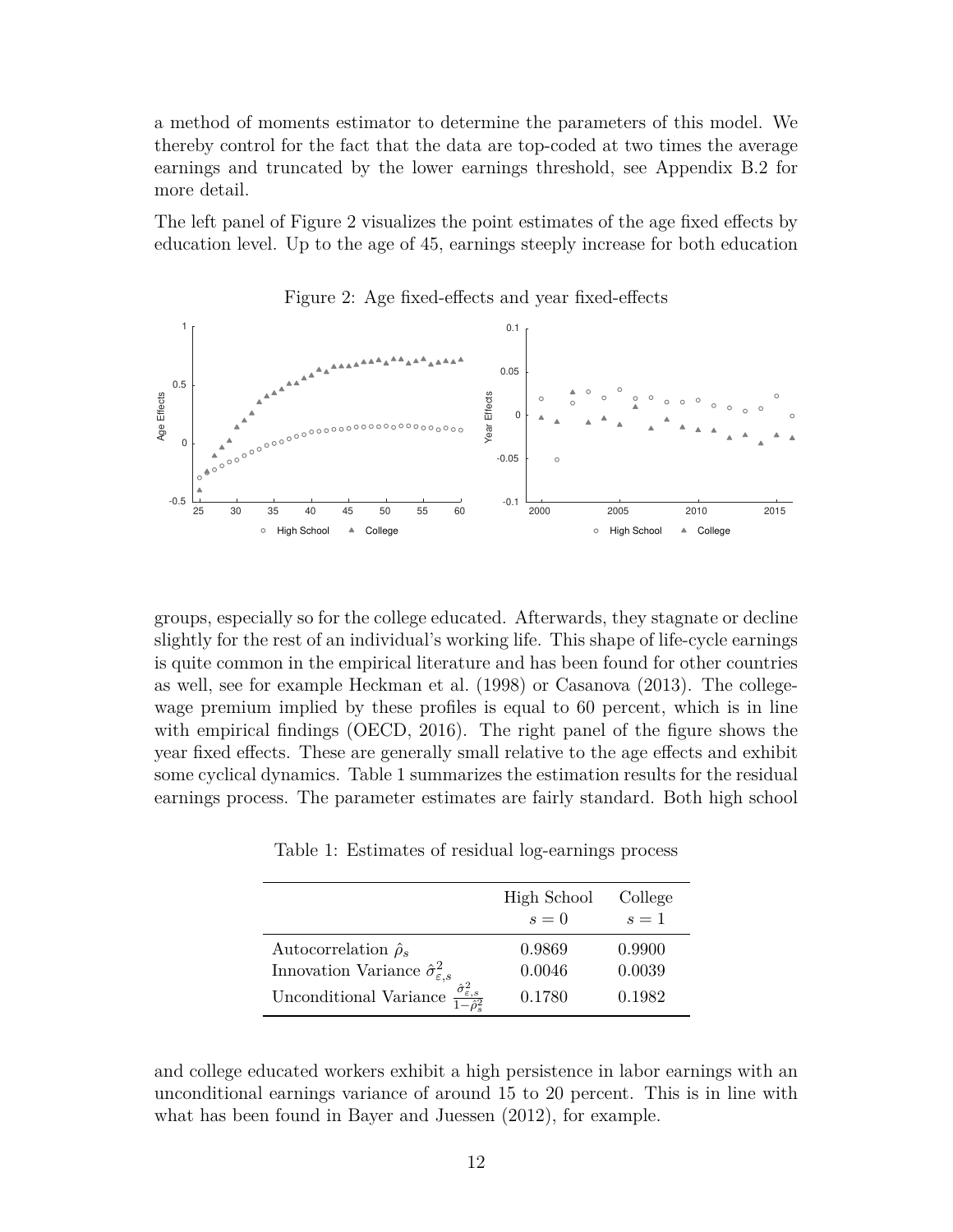#### **3.1.2 The low labor earnings group**

As discussed before, a simple log-normal distribution is not enough to capture the bimodal distribution of the earnings data. In a second step, we therefore examine the statistical properties of the low labor earnings sample. The left hand side of Figure 3 shows – for each age between 25 and 60 – the fraction of individuals in an age cohort that is a member of the low earnings group (circles for high school and triangles for college educated workers). This fraction declines over time, which indicates that individuals transition between the states of low and normal labor earnings while moving through their life cycle. College educated workers





predominantly experience low labor earnings early in their career, for example when doing internships or while working in addition to studying in college. At later ages, the share of individuals in the low earnings region converges to almost zero. For high school workers, on the other hand, experiencing a low earnings episode is a phenomenon that is more equally distributed across ages. Labor earnings of individuals in the low earnings group are by and large independent of age and education.<sup>5</sup> The right panel of Figure 3 shows the age-educationearnings relationship of the low earnings segment of the population. For all ages and education types, average earnings of the low earnings group is approximately equal to 10 percent of average labor earnings. With average earnings amounting to roughly 37,000 Euros a year, the typical low earnings individual makes 3,700 Euros a year, or 308 Euros a month.

We interpret the findings in Figure 3 in the following way: Following empirical evidence from the labor literature that starts with Hall (1982), we assume that individuals face different degrees of career stability. While some exhibit stable career paths, others frequently transition into and out of employment.<sup>6</sup> We model

<sup>&</sup>lt;sup>5</sup>Partly this may be owing to our choice of the earnings threshold that separates normal and low earners, which is independent of age and education as well.

<sup>&</sup>lt;sup>6</sup>See Kuhn and Ploj (2020) for a recent investigation of the importance of career stability for heterogeneity in household wealth.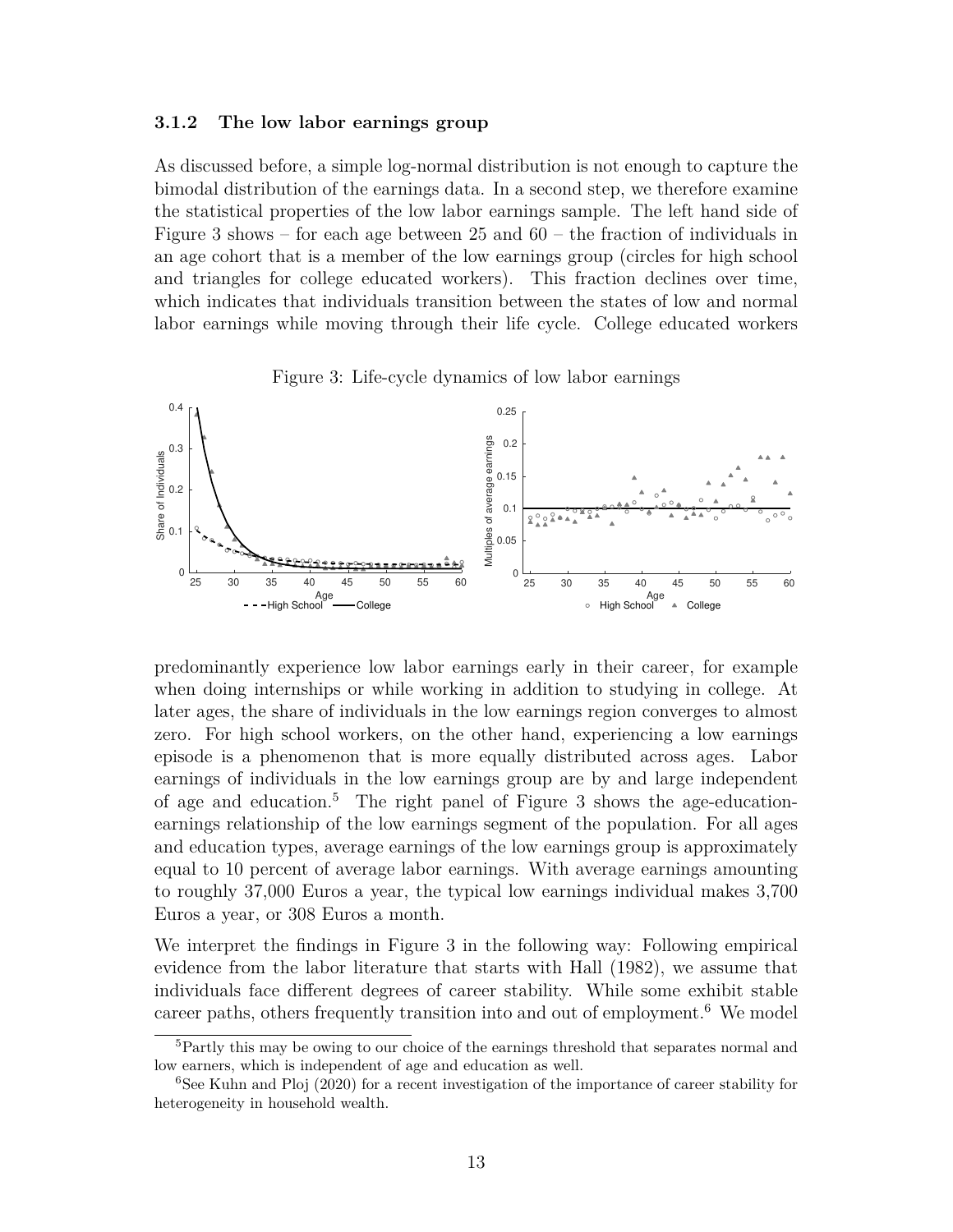career stability as a one-time discrete shock  $m \in \{0, 1\}$  that an individual draws at the beginning of working life. The probability of drawing  $m = 1$  is denoted by  $\phi_m$ . While individuals with  $m = 0$  face a stable career path and consequently never experience a low earnings episode, those with  $m = 1$  may transition into and out of low earnings throughout their entire working life. In our benchmark estimation we set  $\phi_m = 0.5$ , meaning that 50 percent of the population experiences unstable careers. We provide sensitivity checks in Section 6.7.2.

We model the transition into and out of low earnings as a first-order discrete Markov process. In particular, we assume that households with unstable careers  $(m = 1)$  face the education-specific transition matrix

$$
\Pi_{low}^{s} = \begin{bmatrix} 1 - \pi_{low,0}^{s} & \pi_{low,0}^{s} \\ 1 - \pi_{low,1}^{s} & \pi_{low,1}^{s} \end{bmatrix} . \tag{7}
$$

The probability  $\pi_{low,0}^s$  indicates the likelihood of a normal earner to transition into the low earnings state in the next period, while  $\pi_{low,1}^s$  is the probability to remain in the low earnings state. We assume that, at age 25, a fraction  $\omega_{low}^s$  of individuals of education *s* starts as a low earnings individual. For each particular choice of the parameters  $\omega_{low}^s$ ,  $\pi_{low,0}^s$ ,  $\pi_{low,1}^s$ , we can then calculate the model-implied share of individuals in each age-education bin that is a member of the low earnings group (see the left panel of Figure 3). This gives us a total of 72 moments which we use to estimate the six free parameters of our statistical model:  $\omega_{low}^s$ ,  $\pi_{low,0}^s$ ,  $\pi_{low,1}^s$  for  $s = 1, 2$ , see Appendix B.3 for details.

Table 2 summarizes the point estimates that provide the best fit to the data in a least squares sense. The solid and dashed lines in the left panel of Figure 3 indicate the model's predicted share of households in the low earnings group. As noted

|                                                           | High School<br>$s=0$ | College<br>$s=1$ |
|-----------------------------------------------------------|----------------------|------------------|
| Initial share of low income earners $\omega_{low}^s$      | 0.2040               | 0.8136           |
| Probability to transition to low earnings $\pi_{low,0}^s$ | 0.0063               | 0.0051           |
| Probability to stay low income earner $\pi_{low,1}^s$     | 0.8399               | 0.7324           |

Table 2: Estimates of low-earnings transition process

above, college educated workers experience low earnings episodes predominantly early in their life, while for high-school workers the risk of drawing a low income shock is more equally distributed over the life cycle. This is reflected in the estimates of  $\omega_{low}^s$ , i.e. the share of low earners at age 25. Throughout her working life, the chance for a regular worker to transition into a low earnings episode is very small (less than 1 percent for both education groups). Being in the low income state however has quite some persistence. With a persistence of 0*.*84 and 0*.*73, the average duration of a low earnings episode is 6.24 years for high school workers and 3.70 years for the college educated, respectively.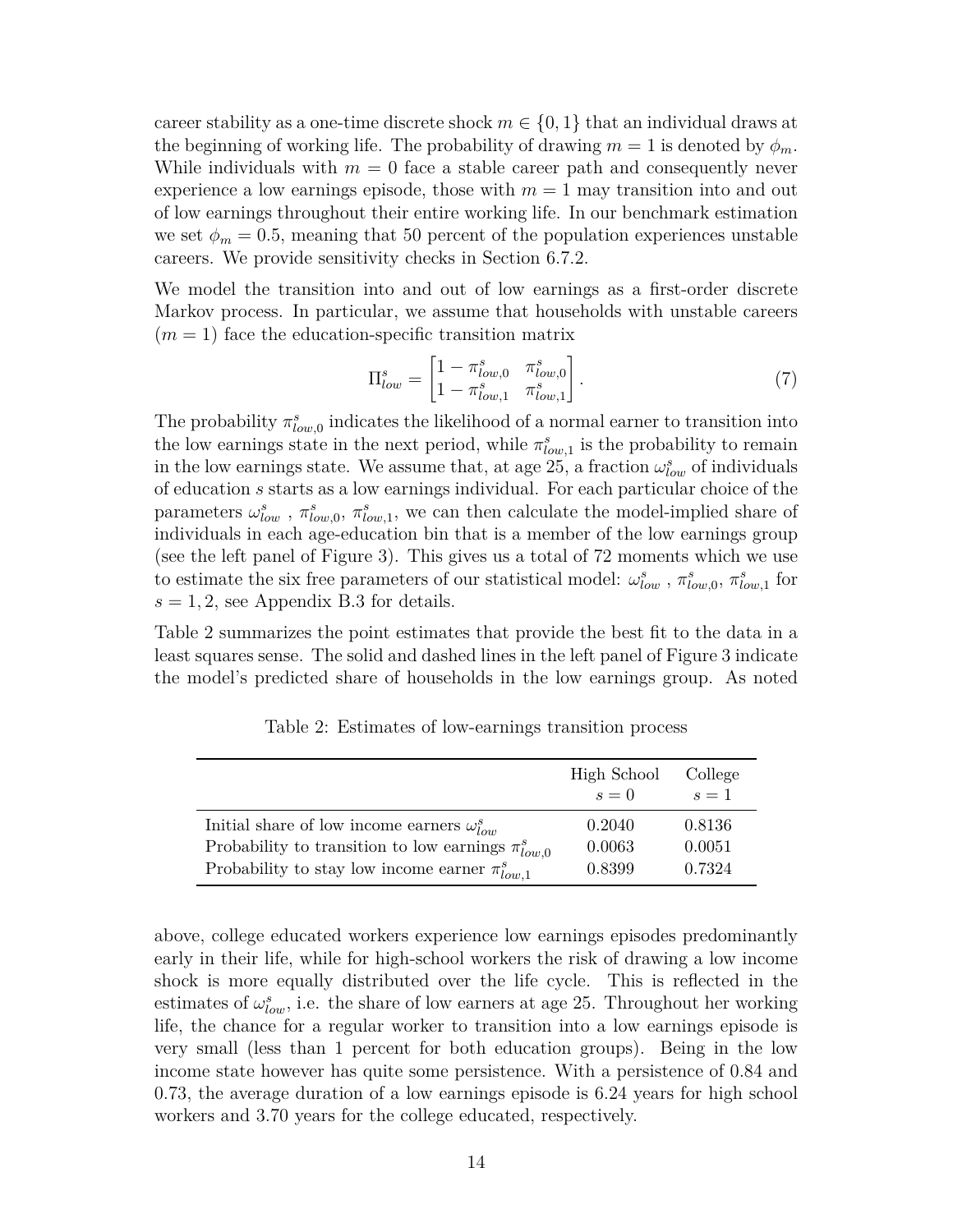Summing up, the investigation of the labor earnings process of individuals in our administrative dataset has shown that a simple log-normal AR(1) process is not rich enough to describe the earnings dynamics of households. While it might be a fair description of what happens in "normal" times, individuals can also experience very low earnings episodes. We provided a statistical model that can fit the data on low earners by age and education. Note that the recent literature on fiscal redistribution has highlighted the importance of generating a realistic earnings distribution, see for example Castaneda et al. (2003) or Kindermann and Krueger  $(2021)$ , which can not simply be captured by a single AR(1) labor productivity component. While the aforementioned papers concentrate on income at the top end of the distribution, we use a similar methodology to more realistically characterize households at the bottom, who might be more loosely attached to the labor force and therefore responsive to employment incentives.

### **3.2 Inequality in life expectancy**

From the perspective of the pension system, inequality in earnings and earnings risk is not the only factor that can justify redistributive elements. While individual life expectancy has increased substantially for younger cohorts, a recent literature also documents that the increase in life expectancy is not equally distributed within cohorts. Meara et al. (2008) show that the decline in mortality rates at older ages in the US in between 1980 and 2000 can almost exclusively be attributed to a rising life expectancy of highly educated individuals. For the lower skilled, life expectancy has stagnated in the same time period, leading to a 30 percent increase in the longevity-education gap. Mackenbach et al. (2015) and de Gelder et al. (2017) find similar dynamics in individual life expectancy for selected European countries. Yet, it is not only education that correlates with life expectancy. Waldron (2007) uses data from the US social security system to calculate life expectancy at age 65 for the cohorts born in 1912 and in 1941. While for the lowest income group life expectancy of the 1941 cohort is only about half a year greater than that of the 1912 cohort, this difference amounts to 5.6 years for the highest income group. Cristia (2011) supports these findings.

Life expectancy is a major determinant of the internal rate of return an individual obtains from a public pension system, as those systems pay out annuity streams of income. The amount of payment an individual gets typically is related to the average life expectancy of all pensioner. Hence, an individual with an unusually low life expectancy makes a low return on pension contributions, and vice versa for those with a high individual life expectancy. Liebman (2002), Goda et al. (2011) and Bosworth et al. (2016) calculate the internal rates of return for individuals of different income groups in the US paying particular attention to the group specific life expectancy. All these studies find that the progressivity of the US system – that leads low income earners to get a higher replacement rate than high income individuals – is undone by the differences in life expectancy across income groups. In some cases, the internal rate of return is even lower for low income earners than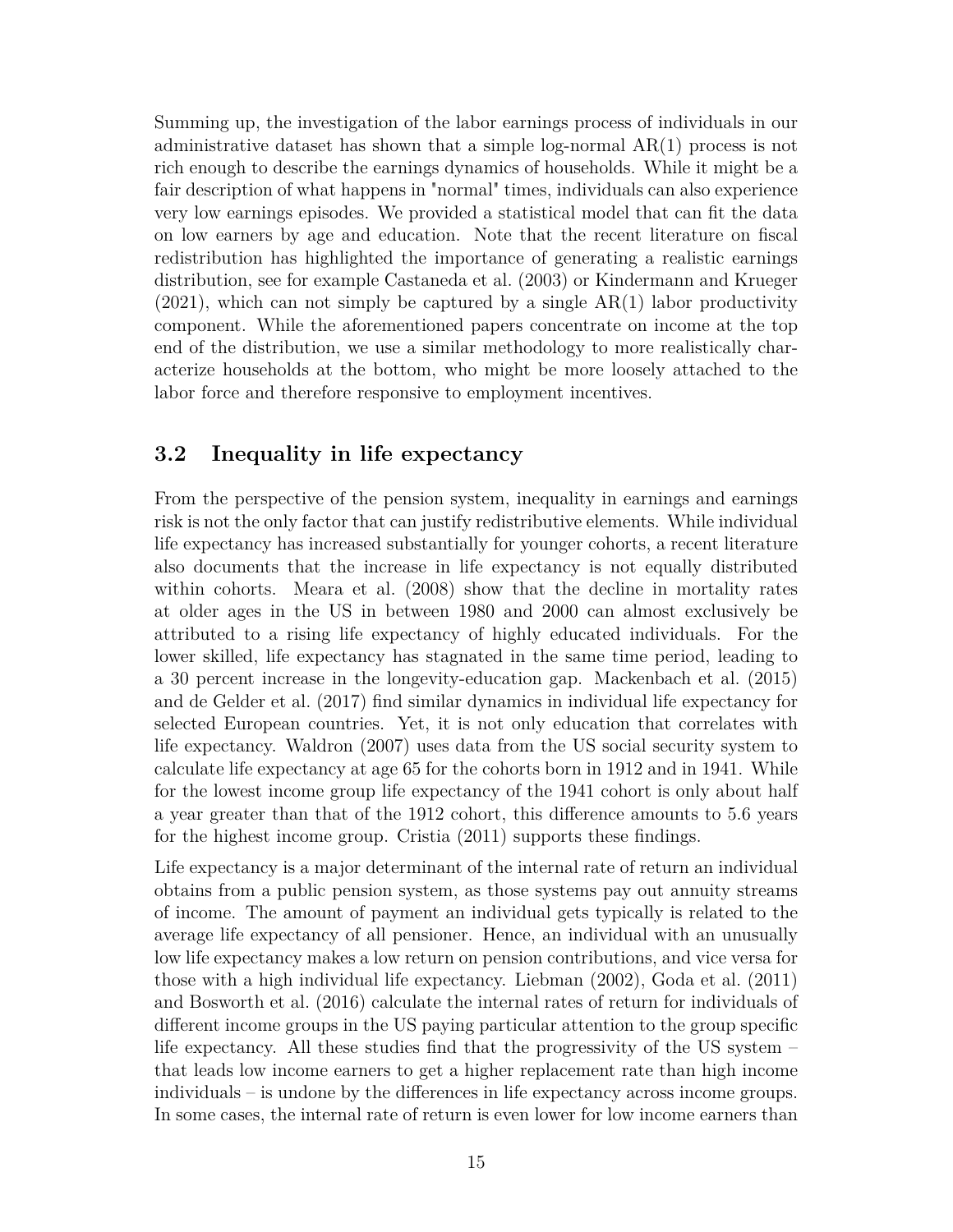for higher income groups.

In Germany, the relation between education or income and longevity is comparable to the international evidence. Luy et al. (2015) find individuals with college education to live on average 2.5 years longer than those with lower education levels. Haan et al. (2020) report a life expectancy gap of around 7 years between individuals in the top and the bottom life-time labor earnings decile using administrative data from the German pension insurance system. As the German pension system is fully earnings related, the differences in life expectancy along the income distribution lead the internal rate of return to be particularly low for low income individuals. Taking this into account, the German statutory pension system is in fact regressive, redistributing income from the income poor to the rich through the life expectancy channel. Consequently, Breyer and Hupfeld (2010) argue in favor of a more progressive pension formula that explicitly takes the earnings-longevity relationship into account and guarantees a constant internal rate of return along the income distribution.

Overall, this section has shown that there can be multiple reasons for having a progressive pension system. On the one hand, individuals are exposed to a significant amount of earnings risk, much richer than the typical  $AR(1)$  process for log-labor earnings would predict. Most importantly, individuals face a serious portion of low income episodes, which not only lowers their life-time earnings, but also makes them marginally attached to the labor force. On the other hand, differences in life expectancy along the education and income distribution alter the implicit rate of return an individual can expect from its pension contributions. Whether the potential benefits of redistribution, insurance and of equalizing individuals' rates of return outweigh the labor supply distortions inherent in any progressive pension system is an open question which we now address using a quantitative simulation model.

# **4 The Quantitative Simulation Model**

In this section, we present our full quantitative simulation model, which is based on the previous theoretical considerations and informed by the empirical facts regarding income risk and longevity. We employ a general equilibrium overlapping generations model with population growth and survival risk in the spirit of Auerbach and Kotlikoff (1987). Households draw persistent shocks to their labor productivity, like in Conesa et al. (2009), and have to decide about whether to be employed, how many hours to supply and about how much to consume and save. In addition, individuals face shocks to their life expectancy. The government operates a (potentially progressive) pay-as-you-go pension system financed by payroll taxes and collects resources through the progressive taxation of labor earnings in order to finance general government expenditure. We consider an open economy framework, so that the prices for capital and labor are fixed, but government parameters adjust in order to keep the fiscal tax and transfer systems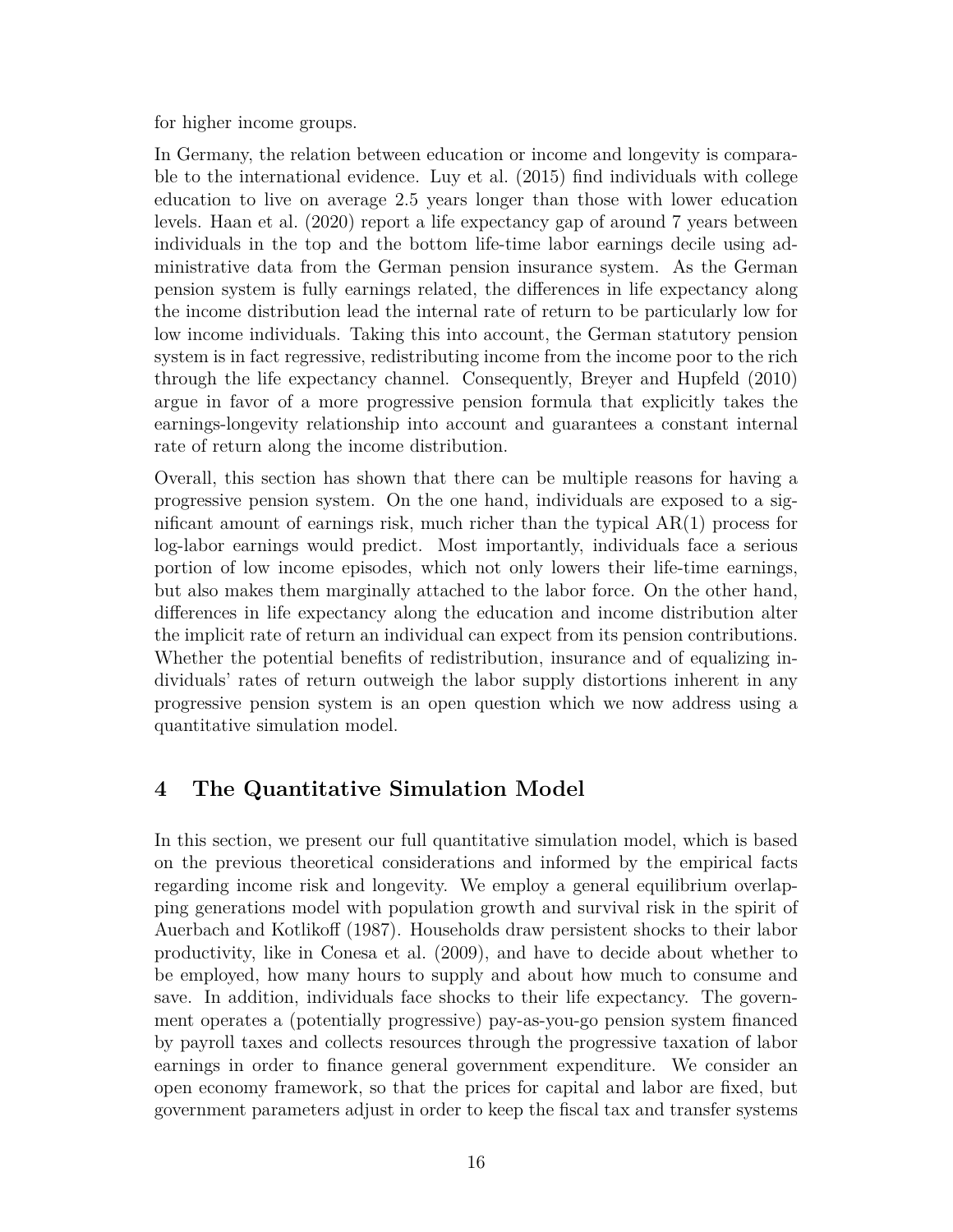balanced. Since we only consider long-run equilibria, we omit the time index *t* in the following wherever possible.

### **4.1 Demographics**

The economy is populated by overlapping generations of heterogeneous individuals.<sup>7</sup> At each point in time  $t$ , a new generation of size  $N_t$  is born. We assume that the population grows at a constant rate *n*. Households start their economic life at age *j* = 20 and live up to a maximum of *J* years, after which they die with certainty. They can supply labor to the market until they reach the mandatory retirement age  $j_R$ . Throughout their entire life, individuals are subject to idiosyncratic survival risk. Specifically, we denote by  $\psi_{j,h}$  the conditional probability of an agent to survive from period  $j - 1$  to period *j*, with  $\psi_{20,h} = 1$  and  $\psi_{J+1,h} = 0$ . Survival probabilities, and hence life expectancy, depend on the individual health status *h*, discussed in more detail below.

As population grows with a constant rate *n*, a long-run equilibrium in this economy is characterized by all aggregate variables growing at this very same rate. To make aggregates stationary again, we express all variables in per capita terms of the youngest generation at a certain date  $t$ . We denote by  $m_i$  the time-invariant relative size of a cohort aged *j* at any point in time.

### **4.2 Technology**

A continuum of identical firms produce a single good *Y* under perfect competition. They hire both capital *K* at price *r* and labor *L* at price *w* on competitive spot markets. Firms operate a constant returns to scale technology

$$
Y = \Omega K^{\alpha} L^{1-\alpha}.
$$
 (8)

 $\Omega$  denotes the aggregate level of productivity, whereas  $\alpha$  is the elasticity of output with respect to capital. In the process of production, a fraction  $\delta$  of the capital stock depreciates. Given the assumptions about competition and technology, we can safely assume the existence of a representative firm that takes prices as given and operates the aggregate technology in (8). In addition to employing factor inputs, the firm has to invest  $I_t$  into its capital stock. The law of motion for the capital stock reads

$$
(1+n)K_{t+1} = (1-\delta)K_t + I_t.
$$

### **4.3 Preferences and Endowments**

**Preferences** Households have preferences over stochastic streams of consumption  $c_j \geq 0$ , labor supply  $\ell_j \geq 0$  and employment  $e_j \in \{0, 1\}$ . They maximize a

 ${\rm ^7We}$  use the terms individual, household and agent synonymously.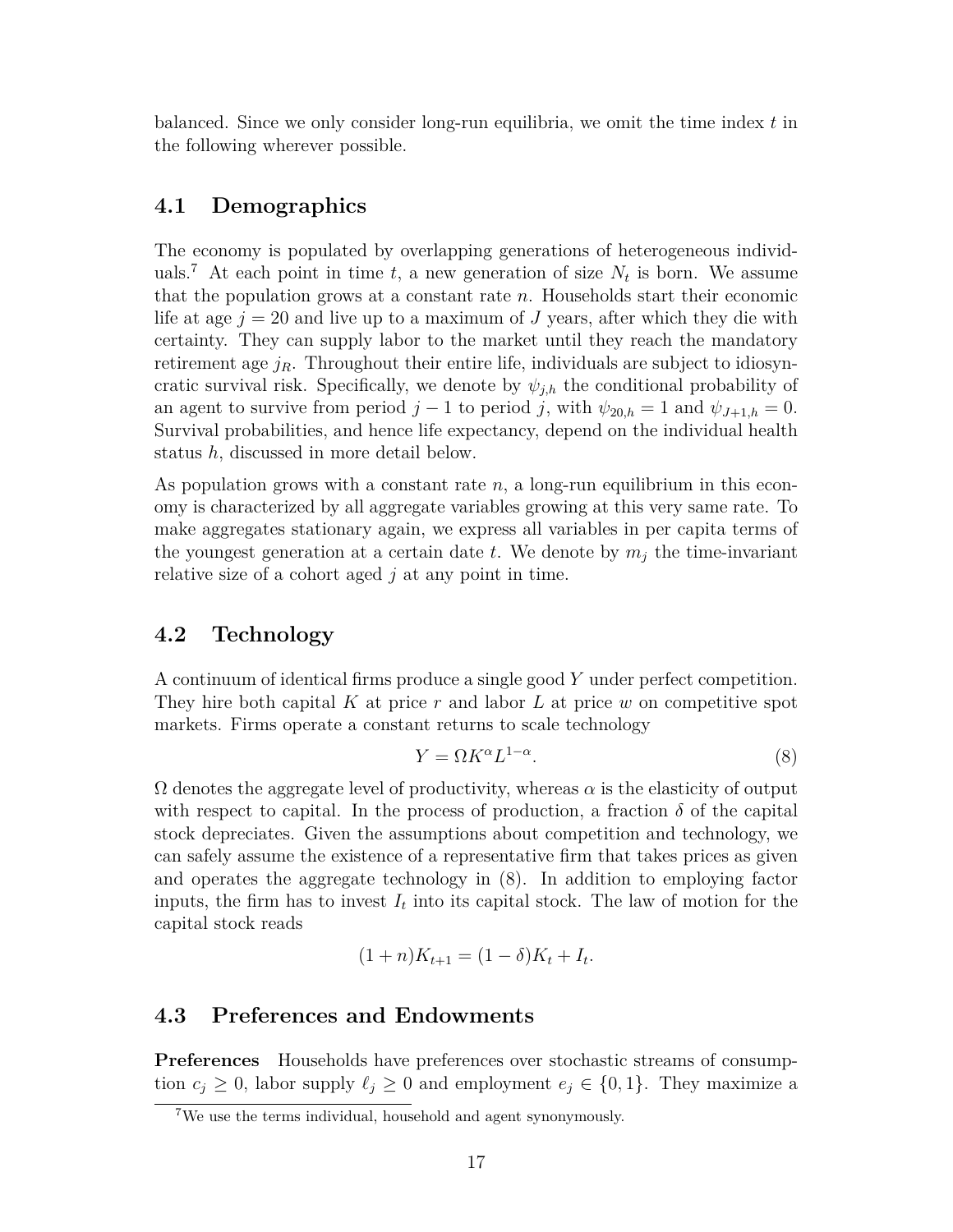discounted expected utility

$$
U_0=E_0\left[\sum_{j=1}^J\beta^{j-1}u(c_j,\ell_j,e_j)\right],
$$

where expectations are formed with respect to both survival risk and idiosyncratic wage risk. Individuals discount the future with the constant time discount factor *β* and incur a utility loss from being employed.

**Labor productivity risk** Households are ex ante homogeneous, but differ ex post in their labor productivity  $z(j, s, m, \eta)$ . At the beginning of life, they draw one of two education levels: high-school education  $(s = 0)$  or college education  $(s = 1)$ ; the probability to draw  $s = 1$  is  $\phi_s$ . All individuals of education *s* share a common deterministic age-specific labor productivity profile  $\theta_{j,s}$ . Knowing their education level, households again divide into two groups  $m \in \{0,1\}$ . *m* is a permanent state that indicates whether an individual faces a stable career path  $(m = 0)$  or an unstable career path  $(m = 1)$ , see Section 3.1.2. The probability to draw the state  $m = 1$  is denoted by  $\phi_m$ .

Throughout their working life, households' labor productivity is due to idiosyncratic shocks *η*. For individuals with a stable career  $(m = 0)$ , we assume that their productivity follows a standard  $AR(1)$  process in logs

$$
\eta^+ = \rho \eta + \varepsilon^+ \quad \text{with} \quad \varepsilon^+ \sim N(0, \sigma_\varepsilon^2), \tag{9}
$$

where innovations  $\varepsilon^+$  are iid across households. Following the evidence presented in Section 3.1, we augment this standard shock process by a persistent (but not permanent) *low productivity shock* for all individuals with unstable careers (*m* = 1). Those agents can be hit by a low productivity shock regardless of their current productivity. When exiting the low productivity state, agents revert to normal AR(1) productivity. We provide details on the exact parameterization of low productivity shocks in the calibration section. We denote by  $\pi_{\eta}(\eta^+|\eta, j, s, m)$  the probability distribution of next-period's productivity *η* <sup>+</sup>, conditional on current labor productivity *η*, age *j*, education *s* and career stability *m*. Finally, the wage an individual faces equals the product of the wage rate per efficiency unit of labor and her individual labor productivity  $w \times z(j, s, m, \eta)$ .

**Budget constraint** Markets are incomplete. Like in Bewley (1986), Imrohoruglu (1989), Huggett (1993), and Aiyagari (1994), households can only self-insure against fluctuations in individual labor productivity by saving in a risk-free asset *a* with return *r*. Savings are subject to a tight borrowing constraint, so that household wealth needs to satisfy  $a \geq 0$ . Households' resources are composed of their current wealth (including returns), their income from working  $y = wz(j, s, m, \eta)e^{\theta}$ ,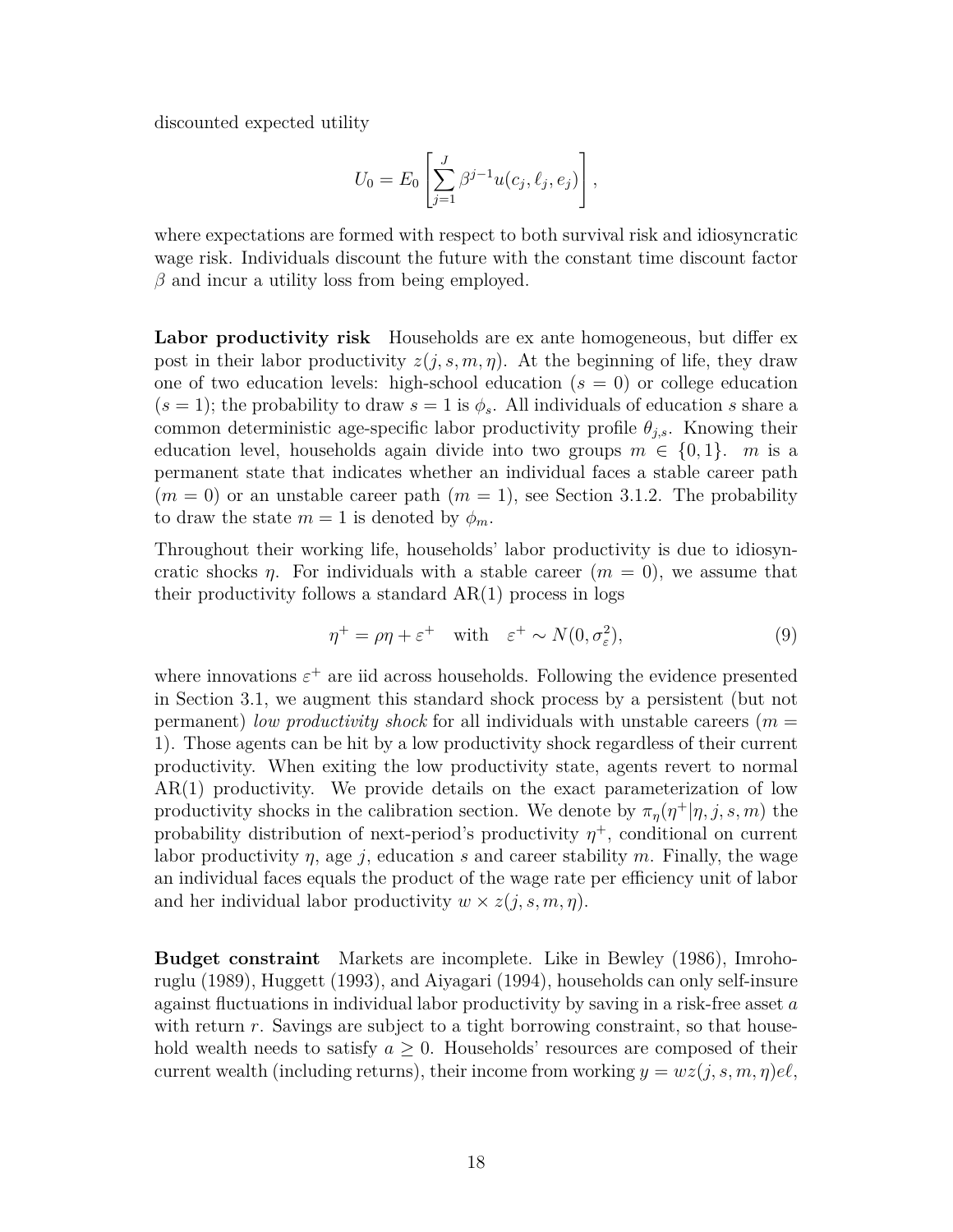intergenerational transfers  $b<sub>1</sub><sup>8</sup>$  as well as pension payments p. They use these resources to finance consumption expenditure  $(1 + \tau_c)c$  (including consumption taxes) and savings into the next period  $a^+$ , contributions to social security  $T_p(y)$ as well as progressive income taxes  $T(y - T_p(y) + p)$ . Households can deduct social security contributions from gross income for the purpose of taxation. In turn, all pension benefits are liable for taxation.

**Individual life expectancy** A household's savings behavior is shaped by the interest rate, the discount factor, productivity risk and individual life expectancy. As for the latter, we assume that individual survival probabilities are defined by some health state *h*. Each health level is associated with a set of age specific survival probabilities  $\psi_{i,h}$  that lead to a certain life expectancy. An agent's health status can change over the life cycle according to the probability distribution  $\pi_h(h^+|h,j,s,\eta)$ . Future health  $h^+$  hence is conditional on current health, age, education and individual labor productivity.

**Dynamic optimization problem** The current state of a household is described by a vector  $\mathbf{x} = (j, s, m, \eta, h, a, ep)$  that summarizes the household's age *j*, education *s*, career stability *m*, her current labor productivity shock *η*, health *h*, her wealth position *a* as well as the amount of already accumulated pension claims *ep*. The dynamic optimization problem of an individual then reads

$$
v(\mathbf{x}) = \max_{c,\ell,e,a^+,ep^+} u(c,\ell,e) + \beta \psi_{j+1,h} E\bigg[v(\mathbf{x}^+) \mid j,s,m,\eta,h\bigg]
$$
(10)

with  $\mathbf{x}^+ = (j+1, s, m, \eta^+, h^+, a^+, ep^+)$ . Households maximize (10) subject to the borrowing constraint  $a^+ \geq 0$ , the budget constraint

$$
(1 + \tau_c)c + a^+ + T_p(y) + T(y - T_p(y) + p) = (1 + r)a + y + p + b
$$
  
with  $y = wz(j, s, m, \eta)e\ell$ ,

the accumulation equation for pension claims  $ep<sup>+</sup>$  discussed in Section 4.4 as well as the laws of motion for labor productivity  $\pi_{\eta}$  and health  $\pi_{h}$ . The result of this dynamic program are policy functions  $c, \ell, e, a^+$ , and  $ep^+$  that all depend on the household's current state **x**. We derive the first-order conditions in Appendix C.1.

### **4.4 The Pension System**

In the benchmark economy, we consider a purely proportional pension system. The pension system collects payroll taxes at rate  $\tau_p$  on all income below two

<sup>8</sup> Intergenerational transfers consist only of accidental bequests that households might leave if they die before the terminal age *J*. We assume that the total of those accidental bequests is distributed lump-sum to all working age households.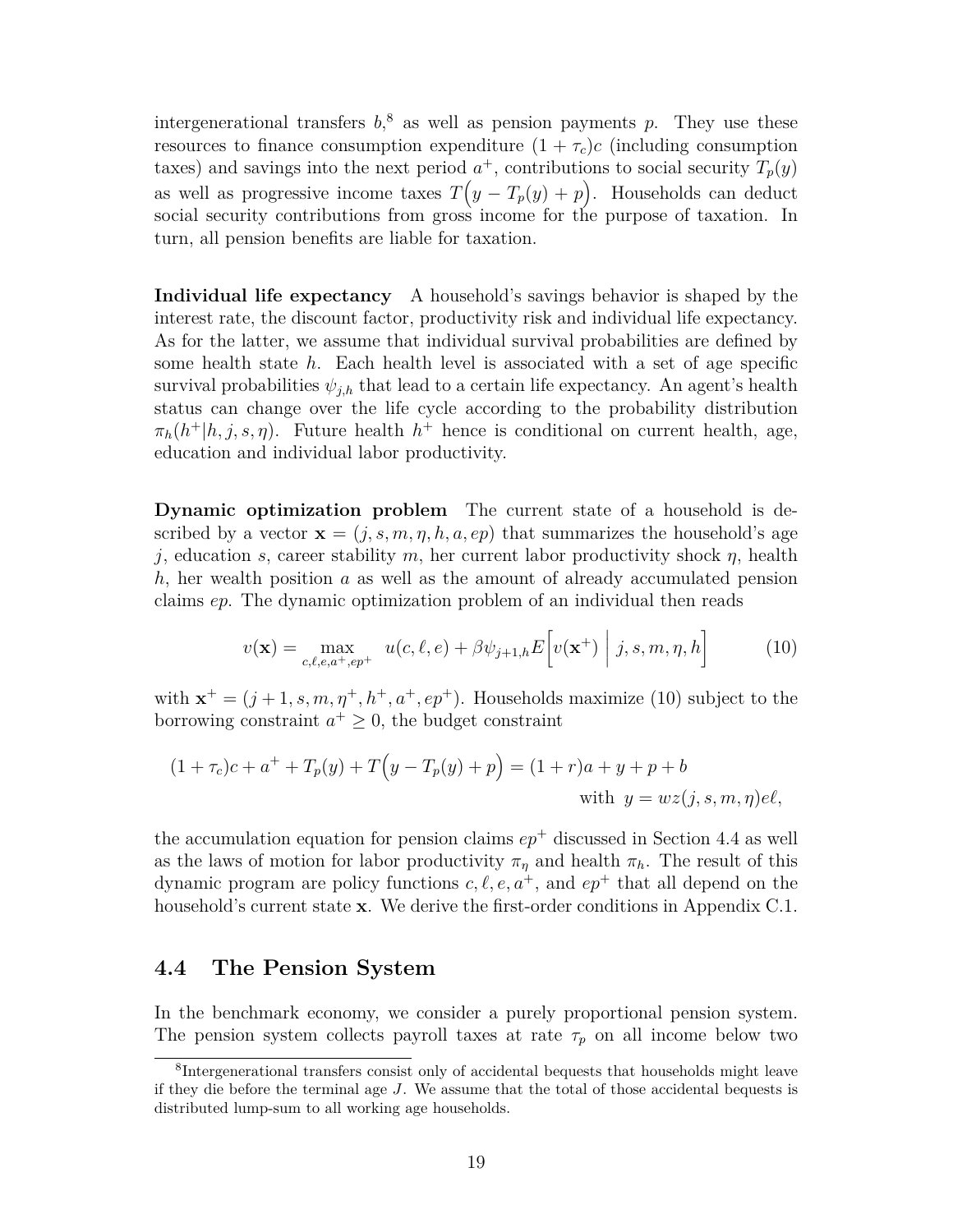times average labor earnings of the employed  $2\bar{y}$ . The pension contribution  $T_p(y)$ of a household with labor earnings *y* hence reads

$$
T_p(y) = \tau_p \times \min\left(wz(j, s, m, \eta)e\ell, 2\bar{y}\right).
$$

In reward for contributing to the system, households earn pension claims *ep* according to

$$
ep^{+} = ep + \min\left(wz(j, s, m, \eta)e\ell, 2\bar{y}\right).
$$
 (11)

In the proportional system, earned pension claims are solely determined by earned income and, like pension contributions, capped at twice the average earnings. Finally, individual pension benefits  $p(ep)$  are calculated from earned pension claims as

$$
p(ep) = \kappa \times \frac{ep}{j_R - 20}.
$$

The second factor in this equation reflects the average pensionable earnings of an individual and  $\kappa$  is the replacement rate.

The pension system operates on a pay-as-you-go basis. In equilibrium, total pension contributions hence need to be equal to the total amount of pension payments. Letting Φ denote the cross-sectional measure of households over the state space, $9$  we require

$$
\kappa \times \underbrace{\int ep \times 1_{j \ge j_R} d\Phi}_{\text{total pension claims}} = \tau_p \times \underbrace{\int \min \left( wz(j, s, m, \eta) e\ell, 2\bar{y} \right) d\Phi}_{\text{contribution base}}. \tag{12}
$$

### **4.5 The Tax System and Government Expenditure**

The government collects proportional taxes on consumption expenditure and progressive taxes on labor earnings net of social security contributions as well as pension payments. Tax revenue is used to finance (wasteful) government spending. As we abstract from any government debt, the tax system is balanced whenever

$$
\tau_c \times C + \int T\Big(y - T_p(y) + p\Big) \ d\Phi = G \text{ with } y = wz(j, s, m, \eta)e\ell. \tag{13}
$$

*C* denotes aggregate consumption and *T* the progressive income tax schedule. We assume that government consumption is fixed per capita. Consequently, we adjust the income tax system to keep the fiscal system in balance.

 $9\Phi$  is a measure and indicates the mass of households on each subset of the state space. We require that for each age *j*,  $\Phi$  sums up to the total mass of households in a cohort  $m_j$ . A detailed analytical description of  $\Phi$  can be found in Appendix C.3.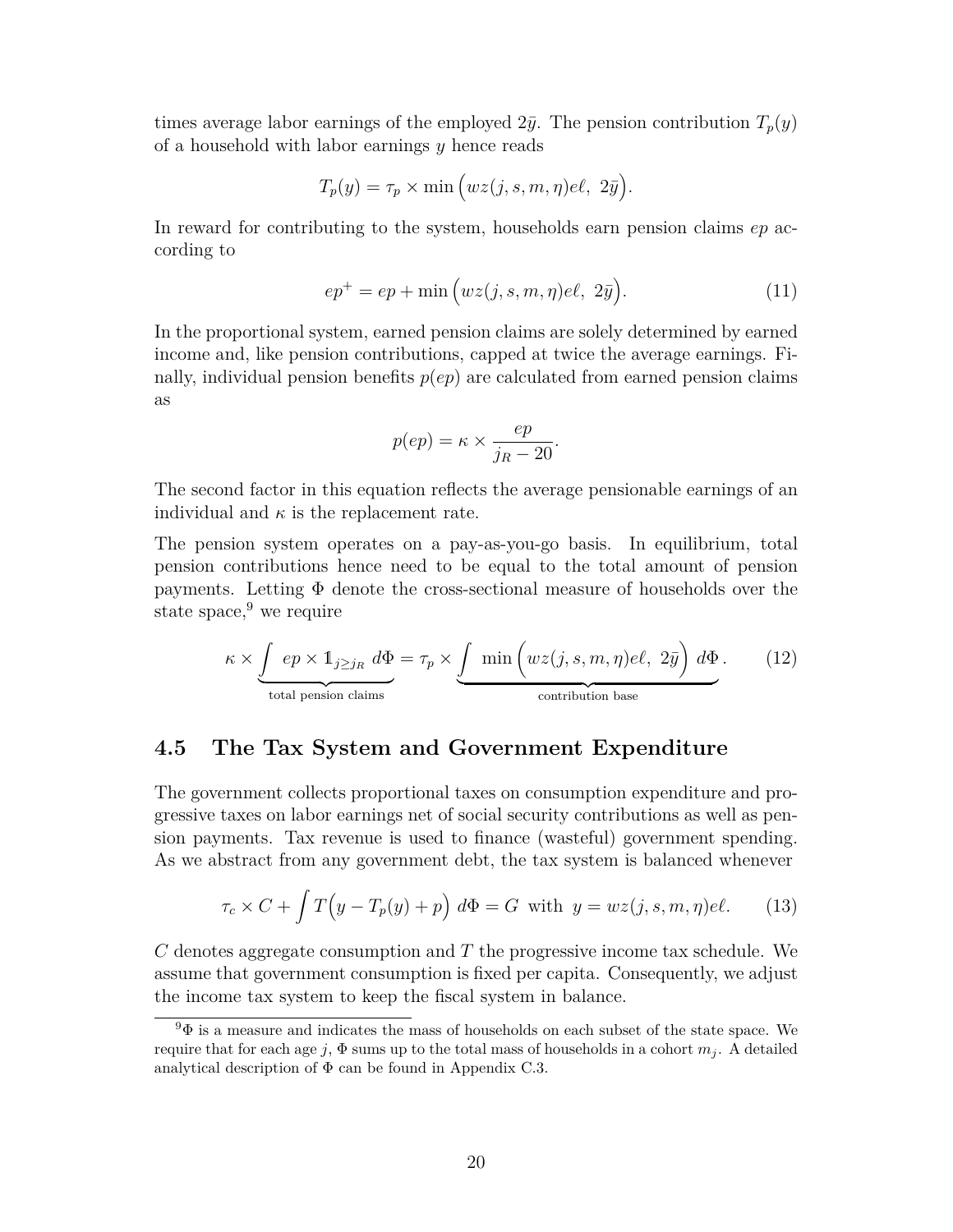### **4.6 Capital Markets, Trade and Equilibrium**

We model a small open economy that freely trades capital and goods on competitive international markets. All private savings that are not employed by the domestic production sector are invested abroad at the international interest rate  $\bar{r}$ . The capital market equilibrium reads

$$
K + Q = A,
$$

where *A* are aggregate private savings and *Q* is the country's net foreign asset position. As the economy grows at rate *n*, the net foreign asset position increases over time such that the capital account is  $-nQ_{t+1}$ . Net income from abroad, on the other hand, amounts to  $\bar{r}Q_t$ . According to the balance of payments identity, we therefore have a trade balance of

$$
TB = (n - \bar{r})Q. \tag{14}
$$

We assume that the government collects all accidental bequests and redistributes them in a lump-sum way among the surviving working-age population. Consequently,

$$
b_j = \frac{\int \frac{1 - \psi_{j,h}}{\psi_{j,h}} \times (1 + r)a \, d\Phi}{\int \mathbb{1}_{j < j_R} \, d\Phi} \quad \text{if } j < j_R. \tag{15}
$$

Given an international interest rate and the exogenous fiscal policy parameters, a *recursive competitive equilibrium* of this model is a set of household policy functions, a measure of households, optimal production inputs, factor prices, accidental bequests, a net foreign asset position and a trade balance that are consistent with individual optimization and market clearance. A formal definition of the equilibrium is available in Appendix C.2.

### **5 Calibration**

This section discusses our choices of functional forms and parameters in detail. We pay particular attention to the labor supply decision of households along the extensive and the intensive margin and to the relationship between life-time income and life expectancy. We calibrate our model to the German economy, which currently features a proportional pension system in line with the one described in the previous section. Germany therefore serves as a good benchmark for reforms that aim at introducing progressivity into the pension formula.

### **5.1 Demographics**

We assume a population growth rate of  $n = 0.0$ , which is a compromise between the average growth rate of 0*.*4% reported in the period 2012 to 2017 for the German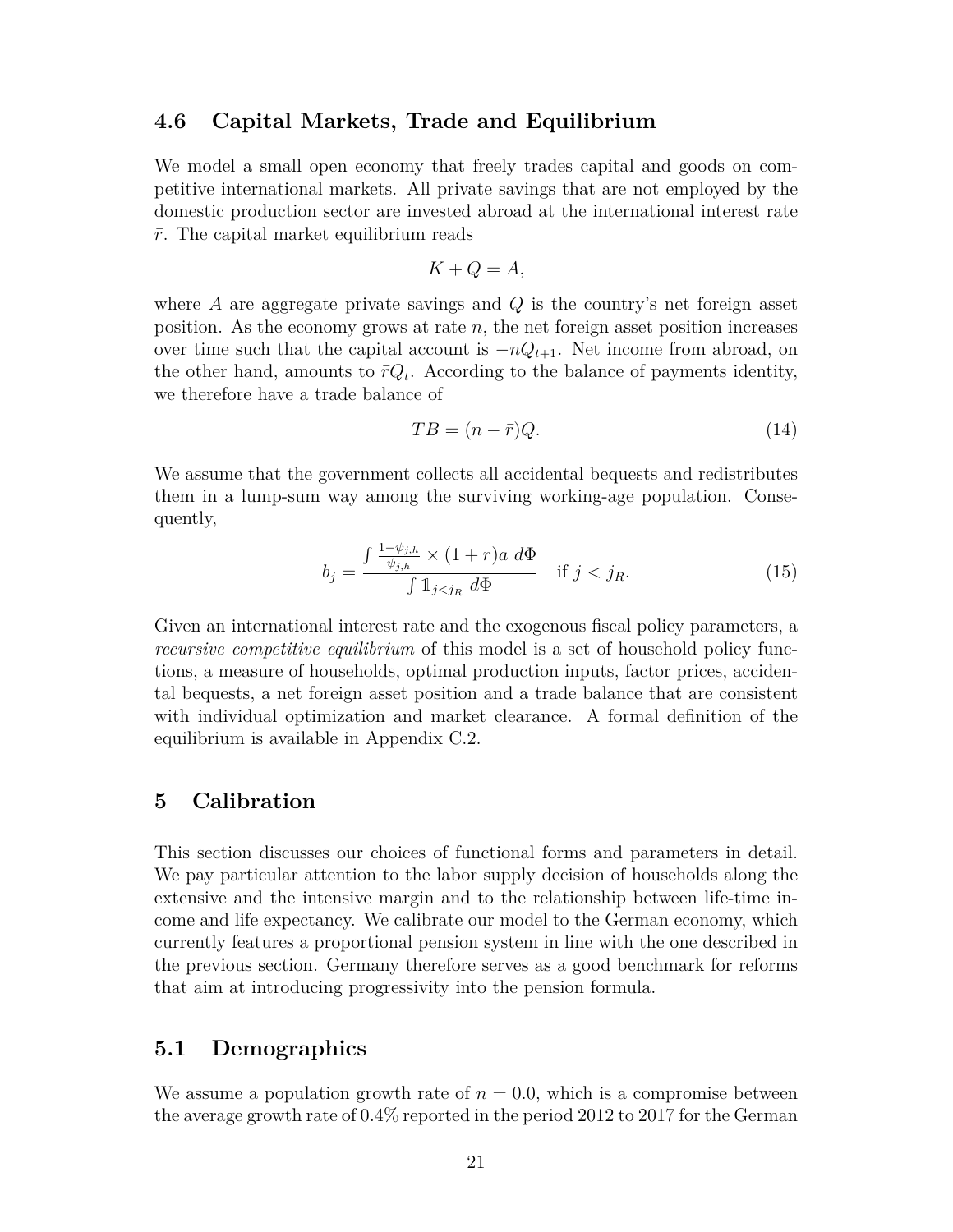population at large, and the fact that most of German population growth came from refugee migration, see German Statistical Office (2020).<sup>10</sup> We let households start their economic life at the age of 20 and allow for a maximum life span of 99 years. Mandatory retirement is at the age of 64, which equals the current average retirement age of the German regular retirement population, see Deutsche Rentenversicherung Bund (2019).

With regards to life expectancy, we extract the 2017 annual life tables for men from the Human Mortality Database (2020) to calculate average survival probabilities  $\bar{\psi}_j$  of the overall population. We assume that all households share these common survival probabilities throughout their working life. Upon entering retirement, each individual draws one out of eight different health shocks  $h \in \{0, \ldots, 7\}$ . A health shock is associated with a set of survival probabilities  $\psi_{i,h}$  that we choose such that (i) life expectancy at the lowest health shock  $h = 0$  is ten years below average, (ii) life expectancy at the highest health shock  $h = 7$  is ten years above average and (iii) life expectancy evolves linearly with health shocks *h*. <sup>11</sup> The left panel of Figure 4 shows the respective survival probability profiles.

Figure 4: Survival probabilities and life expectancy



The probabilities  $P(h|s, \eta)$  to draw a certain health shock upon entering retirement depend on the individual's education *s* and on the labor productivity shock *η* at the date directly prior to retirement. This modeling choice is grounded on two pieces of empirical evidence: First, Luy et al. (2015) find that in Germany individuals with college education live on average 2.5 years longer than those with lower education levels. Second, Haan et al. (2020) report a life expectancy gap of around 7 years between individuals in the top and the bottom life-time labor earnings decile. In accordance with these findings, we assume  $P(h|s, \eta)$  to be the probability mass function of a binomial distribution with success probabilities *ps,η* depending on education and labor productivity. In particular, we let

$$
p_{s,\eta} = \Phi\left(\iota_0 + \iota_1 \times \mathbb{1}_{s=\text{college}} + \iota_2 \times \eta\right),\tag{16}
$$

<sup>10</sup>In fact, the growth rate of the native population was −0*.*2% in the same time period.

<sup>11</sup>See Appendix D for more details on how we derive these profiles from the average survival probabilities.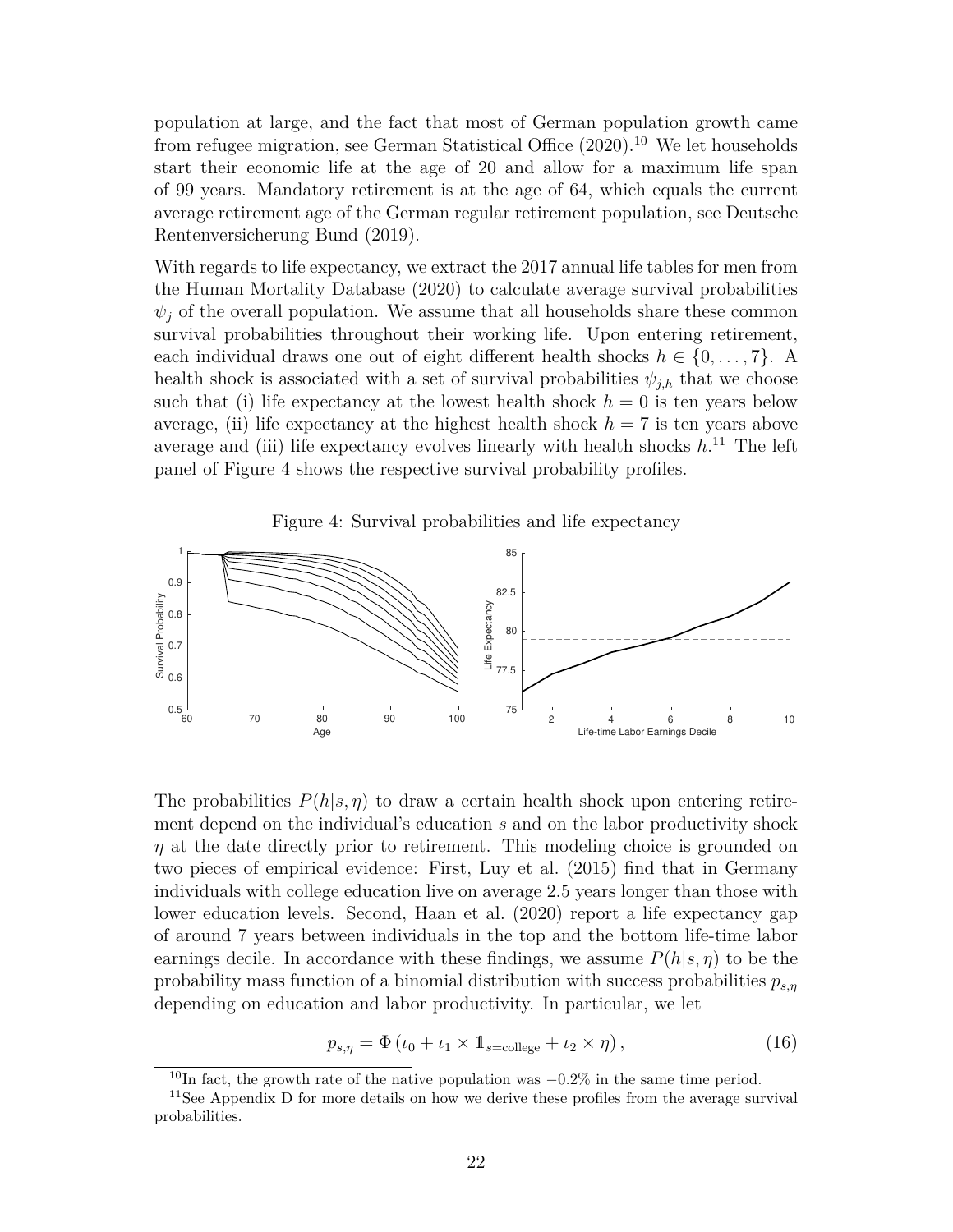where  $\Phi$  is the probability distribution function of the standard normal distribution and  $1_{s=\text{college}}$  is an indicator function that takes a value of one for households with college education. We set the parameters  $\iota_1 = 0.32$  and  $\iota_2 = 0.61$  to target the reported life expectancy gaps by education level and life-time labor earnings. Finally, we choose  $\iota_0 = -0.06$  such that the average life expectancy of the total population amounts to 79.5 years, the value we obtain from the Human Mortality Database (2020) life tables. The right panel of Figure 4 shows the relation between life-time labor earnings and life expectancy. While individuals in the bottom decile expect their life to be about four years shorter than that of the population average, the average life of a top decile earner is three years longer.

Incorporating these probabilities into model notation, we have

$$
\pi_h(h^+|h, j, s, \eta) = \begin{cases} P(h|s, \eta) & \text{if } j = j_r - 1 \text{ and} \\ \mathbf{I} & \text{otherwise,} \end{cases}
$$

with **I** being the identity matrix. Consequently, our model features one single health shock that individuals are exposed to right before entering retirement. After the individual health status is revealed, households retain their health level for the rest of their life. While agents share a common set of survival probabilities during their entire working life, they still form expectations with respect to their potential health shocks at retirement. Hence, the need for old-age savings differs across individuals of different education levels and labor productivities.

### **5.2 Technology**

On the technology side we choose a depreciation rate of  $\delta = 0.07$ , leading us to a realistic investment to output ratio. We set the capital share in production at  $\alpha = 0.3$  and normalize the technology level  $\Omega$  such that the wage rate per efficiency unit of labor *w* is equal to 1. Finally, we assume an international interest rate of  $\bar{r}=0.03$ , which constitutes as mix between the (currently) very low interest rates on deposits and long-run investment opportunities that offer higher returns.

### **5.3 Preferences and Endowments**

#### **5.3.1 Preferences**

We let the period utility function be

$$
u(c, \ell, e) = \frac{c^{1 - \frac{1}{\sigma}}}{1 - \frac{1}{\sigma}} - \nu \frac{\ell^{1 + \frac{1}{\chi}}}{1 + \frac{1}{\chi}} - \xi e.
$$

We choose an intertemporal elasticity of substitution  $\sigma$  of 0.67.<sup>12</sup> The choice of  $\sigma$  has important implications for the size of the income effect of wage changes on

 $12$ In a model with inelastic labor supply, the implied risk aversion would then be equal to 1.5.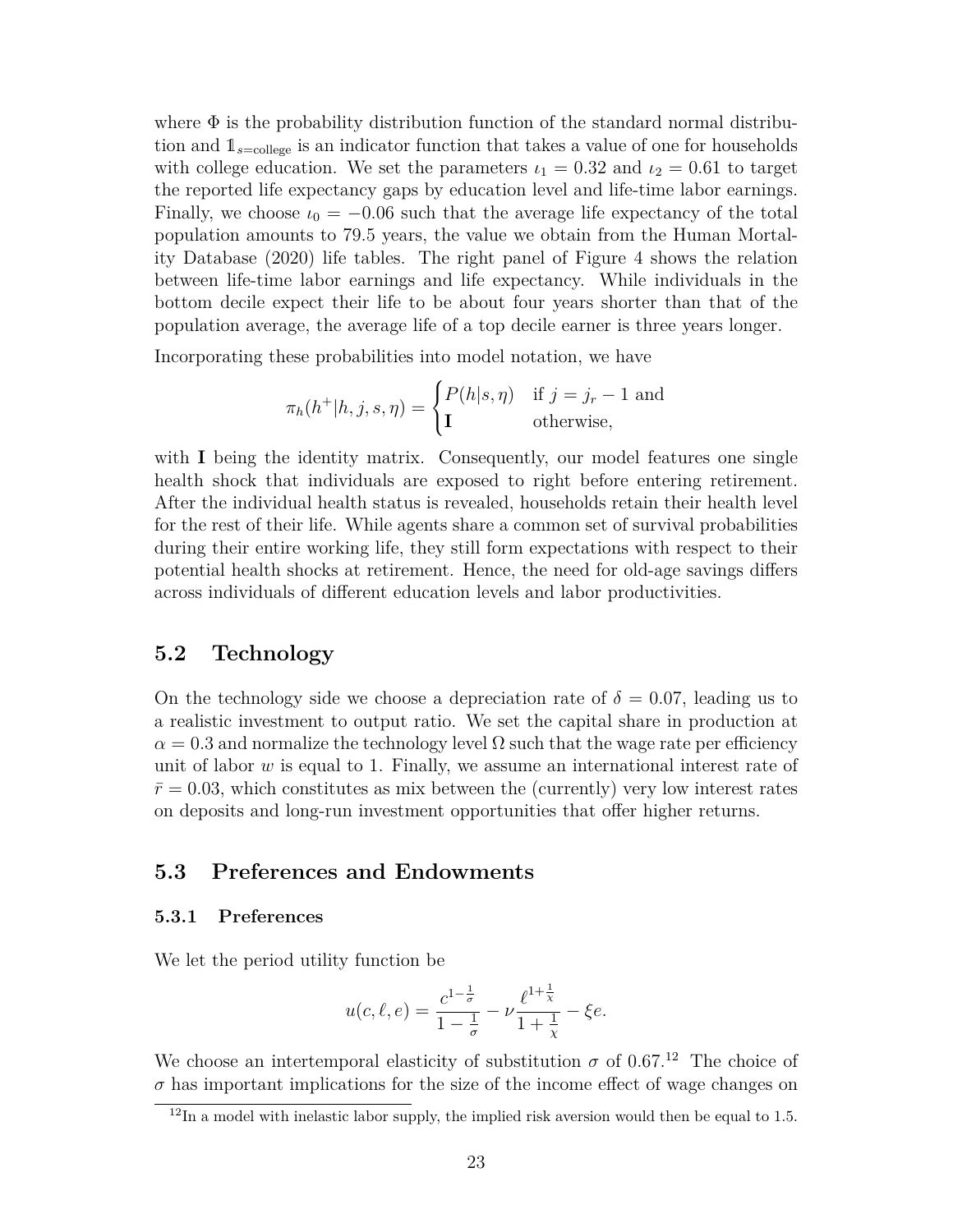labor supply. Heathcote et al. (2014) estimate a similar value for this parameter in a life-cycle model using cross-sectional data on earnings and consumption from PSID and CEX. Our preferred value for the Frisch elasticity is  $\chi = 0.6$ , like in Kindermann and Krueger (2021). This medium range value represents a mix between the very low empirical estimates of the labor supply elasticity of men and the much higher elasticities of women, see for example Keane (2011). Finally, we set the time discount factor to  $\beta = 0.98$  and chose the level parameter of intensive labor supply  $\nu = 20.33$  so as to target a 40 hour work week for the employed.

The micro Frisch elasticity  $\chi$  only is an intensive margin elasticity and does not incorporate extensive margin choices. The macro labor supply elasticity, which incorporates both intensive and extensive margin choices, is typically larger, see the discussion in Keane and Rogerson (2011) or Peterman (2016). As already indicated in equation (6), the extensive margin labor supply reaction to a change in wages is to a large degree determined by the probability density of the utility costs of employment *ξ*. If a large fraction of households is located directly at the threshold between not working and working, an increase in wages causes a greater fraction of households to switch from non-employment to employment.

Our calibration strategy for the distribution of participation costs  $\xi$  is the following: We assume that  $\xi$  is iid across households and independent of the household's labor productivity  $z(j, s, m, \eta)$ . We let  $\xi$  follow a log-normal distribution with mean  $\mu_{\xi}$  and variance  $\sigma_{\xi}^2$ . The mean  $\mu_{\xi} = 0.77$  is set so as to target an employment-to-population ratio for the 25 to 54 year old of 88 percent, as reported in the Labor Force Statistics of the OECD (2020) for Germany. The variance  $\sigma_{\xi}^2$ is chosen to target the evidence on participation choices in Bartels and Pestel (2016). In this study, the authors estimate the impact of changes in participation tax rates on the probability of moving from non-employment to employment. In a regression of these transition probabilities on changes in participation taxes, they find a coefficient of  $-0.106$  (Table 2(2) in their paper). Setting  $\sigma_{\xi}^2 = 5.75$ and estimating the effect of a change in the pension contribution rate<sup>13</sup> on the likelihood of switching from non-employment to employment, we obtain the same coefficient. Appendix D provides more details of the estimation procedure.

#### **5.3.2 Labor Productivity**

In Section 3.1, we already analyzed the dynamics of labor earnings using administrative data on the German working population. However, in our quantitative model we need to parameterize labor productivity, which differs from labor earnings when individual labor hours vary across ages and states.

To provide a suitable calibration for the labor productivity process, we first set the share of college educated workers to  $\phi_s = 0.2373$  and assume  $\phi_m = 0.5$ . We then take a subset of parameters directly from Tables 1 and 2. This includes the

 $13$ The pension contribution rate is the most important tax for low income households as it, unlike the income tax, has no exemption levels.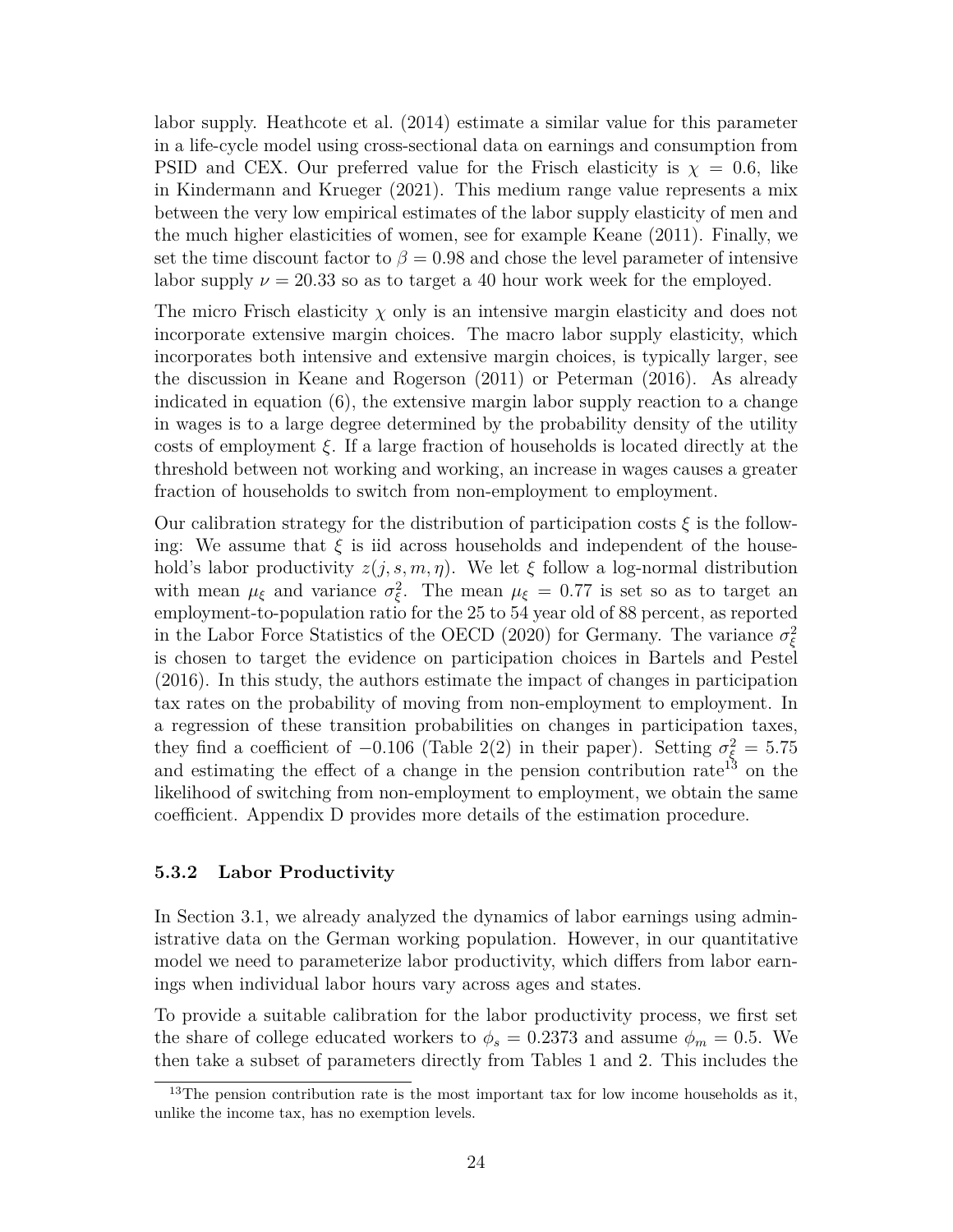autocorrelation  $\rho_s$  of normal labor productivity risk as well as the initial distribution  $\omega_{low}^s$  and the probabilities  $\pi_{low,0}^s$  and  $\pi_{low,1}^s$  of the low labor productivity shock process.

Next, we parameterize the age-productivity relationship using the functional form

$$
\theta_{j,s} = b_{0,s} + b_{1,s} \frac{\min(j, j_{M,s})}{10} + b_{2,s} \left[ \frac{\min(j, j_{M,s})}{10} \right]^2 + b_{3,s} \left[ \frac{\min(j, j_{M,s})}{10} \right]^3. \tag{17}
$$

This functional form is flexible enough to capture both a hump-shaped  $(j_{M,s} = \infty)$ and a stagnating  $(j_{M,s} < j_R)$  life-cycle labor productivity profile. Note that in the case of a stagnating profile, labor productivity is constant from age  $j_{M,s}$  onward. This leaves us with a total of 13 parameters that need to be calibrated:

- 1. the 10 parameters  $b_{i,s}$  and  $j_{M,s}$  of the polynomials in (28) for high school and college educated workers;
- 2. the innovation variances  $\sigma_{\varepsilon,s}^2$  of the normal labor productivity processes for each education level;
- 3. the labor productivity  $\eta_0$  of low productivity workers.

We calibrate these parameters within our simulation model such that the modelimplied statistics for labor earnings match their empirical counterparts. In particular, we target the following statistics:

- 1. the age fixed-effects for labor earnings in Figure 2;
- 2. the unconditional variance of normal labor earnings in Table 1;
- 3. average labor earnings of low productivity individuals as shown in the right panel of Figure 3.

Table 3 summarizes the parameters of labor productivity profiles and risk. More details on the calibration process as well as the formulation of the productivity process in model terms can be found in Appendix D.

### **5.4 Government Policies**

We fix the pension contribution rate at  $\tau_p = 0.186$ , the current statutory rate of the German pension system. In equilibrium, our choice of  $\tau_p$  results in a value of  $\kappa = 0.5512$ , the gross replacement rate of the system. This is higher than the current replacement rate in Germany (around 45 percent in 2017) as we (i) do not consider other pensions than old-age pensions (like for example disability pensions), (ii) assume that all individuals claim their pensions at age 64 and not before and (iii) use the survival probabilities of men who expect a shorter life than women.

In our benchmark economy, we fix government consumption at 19 percent of GDP. We set the consumption tax rate at  $\tau_c = 0.18$ , thereby acknowledging the fact that some goods are taxed at rates smaller than the regular consumption tax rate of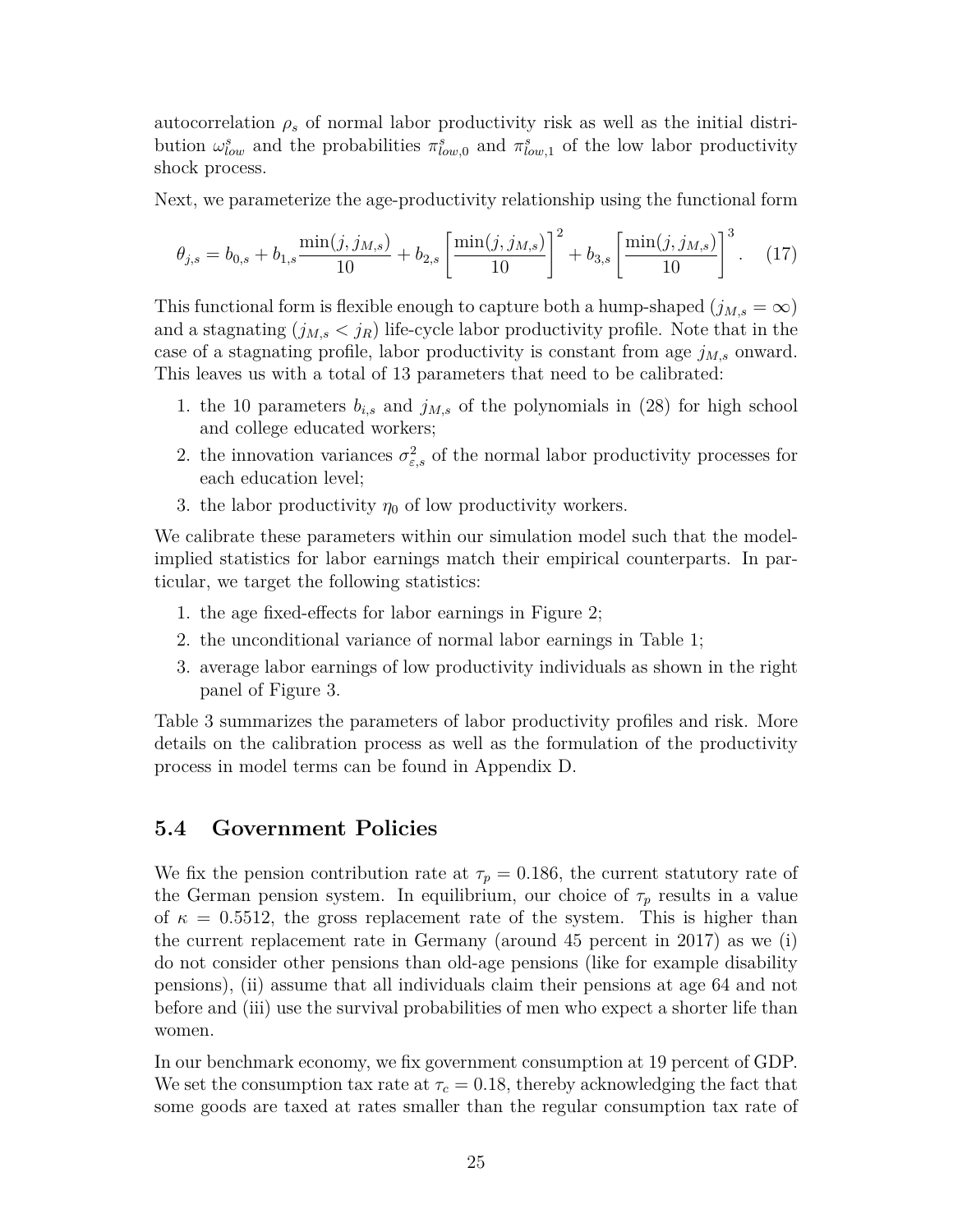|                                                               | High School | College   |
|---------------------------------------------------------------|-------------|-----------|
|                                                               | $s=0$       | $s=1$     |
| Normal labor productivity                                     |             |           |
| Intercept $b_{0,s}$                                           | $-2.0732$   | $-7.3497$ |
| Linear age term $b_{1,s}$                                     | 0.5981      | 4.3161    |
| Quadratic age term $b_{2,s}$                                  | $-0.0570$   | $-0.8465$ |
| Cubic age term $b_{3,s}$                                      | 0.0000      | 0.0562    |
| Stagnation threshold $j_{M,s}$                                | $\infty$    | 50        |
| Autocorrelation $\rho_s$                                      | 0.9869      | 0.9900    |
| Innovation Variance $\sigma_{\varepsilon,s}^2$                | 0.0054      | 0.0047    |
| Low labor productivity                                        |             |           |
| Productivity level $\exp(\eta_0)$                             | 0.1700      | 0.1700    |
| Initial share of low productivity earners $\omega_{low}^s$    | 0.2040      | 0.8136    |
| Probability to transition to low productivity $\pi_{low,0}^s$ | 0.0063      | 0.0051    |
| Probability to stay low productivity earner $\pi_{low,1}^s$   | 0.8399      | 0.7324    |

Table 3: Parameter values of labor productivity profiles and risk

19% in Germany. Modeling the progressive labor tax is important, as progressive income taxation already implies some redistribution and insurance. Following Benabou (2002), we assume a progressive labor income tax function of the form

$$
T(y) = y - (1 - \tau_0) y^{1 - \tau_1}.
$$

In this specification,  $\tau_0$  roughly resembles the average tax rate and  $\tau_1$  is a measure for progressivity. If  $\tau_1 = 0$ , the tax function collapses to a purely proportional one. A larger *τ*<sup>1</sup> means more redistribution across households of different income levels. As in Kindermann et al. (2020), we set  $\tau_1 = 0.128$ . We then choose  $\tau_0 = 0.1435$ such that the government collects enough tax revenue to finance its expenditures. Tables 4 summarizes the parameters of our model.

### **6 Simulation Results**

In this section, we present simulation results from our quantitative model. We start by showing the central features of our benchmark economy. We then turn to counterfactual policy simulations, in which we introduce progressive components into the pension formula.

### **6.1 The Benchmark Economy**

Table 5 summarizes central macroeconomic aggregates of our benchmark economy with a proportional pension system as outlined in Section 4.4. Private savings are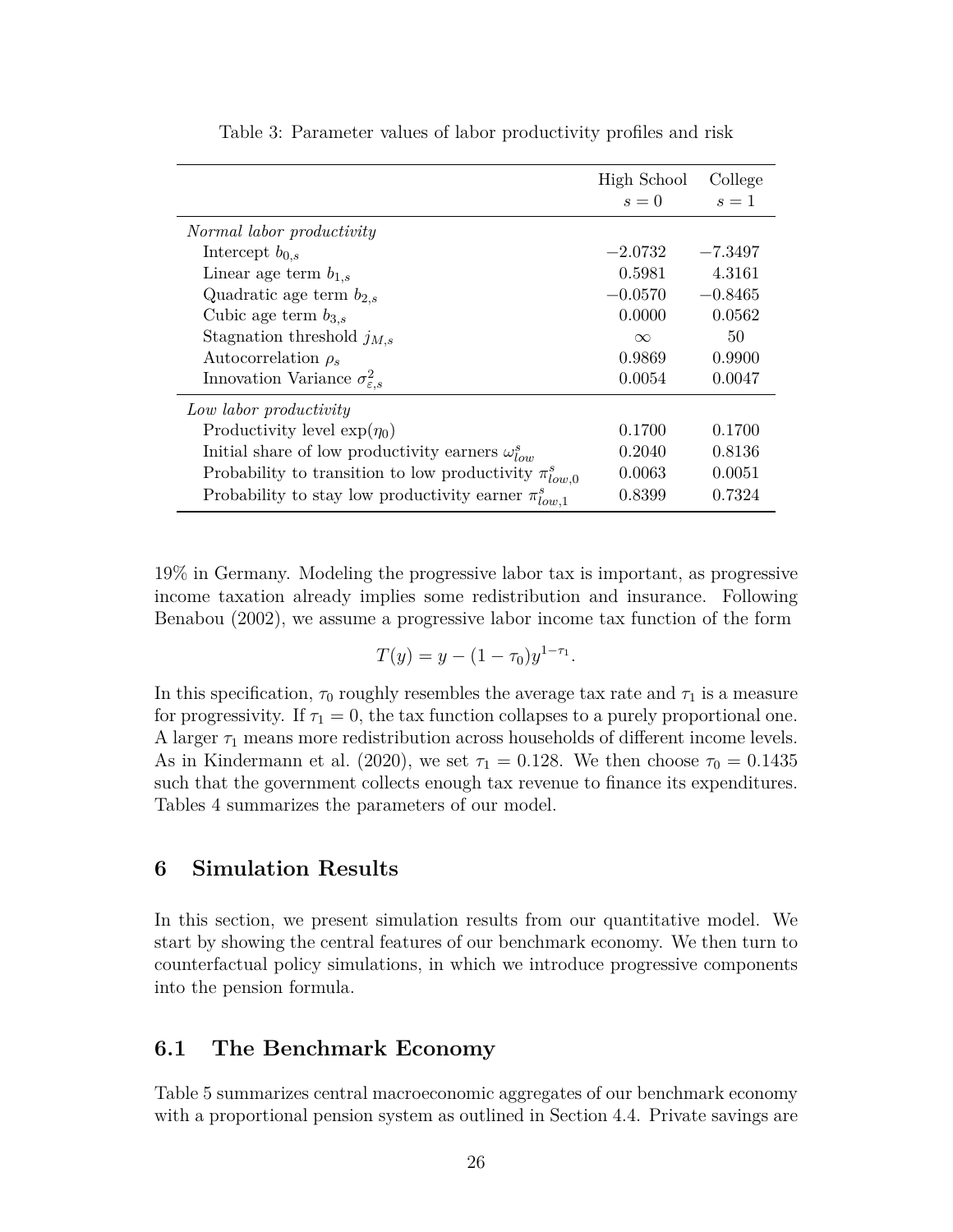| Parameter                                       | Value | Data/Target                       |
|-------------------------------------------------|-------|-----------------------------------|
| <i>Exogenous parameters</i>                     |       |                                   |
| Share college educated $\phi_s$                 | 0.237 | German Statistical Office (2020)  |
| Share unstable careers $\phi_m$                 | 0.500 | Assumption                        |
| Average survival probabilities $\psi_i$         |       | HMD(2020)                         |
| Population growth rate $n$                      | 0.000 | German Statistical Office (2020)  |
| Retirement age                                  | 64    | DRV (2019)                        |
| Pension contribution rate $\tau_p$              | 0.186 | DRV (2019)                        |
| International interest rate $\bar{r}$           | 0.030 |                                   |
| Capital share in production $\alpha$            | 0.300 | Labor share of 0.70               |
| Intert. elasticity of substitution $\gamma$     | 0.667 | Heathcote et al. $(2014)$         |
| Frisch elasticity of labor supply $\sigma$      | 0.600 | Kindermann and Krueger (2021)     |
| Tax progressivity $\tau_1$                      | 0.128 | Kindermann et al. (2020)          |
| Consumption tax rate $\tau_c$                   | 0.180 | German Statistical Office (2020)  |
| Government consumption $G/Y$                    | 0.190 | German Statistical Office (2020)  |
| <i>Endogenous parameters</i>                    |       |                                   |
| Depreciation rate $\delta$                      | 0.070 | $I/Y$ : 0.21                      |
| Technology level $\Omega$                       | 0.923 | Wage rate: 1                      |
| Disutility of intensive labor $\nu$             | 20.33 | Working hours per week: 40.0      |
| Mean disutility employment $\mu_{\xi}$          | 0.77  | Participation rate: 0.88          |
| Variance disutility employment $\sigma_{\xi}^2$ | 5.75  | Participation elasticity: $-0.10$ |
| Health shock probabilities $P(h s, \eta)$       |       | see Section 3.2                   |
| Replacement rate $\kappa$                       | 0.551 | Budget balancing pension system   |
| Average labor tax rate $\tau_0$                 | 0.144 | Budget balancing tax system       |

Table 4: Summary of model parameters

not enough to cover total capital demand. As a result, the economy exhibits a negative net foreign asset position of around 1.24 times GDP. On the goods market, this implies exports amounting to 3.67 percent of GDP to foreign countries. The government consumes 19 percent of GDP and 21 percent are invested into the future capital stock. The remainder is consumed by private households. The average work week of employed individuals between ages 25 and 64 amounts to 40 hours. This is above the German economy-wide average. However, in our model we consider single-earner households only. Hence, both population-wide participation and hours worked are greater than in an economy with two-earner couples, in which one partner might work part-time. The employment to population ratio (of the cohorts aged 25-54) is at 88.25 percent, and therefore similar to what we observe for male earners, see OECD (2020).

The left panel of Figure 5 shows the labor force participation profiles over the active working life of households. Households start their life with zero assets and only receive some intergenerational transfers in the form of accidental bequests. In addition, they expect their productivity to rise with age, which enforces liquid-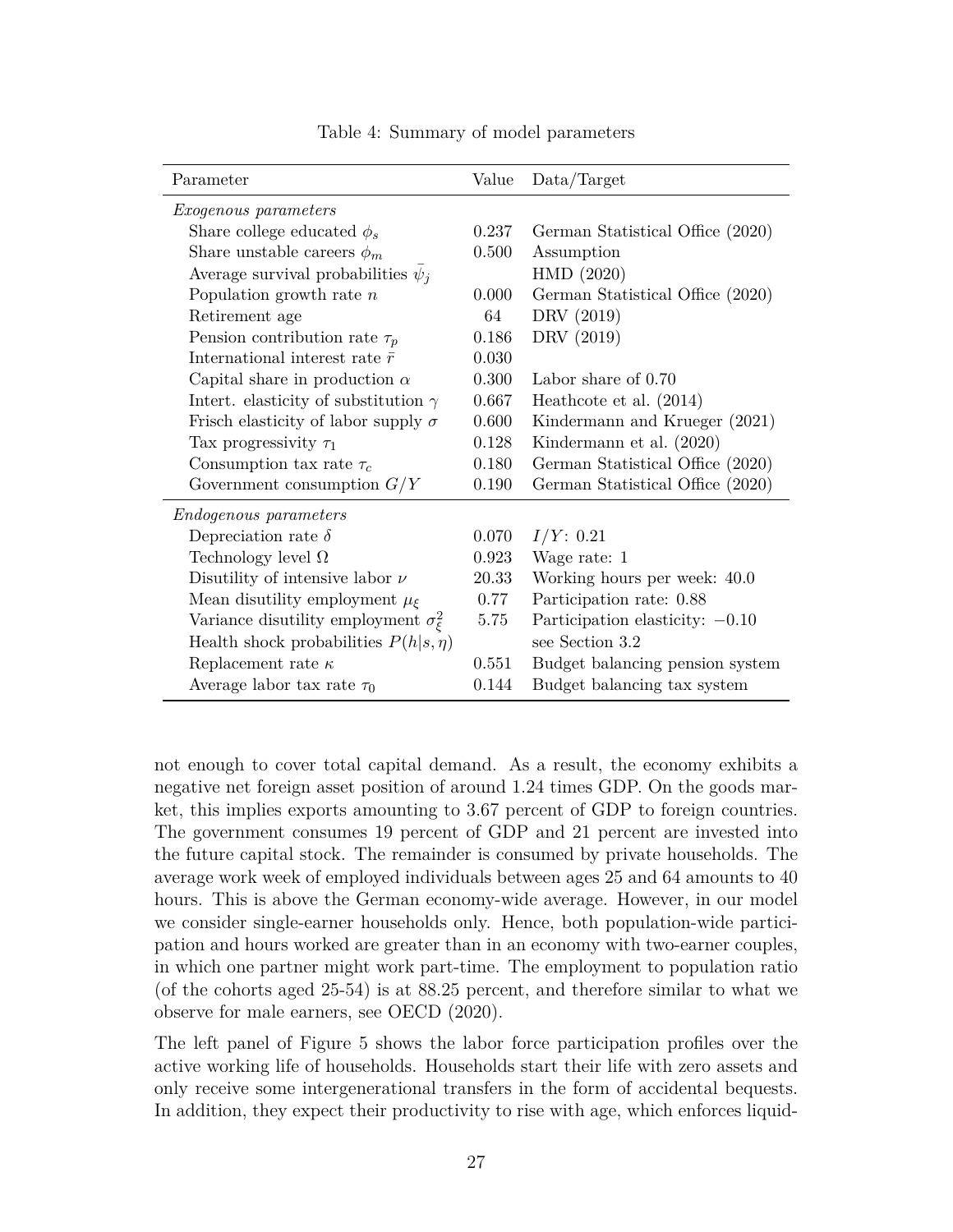| Variable                                        | Value     |
|-------------------------------------------------|-----------|
| Private Savings                                 | 175.80    |
| Capital Stock                                   | 300.00    |
| Net Foreign Assets                              | $-124.20$ |
| Private Consumption                             | 56.33     |
| Government Consumption                          | 19.00     |
| Investment                                      | 21.00     |
| Trade Balance                                   | 3.67      |
| Labor Tax Revnue                                | 8.86      |
| Consumption Tax Revnue                          | 10.14     |
| Average Work Week of Employed 25-64 (in hrs)    | 40.00     |
| Employment-to-Population Ratio 25-54 (in $\%$ ) | 88.25     |

Table 5: Macroeconomic aggregates

Variables in percent of GDP if not indicated otherwise.

Figure 5: Labor force participation and hours over the life-cycle



ity constraints. Consequently, the employment share is almost equal to one early in life. As households become older and have accumulated some wealth, they successively withdraw from the labor force. Note that the life-cycle labor productivity profile of high school workers is much flatter than that of college graduates, see Figure 10 in Appendix D. As a result, labor force participation of the former drops faster than that of the latter at young ages. However, since college workers have a greater labor productivity on average, they have the chance to accumulate more wealth in their early working years. Consequently, the participation rate of college graduates is even below that of high school workers at higher ages.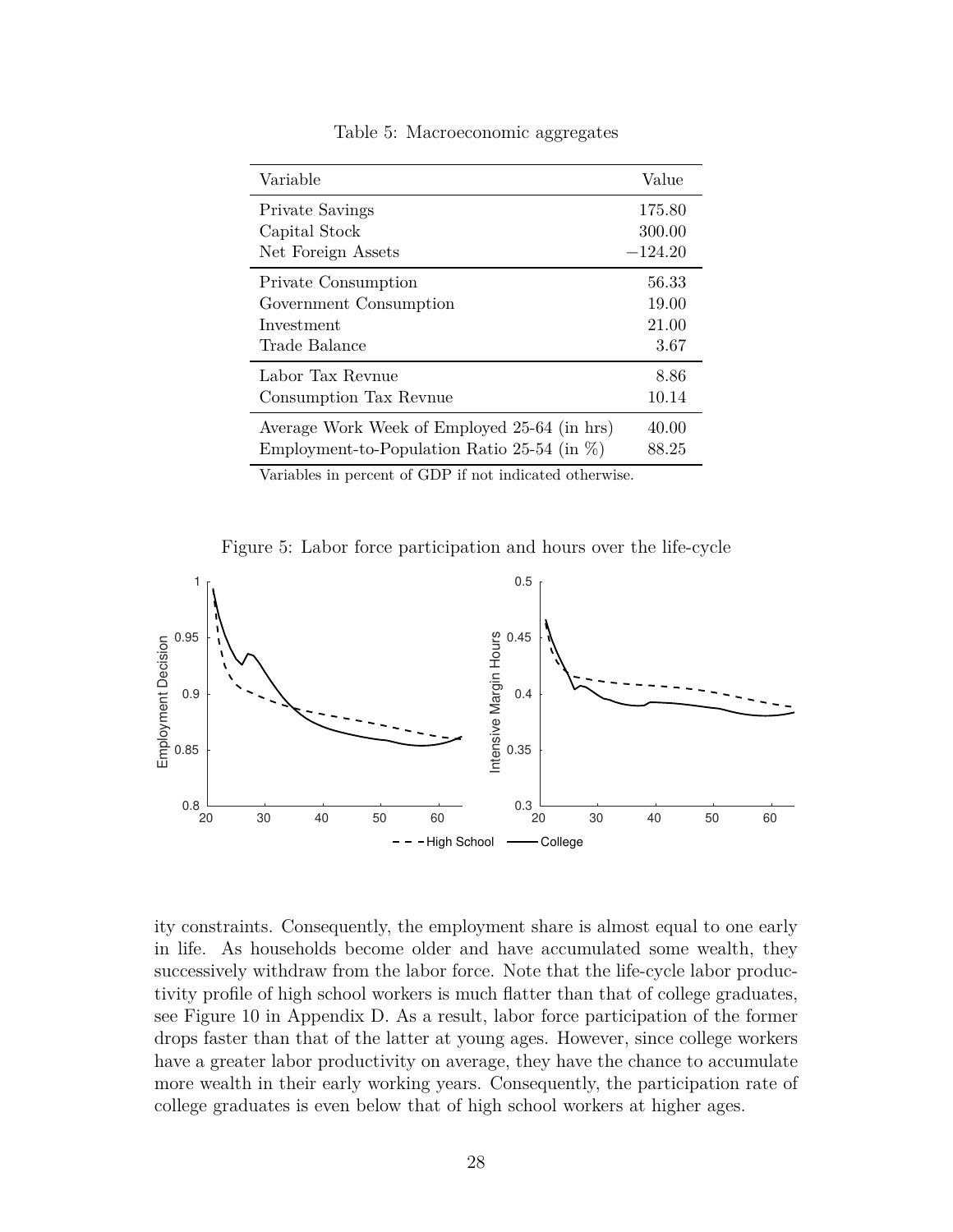The right panel of Figure 5 shows the labor hours a household provides conditional on being employed. After a phase of constrained liquidity at early ages, changes in productivity and wealth hardly have an impact on the average labor supply profile anymore. From age 30 onwards, the hours profile is almost flat. This is a consequence of our choice of preference parameters and the fact that households can completely drop out of the labor force. As a result, a substantial part of the variation in life cycle labor supply stems from the decision to be employed or not, and not from intensive hours changes.

### **6.2 The Thought Experiment and Incentive Effects**

We now present results from counterfactual policy analyses that emerge from introducing a progressive component into the accumulation formula of the pension system. In particular, we calculate alternative economies that feature different degrees of pension progressivity as well as different styles of progressive pension systems. To ensure comparability between simulations, we use the same set of structural parameters, but fix per-capita government consumption as well as the replacement rate of the pension system at the benchmark economy's levels. The average tax rate in the labor tax system and the contribution rate of the pension system serve to balance the government's budgets.

**The employment-linked progressive system** The pension system we propose in this paper is an *employment-linked progressive system*, which is closely related to the system discussed in Section 2. Compared to the benchmark model, we modify the pension accumulation formula by adding an *employment component*. Pension claims  $ep^+$  then evolve according to

$$
ep^{+} = ep + \left[\lambda \bar{y}e + (1 - \lambda)\min\left(wz(j, s, m, \eta)e\ell, 2\bar{y}\right)\right],
$$
 (18)

where  $\bar{y}$  denotes the average labor earnings of the employed. For each year in which they are employed ( $e = 1$ ), households receive pension claims of size  $\lambda \bar{y}$ through the employment component, which is explicitely indexed to average labor earnings and not to individual income. In addition to employment, households are rewarded for higher contributions to the system through the *earnings component*, which is scaled with  $1 - \lambda$ . The factor  $\lambda$  governs the weight on the two different components and defines the degree of progressivity of the pension system. A more progressive system incentivizes employment especially for the income poor population. It does so, however, at the expense of the earnings component.<sup>14</sup> Note that the benchmark system can be restored by simply setting  $\lambda = 0.0$ .

Increasing *λ* encourages employment, but it distorts intensive margin labor supply  $\ell$ . This can readily be seen from the first-order condition for labor supply, which

<sup>&</sup>lt;sup>14</sup>We assume that  $\lambda$  only changes the weight of the employment and the earnings component, and do not allow the pension system to increase or decrease in its overall size.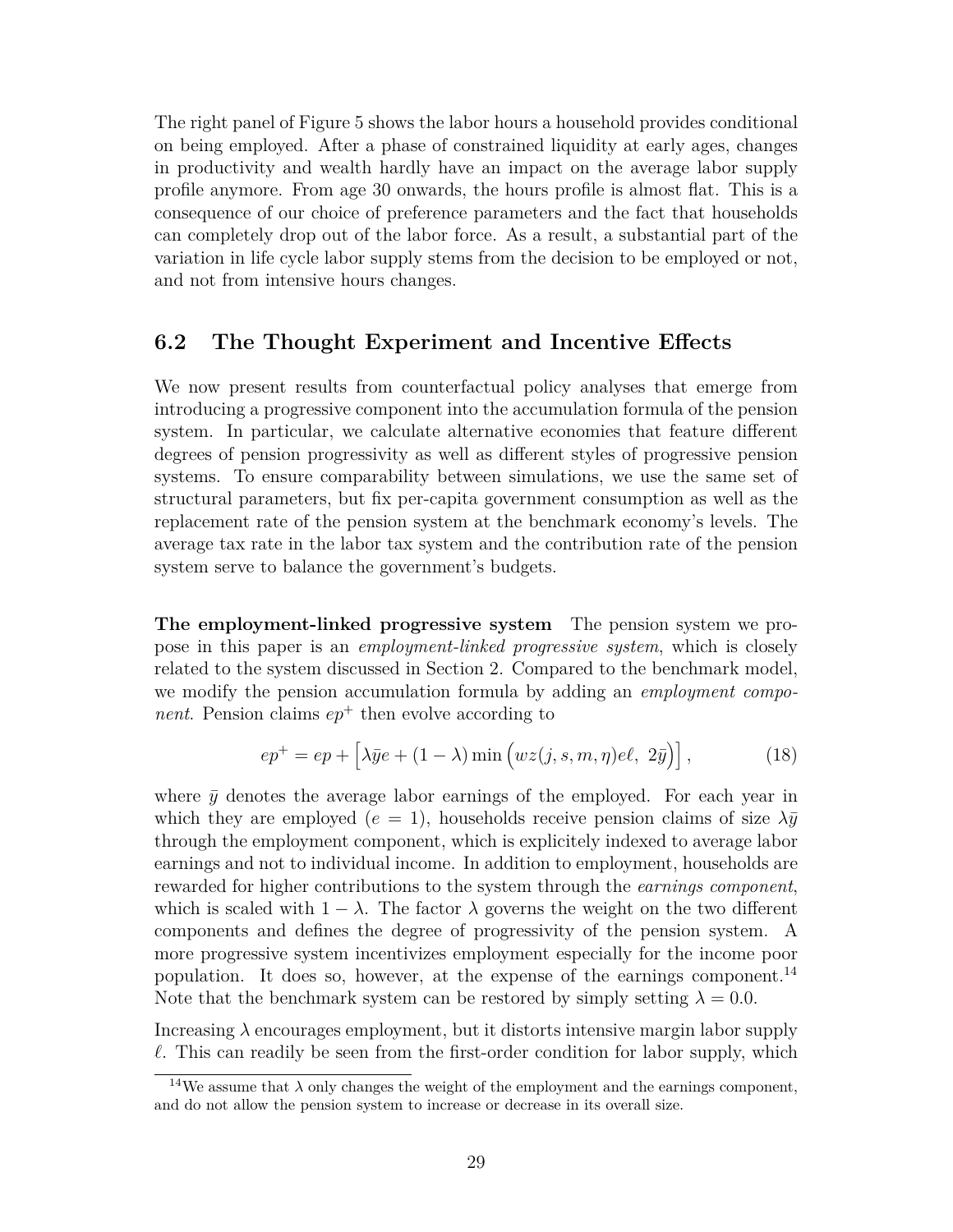reads

$$
\nu \ell^{\frac{1}{\xi}} = \left[ (1 - \tau_p) \left( 1 - T'(\cdot) \right) \frac{c^{-\frac{1}{\sigma}}}{1 + \tau_c} + (1 - \lambda) \beta \psi_{j+1,h} E\left[ V_{ep}(\mathbf{x}^+) \middle| j, s, m, \eta, h \right] \right] wz(j, s, m, \eta) e.
$$

The marginal disutility of providing an additional hour of work has to equal the marginal benefits. Providing an additional hour of work increases gross income by an amount  $wz(j, s, m, \eta)$ . This has an instantaneous benefit, as it allows the household to increase consumption, yet, only after paying contributions to the pension system and taxes. In addition, earning more has an impact on future pension income. The term  $E[v_{ep}(\mathbf{x}^+)|j, s, m, \eta, h]$  measures the utility value of accumulating additional pension claims. When  $\lambda$  increases and the pension system becomes more progressive, the link between earning more income and accumulating more pension claims is weakened and the return to providing additional working hours declines.

**The basic progressive system** To demonstrate the importance of linking the progressive part of the pension formula to the individual employment decision, we contrast our preferred pension reform to a *basic progressive system*. Unlike the employment-linked system, the basic progressive pension system provides a consumption floor to the entire population at old age. It hence allows individuals to accumulate pension claims even if they were not employed. In this counterfactual policy scenario, we assume that the pension accumulation formula reads

$$
ep^{+} = ep + \left[\lambda \bar{y} + (1 - \lambda) \min\left(wz(j, s, m, \eta)e\ell, 2\bar{y}\right)\right].
$$
 (19)

This formula is almost identical to the one in (18). The only difference is that progressive pension claims  $\lambda \bar{y}$  are given to every individual, regardless of her employment status. It is quite easy to see that the introduction of such a basic pension system does not encourage employment for the productivity poor. Instead, it rather discourages employment unanimously by also awarding pension claims to individuals who are not active in the labor force.

In the next sections, we illustrate the effects of introducing these different progressive pension components into the statutory German economy. Throughout the entire analysis, we use the case of  $\lambda = 0.5$ , a medium range value for pension progressivity. We focus on the impact such progressive systems have on the lifecycle labor supply decision of households, the distribution of pension claims, the macroeconomy as a whole, and long-run welfare.

### **6.3 Labor Supply Effects of Pension Progressivity**

Figure 6 summarizes the employment effects of progressive pension systems with  $\lambda = 0.5$ . The horizontal axis denotes an agent's labor productivity relative to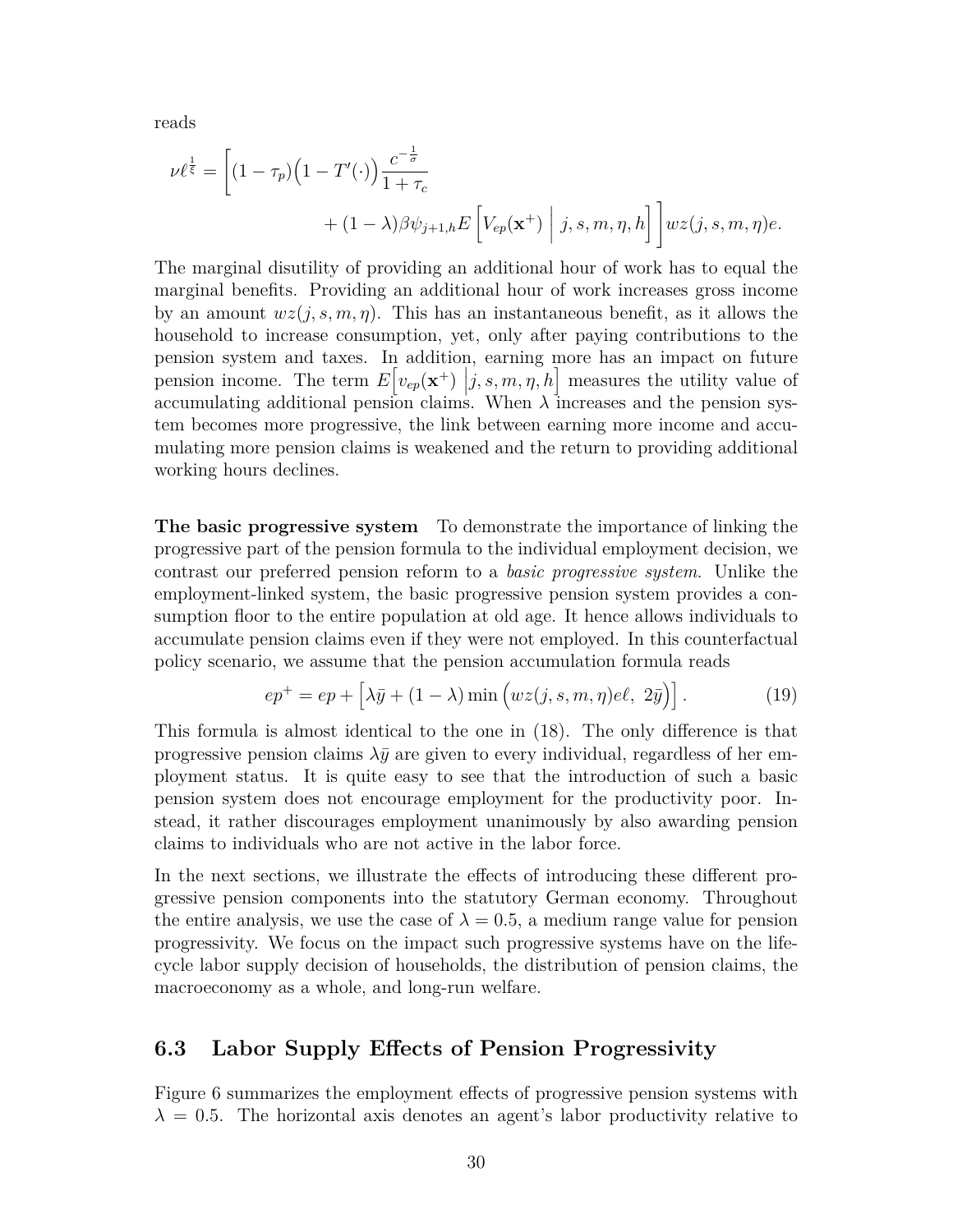the average labor productivity of the working-age population. On the vertical axis, we plot the change in employment between the benchmark proportional system and the new progressive pension system in percentage points. We show the employment effects for 30- and 50-year old high-school workers. Results for the college-educated workforce are qualitatively identical and can be found in Figure 11 in Appendix E. Employment changes are evaluated at the average distribution of wealth and pension claims of an agent in a respective age and education bin.





We first focus on the solid lines, which represent the results for the employmentlinked progressive system. Introducing progressivity into the pension formula comes at sizable employment effects for the productivity poor. Regardless of age, all households with a less-than-average productivity experience an increase in labor force participation. At young ages, where employment is already very high and individuals do not have a lot of wealth, the employment effect is rather moderate. It is more pronounced though for the older working-age generations. For the productivity poorest 50-year-old individuals, employment even increases by a remarkable 5.9 percentage points. Around the age of 50, individuals have already accumulated some assets and, in the absence of an employment subsidy, would drop out of the labor force when their productivity is low. The potential for increasing labor force participation is therefore larger for these older workers.

Households with an above-than-average productivity hardly react to the reform in terms of employment. This is owning to the interplay between income and substitution effects. On the one hand, an increase in pension progressivity lowers the returns to working for productivity rich households. The amount of pension claims they receive for being employed under a progressive system  $(\lambda = 0.5)$  are typically smaller than what they would get under a proportional system  $(\lambda = 0.0)$ . On the other hand, this cut in pension benefits induces a negative income effect and therefore fosters employment. In net terms, the two effects approximately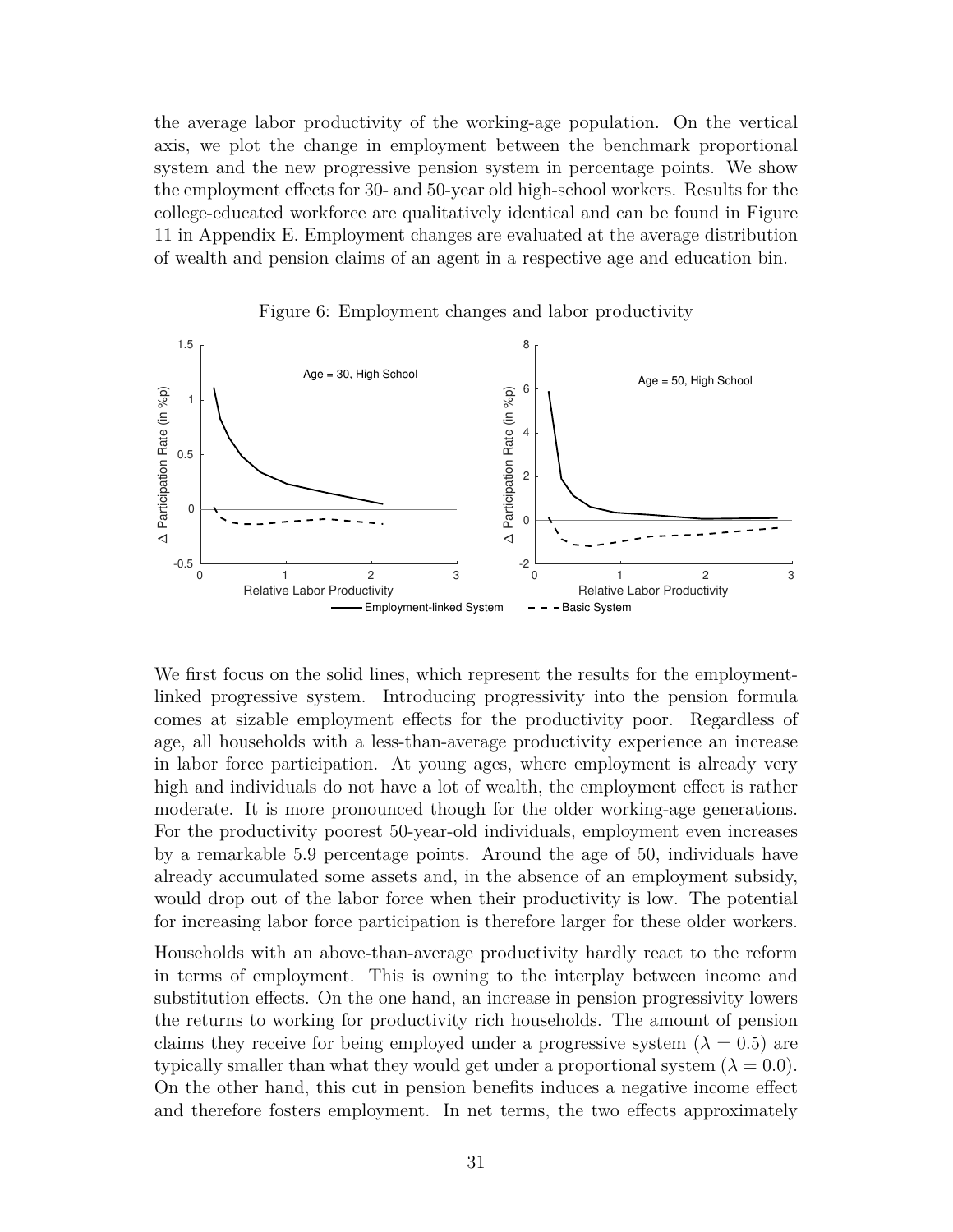cancel out.

The dashed lines in Figure 6 display the simulation results for a basic progressive system. The basic progressive system assigns pension claims to the entire working age population and therefore guarantees a comprehensive consumption floor at old age. As argued in the previous section, such a progressive system does not encourage employment for the productivity poor. Instead, it rather discourages employment unanimously as pension claims are also given to the non-employed. Consequently, employment of the productivity poor population drops by as much as 1.2 percentage points.

Figure 7 shows the intensive margin labor supply reactions to increased pension progressivity.<sup>15</sup> The structure of this figure is the same as the previous one, though



Figure 7: Intensive margin labor supply changes and labor productivity

on the vertical axis we show the change in intensive margin labor hours of employed individuals. For the productivity-poorer population, pension progressivity comes with negative labor supply incentives at the intensive margin. As argued in Sections 2 and 6.2, this is because a larger  $\lambda$  weakens the link between individual earnings and accumulated pension claims. As a result, a larger fraction of the contribution to the pension system is perceived as a tax, which distorts intensive margin hours. This effect is, however, only present for individuals with incomes below the contribution ceiling of  $2\bar{y}$ . Once a household's income is greater than this ceiling – which happens if labor productivity is large – any additional Euro of income earned is not subject to the payroll tax anymore. For individuals above the contribution ceiling, there consequently are no negative labor supply distortions. Instead, these agents face a decline in expected old-age income as a result of increased pension progressivity. This constitutes a negative income effect, which in turn leads to an increase in intensive margin hours. Note that the

<sup>15</sup>Results for the college educated can be found in Figure 12 in Appendix E.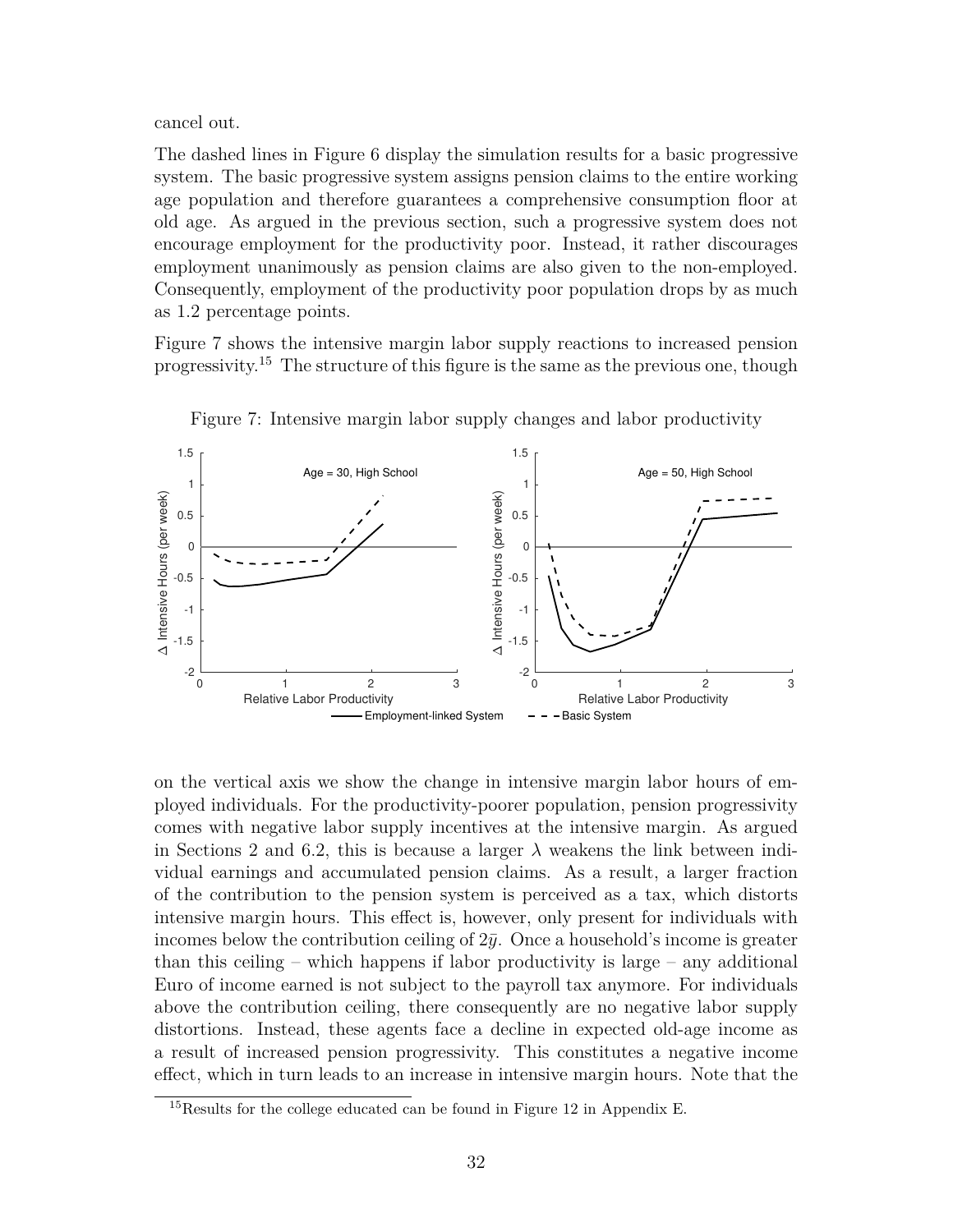intensive labor supply effects are quite similar for the employment-linked and the basic progressive system, as they both distort the first-order condition for labor supply in the same way.

### **6.4 Progressivity and the Distribution of Pension Claims**

Increased pension progressivity not only comes with labor supply effects, it also alters the distribution of pension claims a household accumulates over her working life. Figure 8 shows the distribution of pension payments relative to average labor earnings at the retirement age  $j_R$  under different pension systems. Recall that the



Figure 8: Distribution of pension claims

replacement rate is  $\kappa = 0.551$  in all three scenarios. However, the mode of the pension payment distribution is somewhat lower at around 0.44. This is owing to potential interruptions in the individual's employment history and the fact that the accumulation of pension claims is capped at twice the average earnings.

The dotted line in Figure 8 displays the distribution of pension payments in the benchmark equilibrium. As pension claims are perfectly earnings related, this distribution is closely linked to the lifetime earnings distribution of households. Under an employment-linked progressive system, the distribution of pension claims is much more concentrated, see the solid line in Figure 8. In fact, the mass of individuals with a pension of less than 30 percent of average earnings shrinks to almost zero. The dashed line finally indicates the distribution of pension payments under the basic progressive system. Under such a system, the fraction of "pension poor" households decreases even further, as interruptions in the individual earnings history play only a minor role for accumulating pension claims.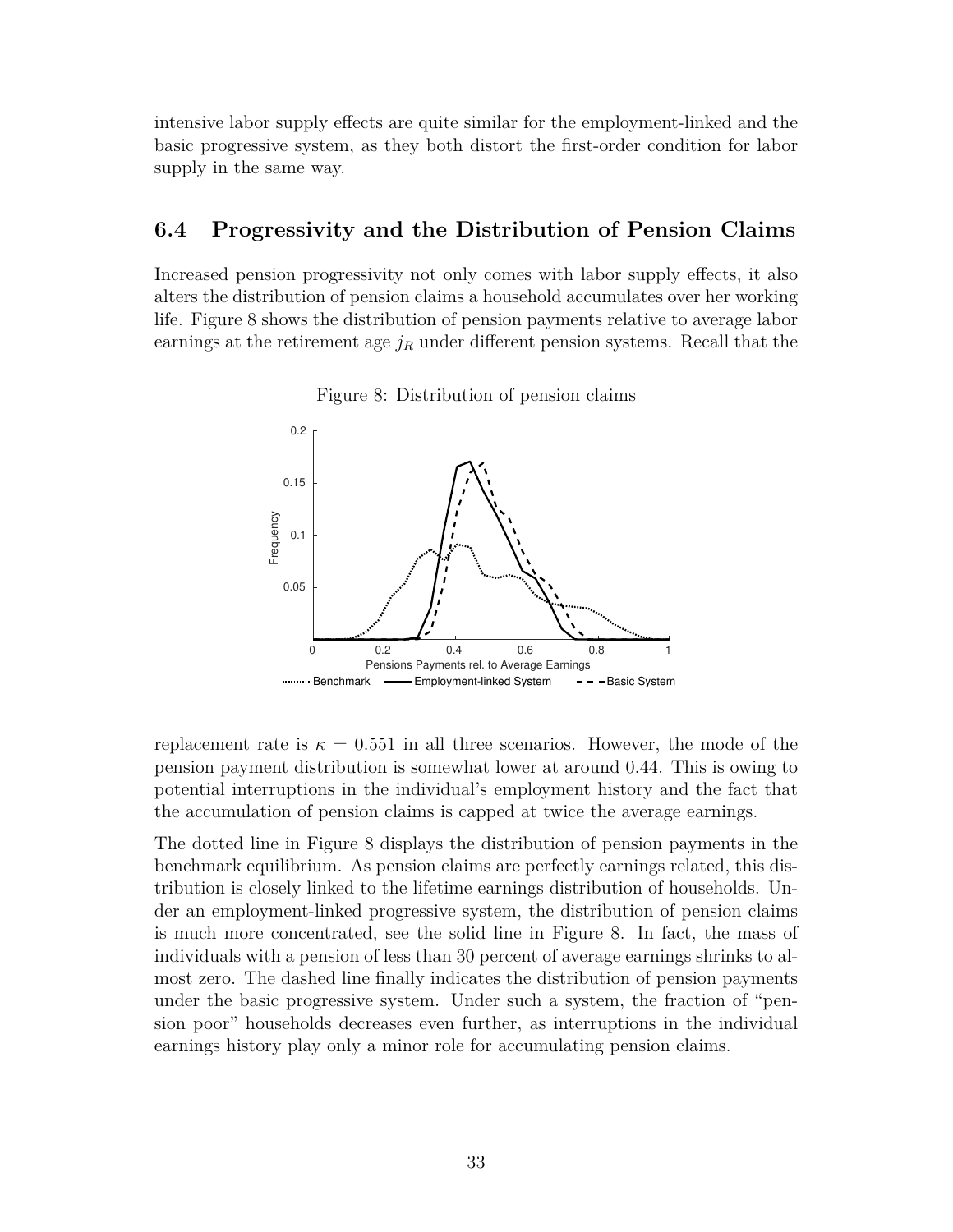## **6.5 A Macroeconomic Evaluation**

The long-run macroeconomic effects that result from introducing progressive components into the pension formula are summarized in Table 6. The first column shows the changes in macroeconomic quantities and tax rates under an employment-linked progressive system. Overall, the effects are moderate. Pri-

|                                       | Progressive Component |          |
|---------------------------------------|-----------------------|----------|
| Variable                              | employment-linked     | basic    |
| Private Savings                       | 2.03                  | $-4.43$  |
| Capital Stock                         | $-1.62$               | $-2.17$  |
| Net Foreign Assets                    | $-6.78$               | 0.92     |
| Total Intensive Labor Hours           | $-2.55$               | $-2.025$ |
| Employment                            | 0.41                  | $-0.48$  |
| <b>GDP</b>                            | $-1.61$               | $-2.17$  |
| Private Consumption                   | $-1.62$               | $-3.12$  |
| Average labor tax rate (in $\%p$ )    | 0.48                  | 0.74     |
| Pension contribution rate (in $\%p$ ) | $-0.04$               | 1.25     |
| Aggregate pension payments            | $-1.82$               | 4.41     |

Table 6: Macroeconomic effects of increased pension progressivity

Table reports percentage changes over initial equilibrium values if not indicated otherwise.

vate savings increase by about 2 percent, which is a result of reduced pension payments to the income rich and hence more need for old-age savings. Note that there is an opposing effect on private savings, though. By providing insurance against unlucky labor productivity draws, a progressive pension reduces the need for precautionary savings. Yet, the second effect is quantitatively smaller. As total labor supply falls, the capital stock has to decline as well to ensure a constant capital to labor ratio. The result is a decline in the net foreign asset position of −6*.*78 percent.

On the labor market side, the introduction of an employment-linked progressive pension comes with a decline in total intensive labor hours of the employed of around 2.5 percent. However, owing to the positive labor supply incentives on the productivity poor, total employment increases by 0.4 percent. The reduction in aggregate labor and capital causes a drop in GDP and private consumption. On the fiscal side, the decline in total labor earnings needs to be compensated by a higher average labor tax rate. However, the pension contribution rate slightly decreases because of the employment gains at the lower end of the earnings distribution.

The picture looks quite different if we instead introduce a basic progressive system which awards pension claims to the non-employed. A basic progressive pension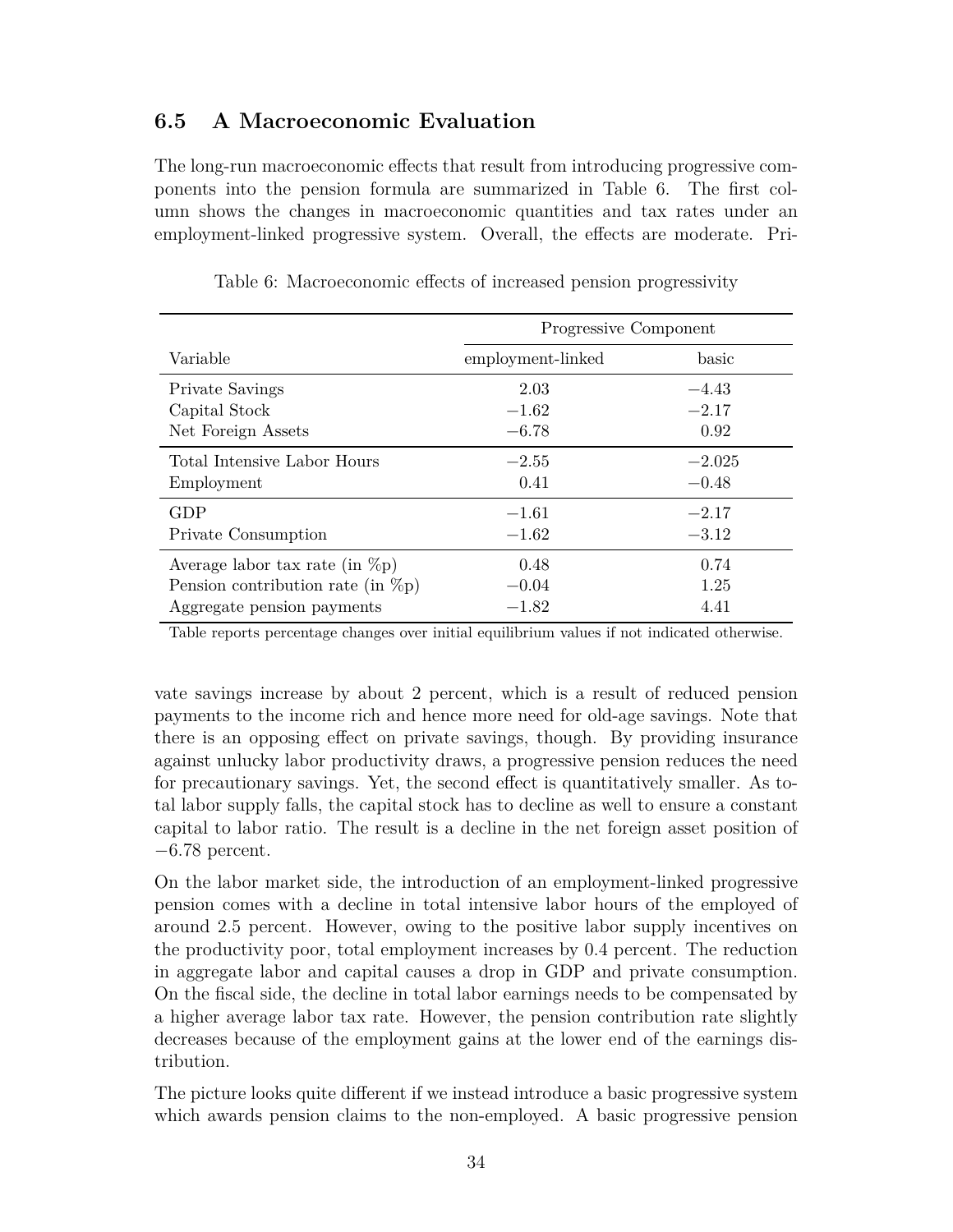induces a much larger drop in private savings. The system has a greater insurance value, as it also provides insurance against not being employed. This reduces the need for precautionary savings even further, so that aggregate savings decline by 4.4 percent. Since the capital stock only falls by 2.2 percent, the net foreign asset position increases by 0.9 percent.

Along the intensive margin, the basic progressive pension shows a similar impact than the employment-linked system. Along the extensive margin, however, there are remarkable differences. While an employment-linked progressive system increases work incentives especially for the poor, employment falls by 0.5 percent under the basic pension system. As already discussed in Figure 6, a basic pension system that allows the non-employed to accumulate pension claims sets purely negative employment incentives. The drop in aggregate employment leads to a weaker long-run macroeconomic performance. GDP drops by 2.2 percent and private consumption by even 3.1 percent. Finally, with respect to the fiscal sector, the decline in aggregate labor supply has to be compensated by a higher average labor earnings tax. The pension contribution rate increases by 1.25 percentage points. This is not only owing to the decline in labor earnings, but also to a substantial expansion in aggregate pension payments of 4.4 percent, see again Figure 8.

Summing up, our simulation results indicate that the macroeconomic consequences of a progressive pension system that features an employment-linked component are much more modest than those of a basic progressive pension system. Since under the latter the non-employed are eligible for pensions claims as well, the budget of the pension system would have to expand substantially, leading to a further distortion of economic activity through higher payroll taxes. On the side of the labor market, the positive incentive effects of the employment-linked component can even increase aggregate labor force participation, therefore dampening the reaction in aggregate labor supply. Of course, we expect these effects to also impact on aggregate welfare, which we illustrate next.

## **6.6 Welfare Analysis**

We now evaluate the welfare effects of progressive pensions. To this end, we calculate ex-ante expected life-time utility *EV* before any information about the household's education level or labor productivity has been revealed. We then compare two steady state allocations: the benchmark scenario with a proportional pension system and utility level  $EV_0$ , and a scenario with a progressive pension system with an associated utility level  $EV_{\infty}$ . To give the welfare numbers a meaningful interpretation, we calculate the consumption equivalent variation *CEV* between the two utility levels. The consumption equivalent variation indicates by how many percent we would have to increase or decrease the consumption level of households at each age and each potential state in the benchmark equilibrium in order to make them as well off as in a reform scenario with progressive pensions.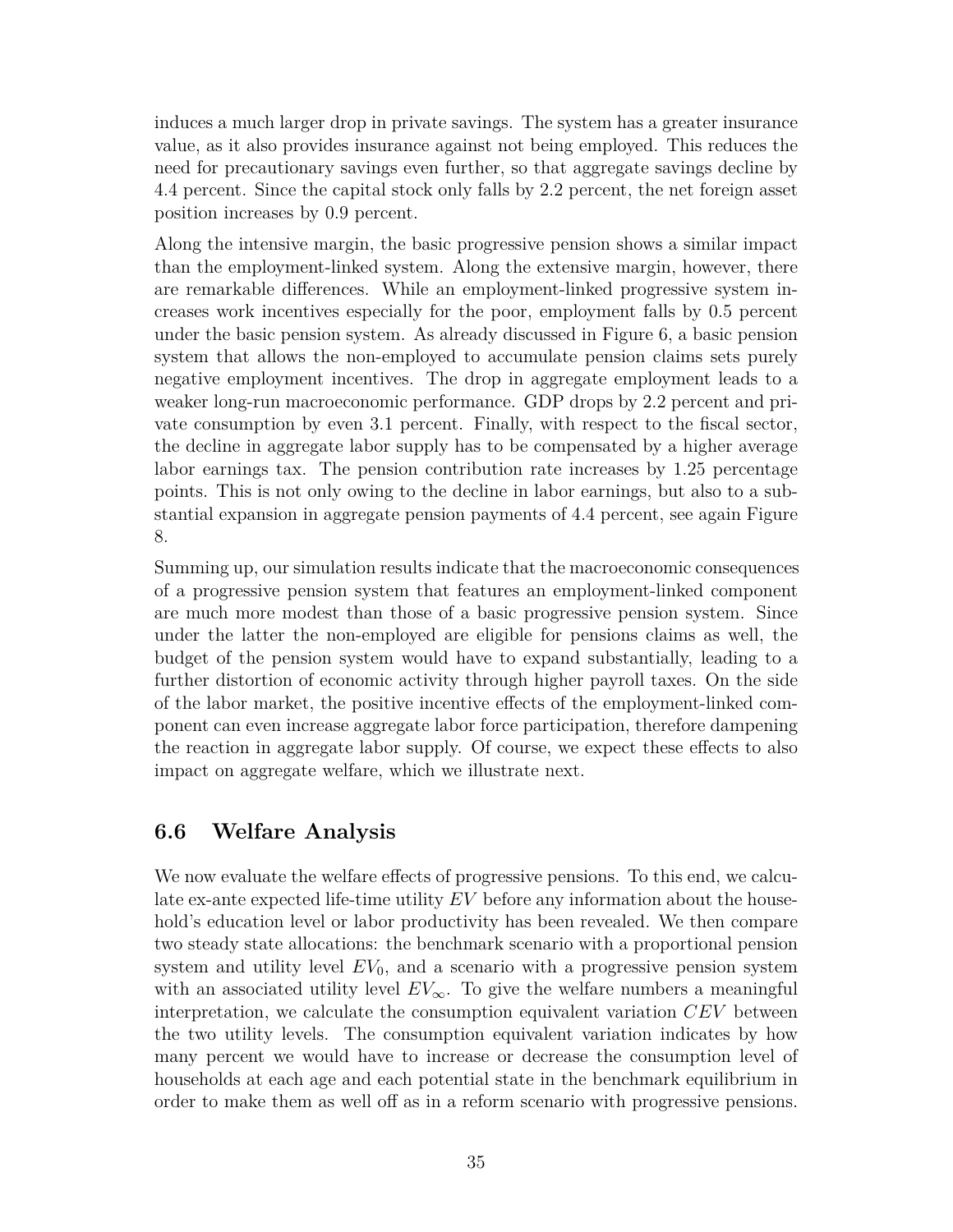A negative value for *CEV* indicates that a reform of the pension system deteriorates long-run welfare and that households would be willing to pay a positive amount of resources in order to stay in the benchmark equilibrium.

The first row of the first panel in Table 7 shows the ex-ante welfare effects of an employment-linked and a basic progressive pension system. There are clear differences between the two: The employment-linked system sets employment incentives for poorer households who would otherwise not work. This limits labor supply distortions and substantially lowers the welfare costs of increased redistribution. As a result, introducing such a system into the economy comes at long-run welfare gains of 0.22 percent of aggregate consumption, about 4 billion Euros annually. As for a basic progressive pension, the negative distortionary effects on

|                                                  | Progressive Component |         |
|--------------------------------------------------|-----------------------|---------|
| Variable                                         | employment-linked     | basic   |
| <b>Benchmark Simulations</b>                     |                       |         |
| Change in ex-ante long-run welfare               | 0.22                  | $-1.45$ |
| - for high school educated households            | 0.55                  | $-1.07$ |
| - for college educated households                | $-0.88$               | $-2.73$ |
| Decomposition with respect to life expectancy    |                       |         |
| - correlated with labor productivity (benchmark) | 0.22                  | $-1.45$ |
| - uncorrelated with labor productivity           | $-0.15$               | $-1.79$ |
| Welfare benefit of equalizing returns            | 0.37                  | 0.34    |
| <i>Sensitivity analysis</i>                      |                       |         |
| - Career stability $\phi_m = 1$                  | 0.21                  | $-1.45$ |

Table 7: Welfare effects of increased pension progressivity

Table reports *CEV* over initial equilibrium in percent.

long-run welfare weigh much stronger. While such a system provides even more redistribution, it sets negative incentives on labor supply both at the intensive and at the extensive margin and it hinders wealth accumulation. In addition, the size of the pension system expands and the pension contribution rate increases, which further distorts economic activity. The welfare effects from a basic progressive pension consequently are negative and amount to a substantial -1.45 percent of aggregate consumption.

The second and third row of Table 7 compare the welfare consequences of progressive pension systems for individuals after their education level *s* has been revealed. In this figure, the redistributive properties of progressive pensions become immediately apparent. High-school workers, who face lower earnings and shorter lives, are the beneficiaries of progressive pensions. Under an employmentlinked system, this group of households experiences welfare gains, because they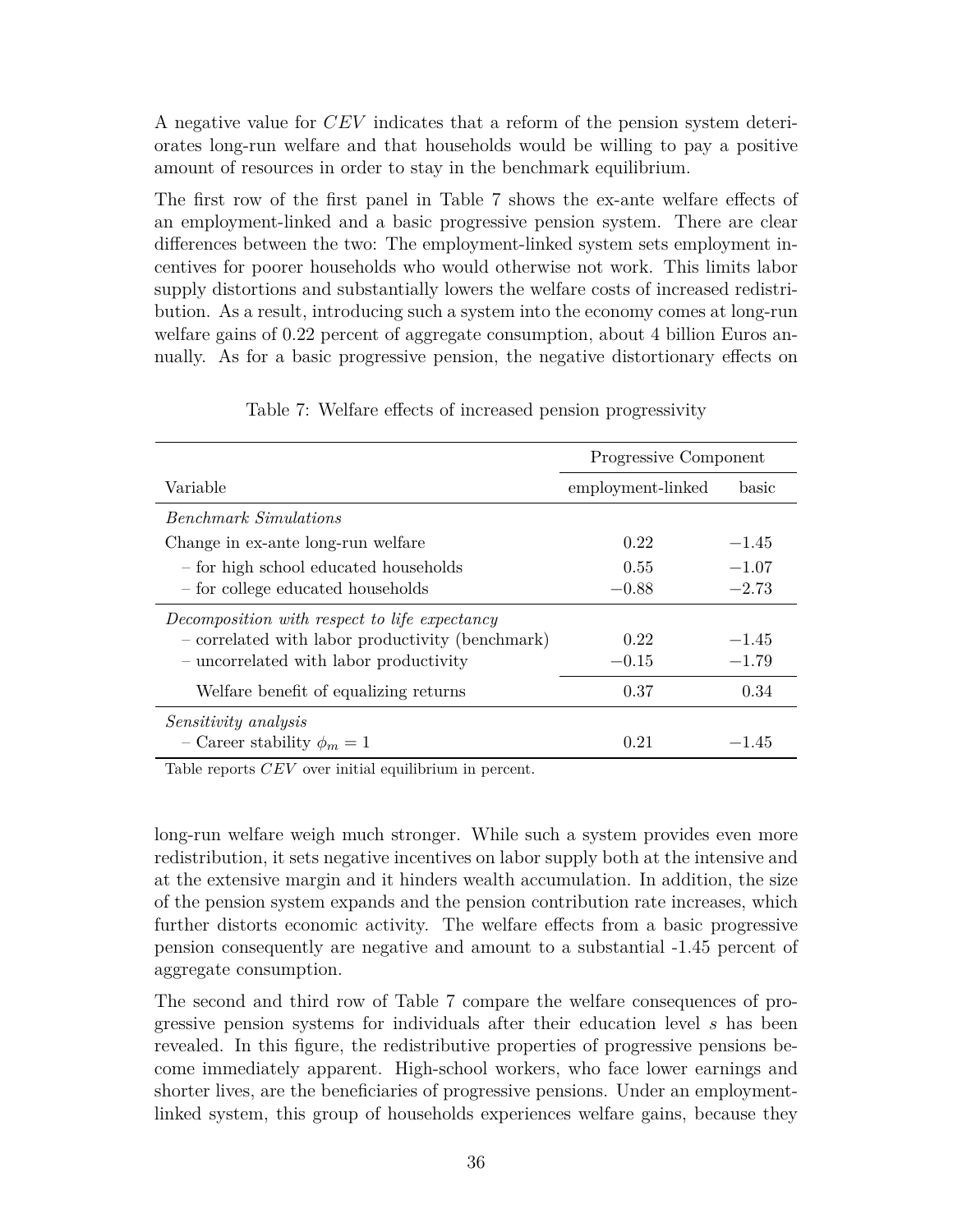receive both higher pensions and an employment subsidy. The college educated, on the other hand, are net-payers of a progressive pension reform and therefore experience welfare losses.

The second panel of Table 7 decomposes the long-run welfare effects with respect to the central assumptions about life expectancy. In the first row, we repeat our benchmark reform numbers. In the benchmark simulations, individuals receive a shock to life expectancy upon retirement, and this shock correlates with both education and labor productivity. As a result, individuals with lower education and life-time earnings systematically make a lower financial return on their pension contributions and a proportional pension system actually turns out to be regressive. By granting over-proportional pension claims to the education- and productivity poor, a progressive pension system equalizes the internal rates of return across the population and therefore generates welfare gains. To elaborate on the strength of this effect, the second row of the second panel shows the welfare results from a variant of our simulation model in which we assume away the correlation between labor earnings and life expectancy. Under this assumption, the welfare effects of both pension reforms are more negative. Taking the difference between the welfare numbers in the first and second row, we quantify the welfare benefits of equalizing rates of return to roughly 0.35 percent of aggregate consumption.

### **6.7 Sensitivity Analysis**

In this section, we provide sensitivity checks with respect to two central elements of our quantitative model: individual risk aversion and the share of households with unstable career paths.

#### **6.7.1 Risk Aversion**

In our benchmark calibration, we use an intertemporal elasiticity of substitution of *σ* = 0*.*67. Following Swanson (2018), this implies a *relative consumption risk aversion* of  $R_c = \frac{1}{\sigma^2}$  $\frac{1}{\sigma + \chi} = 0.79$ . While our choice of  $\sigma$  is quite standard for the macroeconomic literature and delivers plausible results for the uncompensated labor supply elasticity, the resulting degree of risk aversion is obviously very small. Hence, households' appreciation for insurance provision through the pension system is not very strong. We therefore see the welfare results of the previous section rather as a lower bound.

To check how sensitive the welfare results are with respect to assumptions about individual risk aversion, we use the generalized Epstein-Zin preference formulation

$$
v(\mathbf{x}) = \max_{c,\ell,e,a^+,ep^+} u(c,\ell,e) + \frac{\beta \psi_{j+1,h}}{1-\frac{1}{\sigma}} E\left[\left(\left(1-\frac{1}{\sigma}\right)v(\mathbf{x}^+)\right]^{1+\gamma} \middle| j,s,m,\eta,h\right]^{\frac{1}{1+\gamma}}
$$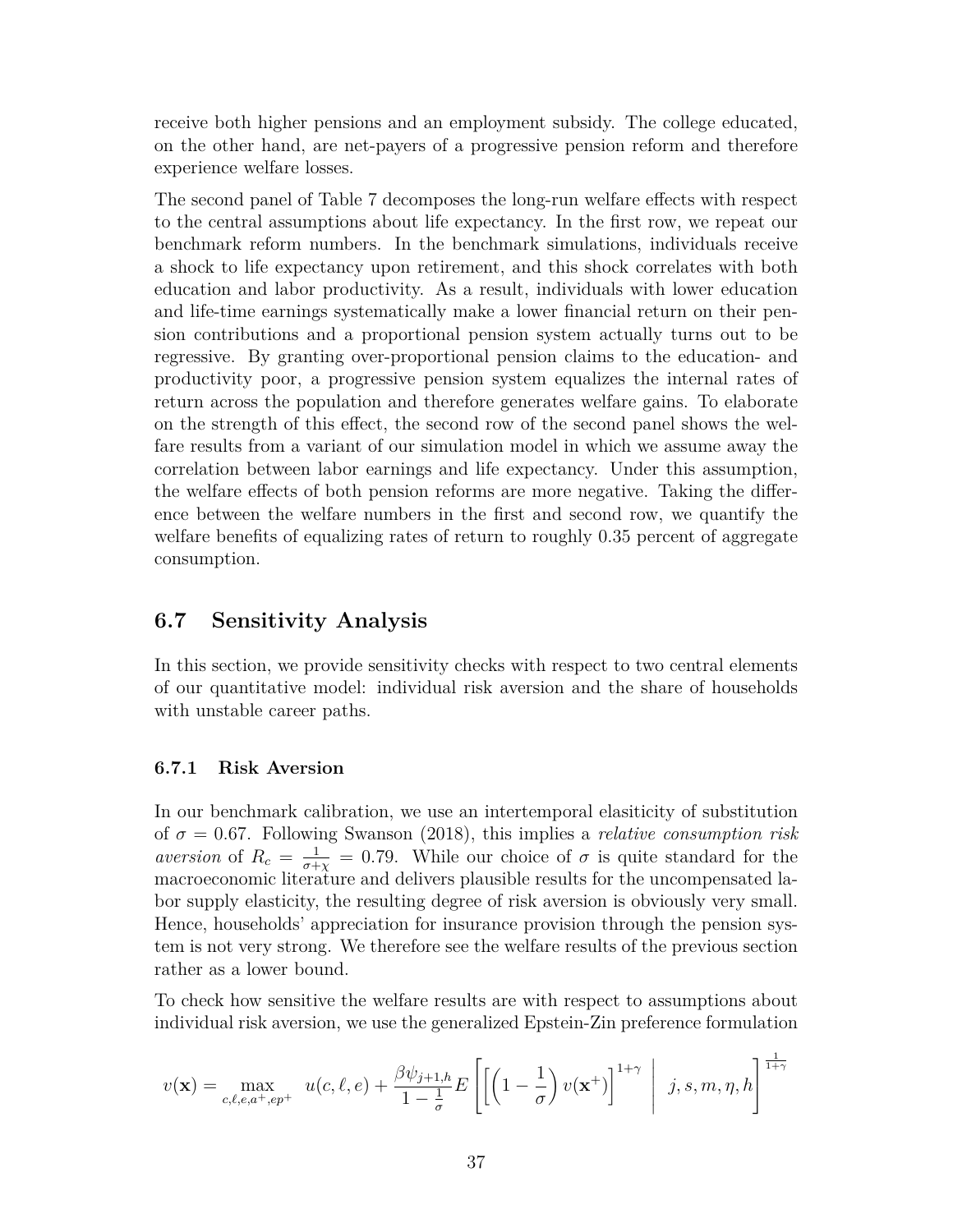proposed by Swanson (2018). The advantage of this formulation is that it allows for a separate variation of the intertemporal elasticity of substitution  $\sigma$  and a risk aversion parameter *γ*. The relative consumption risk aversion for these preferences is approximately equal to

$$
R_c \approx \frac{1}{\sigma + \chi} + \frac{\gamma (1 - \sigma)}{\sigma + \frac{1 - \sigma}{1 + \frac{1}{\chi}}}
$$

Setting  $\gamma = 0$  brings us back to our benchmark case. A higher  $\gamma$  implies a higher degree of risk aversion.

Figure 9 shows the welfare effects of progressive pensions with a scale factor  $\lambda = 0.5$  for different degrees of consumption risk aversion. The horizontal dashed



Figure 9: Sensitivity analysis

line marks our benchmark case. A higher risk aversion leads to additional welfare gains from insurance. While the welfare gains of an employment-linked progressive pension are quite small in our benchmark scenario, they are already sizeable (in the order of 1 percent) with a moderate value for risk aversion of 2. The picture looks quite different for the basic progressive pension system. There, we need a consumption risk aversion of 4 to turn the welfare effects positive, and even then they remain small.

While moving from our benchmark scenario to the right is indicative of the potential size of the welfare gains from redistribution, there is another point of interest in Figure 9. When we choose a value of  $\gamma = -1.875$ , individual risk aversion drops to zero. In this case, gains from redistribution are absent and the welfare effects from progressive pensions emerge solely from distortions and intergenerational redistribution. The employment-linked progressive pension comes with much less negative economic consequences than the basic pension. A major driver of this result is the fact that the former encourages employment of the productivity-poor population and therefore limits the distortionary impact of increased redistribution on economic performance.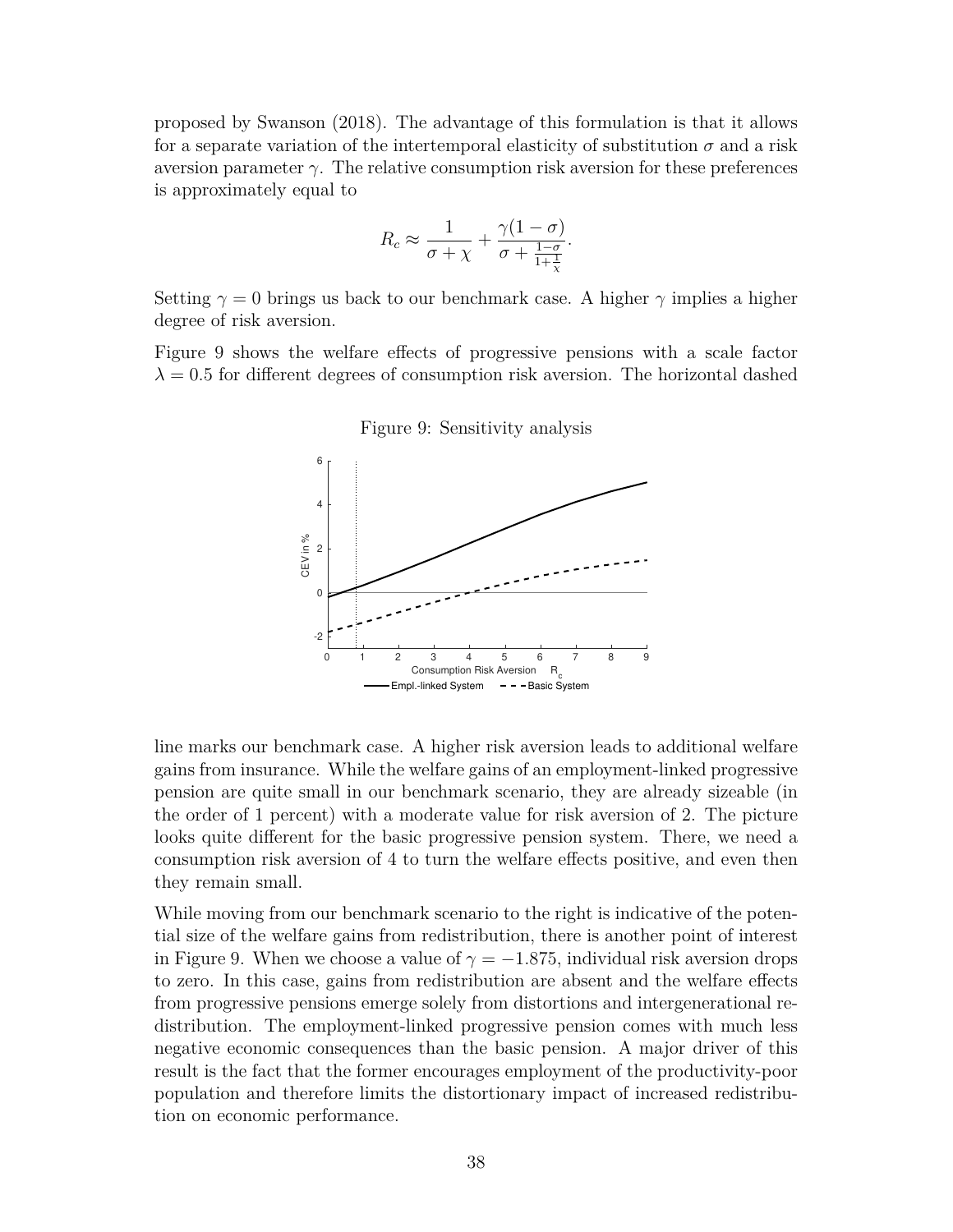### **6.7.2 Career Stability**

The last row in Table 7 displays the welfare consequences of introducing progressive pensions for a different assumption about career stability. In our benchmark scenario, we assumed that 50 percent of the population is exposed to low productivity shocks, while the other half faces stable career paths. To check the importance of this assumption, we let the whole population be exposed to low productivity shocks  $\phi_m = 1$  and recalculate the respective shock process (see Table 2) to guarantee consistency with the data. As the results in Table 7 reveal, the consequences for the welfare effects of progressive pensions are only minor.

## **7 Conclusion**

When thinking about the incentive effects of a progressive component in the pension system, the details matter. Our analysis has shown that, in contrast to the traditional view of pension progressivity, a well-designed pension reform has the potential to increase employment, especially of the productivity poor.

Starting from a purely proportional pension system, we introduce progressivity into the pension formula by adding an employment-linked component. Pension claims are then rewarded (i) for being employed and (ii) for individual earnings. The progressive pension system distorts labor supply along the intensive margin by weakening the link between individual earnings and accumulated pension claims. However, it implicitly subsidizes employment of productivity-poorer households through the employment component. In addition, it compresses the distribution of pension entitlements when individuals enter retirement. As a results, an employment-linked progressive pension provides more redistribution – between ex ante identical but ex post heterogeneous households – and more insurance against labor productivity shocks with limited economic distortions.

We then compare an employment-linked progressive pension system to a basic progressive system that guarantees a consumption floor at old age to the entire population, and therefore also attributes pension claims to the non-employed. We find the two systems to have quite distinct effects. While the former system encourages employment of the productivity poor, the latter discourages it. In addition, a basic progressive pension system inflates the overall size of the pension system by also paying benefits to the non-employed population. This results in higher payroll taxes. Under a basic progressive system, the aggregate labor supply effects are much more negative and the economic performance is weaker overall.

A welfare analysis reveals that an employment-linked progressive pension system has the potential to increase long-run welfare, while a basic pension deteriorates welfare. When we calibrate our model to feature realistic degrees of risk aversion, the welfare consequences of an employment-linked progressive system can be sizeable.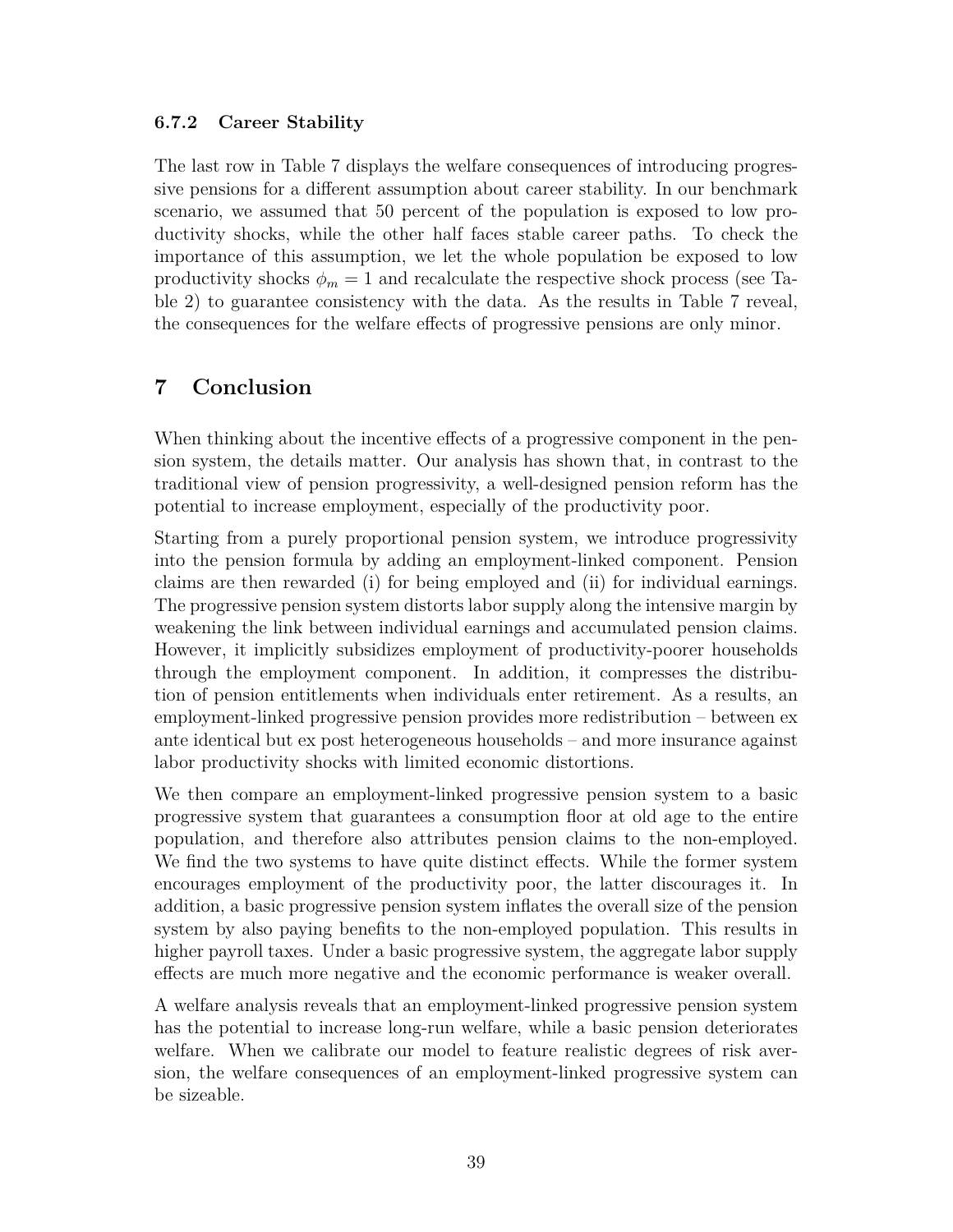### **8 Bibliography**

- Aiyagari, S. R. (1994). Uninsured idiosyncratic risk and aggregate saving. *Quarterly Journal of Economics 109* (3), 659–684.
- Athreya, K., D. Reilly, and N. Simpson (2014). Uninsured idiosyncratic risk and aggregate saving. Richmond Fed Working Paper No. 14-11R.
- Auerbach, A. and L. Kotlikoff (1987). *Dynamic Fiscal Policy*. Boston: Cambridge University Press.
- Bagchi, S. (2019). Differential mortality and the progressivity of social security. *Journal of Public Economics 177*, 104–044.
- Bartels, C. and N. Pestel (2016). Short- and long-term participation tax rates and their impact on labor supply. *International Tax and Public Finance 23* (6), 1126–1159.
- Bayer, C. and F. Juessen (2012). The life cycle and the business cycle of wage risk: A cross-country-comparison. *Economics Letters 117* (3), 831–833.
- Benabou, R. (2002). Tax and education policy in a heterogeneous-agent economy: What levels of redistribution maximize growth and efficiency? *Econometrica 70* (2), 481–517.
- Bewley, T. F. (1986). Stationary monetary equilibrium with a continuum of independently fluctuating consumers. In W. Hildenbrand and A. Mas-Collel (Eds.), *Contributions to Mathematical Economics in Honor of Gerard Debreu*, pp. 79–102. North Holland, Amsterdam.
- Bosworth, B., G. Burtless, and K. Zhang (2016). *Later Retirement, Inequality in Old Age, and the Growing Gap in Longevity Between Rich and Poor*. Washington, D.C.: Economic Studies at Brookings.
- Breyer, F. and S. Hupfeld (2010). On the fairness of early-retirement provisions. *German Economic Review 11* (1), 60–77.
- Busch, C. and A. Ludwig (2020). Higher-order income risk over the business cycle. Barcelona GSE Working Paper No. 1159.
- Casanova, M. (2013). Revisiting the hump-shaped wage profile. Working Paper, University of California, Los Angeles.
- Castaneda, A., J. Díaz-Giménez, and J.-V. Ríos-Rull (2003). Accounting for the u.s. earnings and wealth inequality. *Journal of Political Economy 111* (4), 818– 857.
- Chan, M. K. (2013). A dynamic model of welfare reform. *Econometrica 81* (3), 941–1001.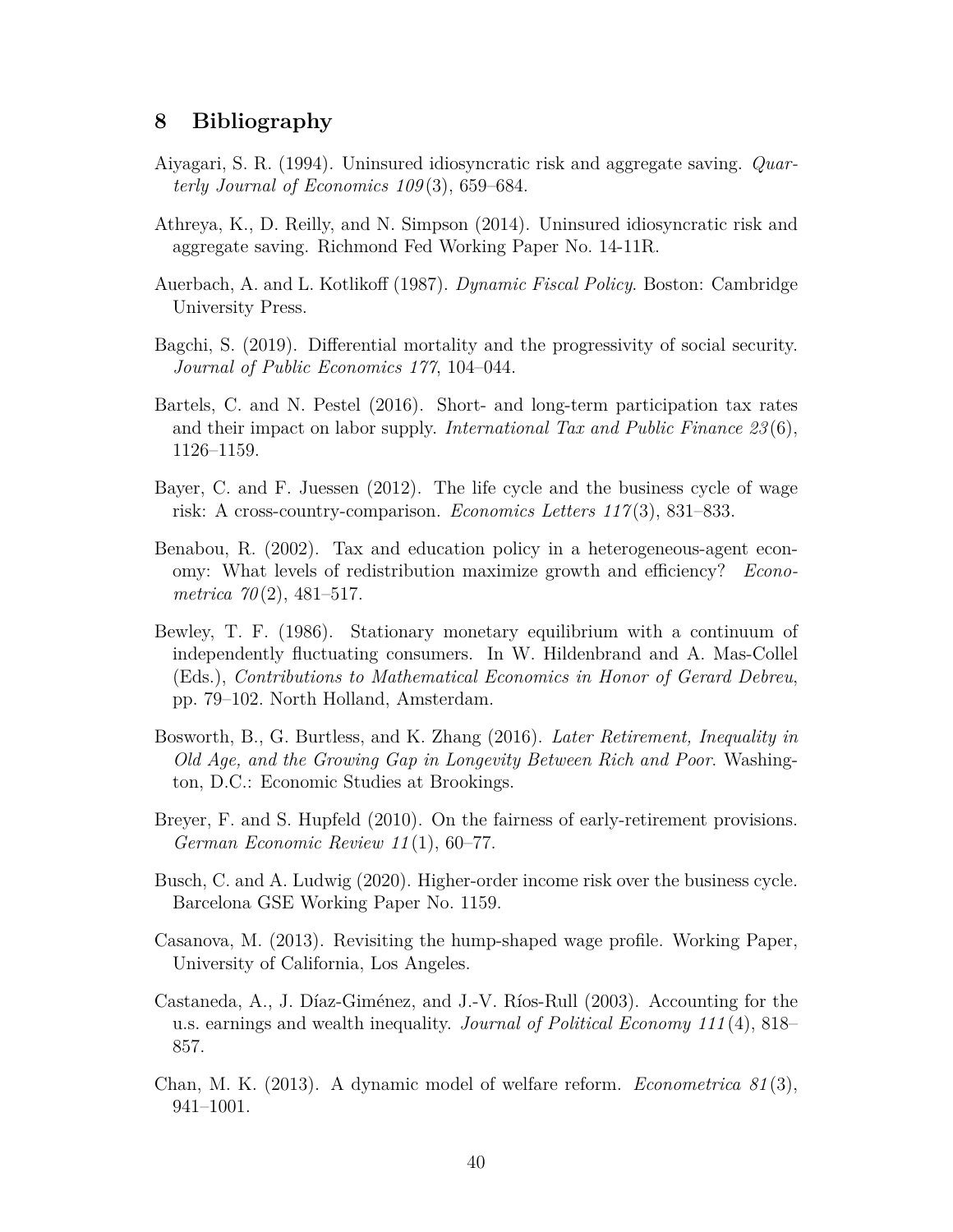- Conesa, J.-C., S. Kitao, and D. Krueger (2009). Taxing capital: Not a bad idea after all! *American Economic Review 99* (1), 25–48.
- Conesa, J.-C. and D. Krueger (2006). On the optimal progressivity of the income tax code. *Journal of Monetary Economics 53* (7), 1425–1450.
- Coronado, J. L., D. Fullerton, and T. Glass (2011). The progressivity of social security. *The BE Journal of Economic Analysis & Policy 11* (1), Article 70.
- Cristia, J. (2011). Rising mortality and life expectancy differentials by lifetime earnings in the united states. *Journal of Health Economics 28*, 984–995.
- de Gelder, R., G. Menvielle, G. Costa, K. Kovács, P. Martikainen, B. H. Strand, and J. P. Mackenbach (2017). Long-term trends of inequalities in mortality in 6 european countries. *International Journal of Public Health 62*, 127–141.
- de Nardi, C., G. Fella, and G. Paz-Pardo (2020). Nonlinear household earnings dynamics, self-insurance, and welfare. *Journal of the European Economics Association 18* (2), 890–926.
- Deutsche Rentenversicherung Bund (2019). Rentenversicherung in Zahlen 2019. Berlin.
- Deutsche Rentenversicherung Bund (2020). Rentenversicherung in Zeitreihen 2020. Available at https://statistik-rente.de/drv/.
- Domeij, D. and J. Heathcote (2004). On the distributional effects of reducing capital taxes. *International Economic Review 45*, 523–554.
- Du, K.-L. and M. N. S. Swamy (2016). *Search and optimization by metaheuristics: Techniques and Algorithms Inspired by Nature*. Basel: Birkhauser.
- Fehr, H. and C. Habermann (2008). Risk sharing and efficiency implications of progressive pension arrangements. *Scandinavian Journal of Economics 110* (2), 419–443.
- Fehr, H., M. Kallweit, and F. Kindermann (2013). Should pensions be progressive? *European Economic Review 91*, 30–56.
- German Statistical Office (2020). Genesis database. Online Database available at https://www-genesis.destatis.de/.
- Goda, G. S., J. B. Shoven, and S. N. Slavov (2011). Differential mortality by income and social security progressivity. In D. A. Wise (Ed.), *Explorations in the Economics of Aging*, pp. 189–208. University of Chicago Press.
- Guvenen, F., F. Karahan, S. Ozkan, and J. Song (2015). What do data on millions of u.s. workers reveal about life-cycle earnings dynamics? NBER Working Paper No. 20913.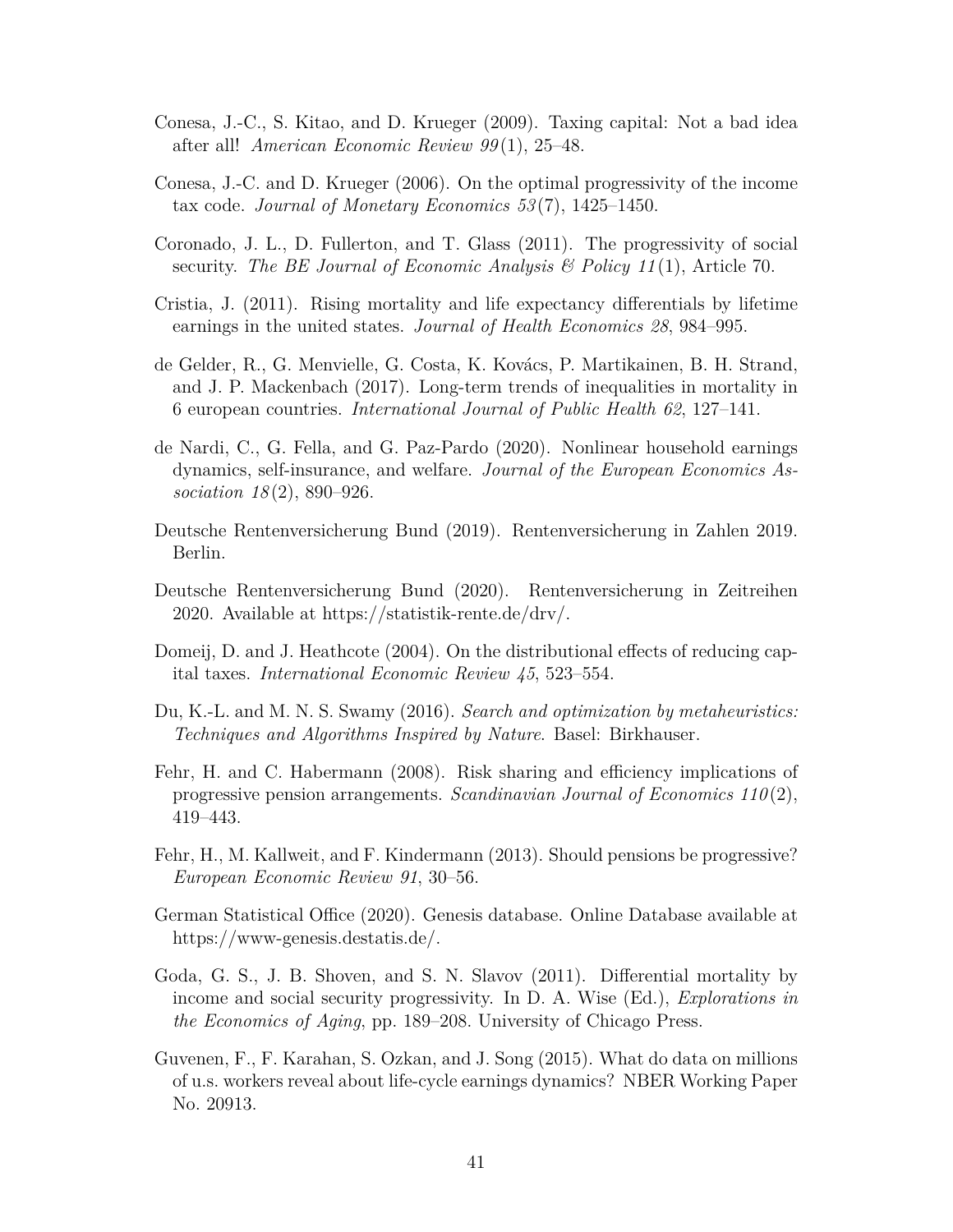- Haan, P., D. Kemptner, and H. Lüthen (2020). The rising longevity gap by lifetime earnings – distributional implications for the pension system. *forthcoming: Journal of the Economics of Ageing*.
- Hall, R. E. (1982). The importance of lifetime jobs in the us economy. *American Economics Review 72*, 716–724.
- Halvorson, E., H. Holter, S. Ozkan, and K. Storesletten (2020). Dissecting idiosyncratic earnings risk. Working Paper.
- Heathcote, J., K. Storesletten, and G. Violante (2014). Consumption and labor supply with partial insurance: An analytical framework. *American Economic Review 104* (7), 1–52.
- Heckman, J., L. Lochner, and C. Taber (1998). Explaining rising wage inequality: Explorations with a dynamic general equilibrium model of labor earnings with heterogeneous agents. *Review of Economic Dynamics 1*, 1–58.
- Huggett, M. (1993). The risk-free rate in heterogeneous-agent incompleteinsurance economies. *Journal of Economic Dynamics and Control 17* (5), 953– 969.
- Huggett, M. and G. Ventura (1999). On the distributional effects of social security reform. *Review of Economic Dynamics 2* (3), 498–531.
- Human Mortality Database (2020). University of California, Berkeley (USA), and Max Planck Institute for Demographic Research (Germany). Available at www.mortality.org or www.humanmortality.de.
- Imrohoruglu, A. (1989). Cost of business cycles with indivisibilities and liquidity constraints. *Journal of Political Economy 97* (6), 1364–83.
- Keane, M. P. (2011). Labor supply and taxes: A survey. *Journal of Economic Literature 49* (4), 961–1075.
- Keane, M. P. and R. Rogerson (2011). Micro and macro labor supply elasticities: A reassessment of conventional wisdom. *Journal of Economic Literatur 50* (2), 464–476.
- Kindermann, F. and D. Krueger  $(2021)$ . High marginal tax rates on the top  $1\%$ ? lessons from a life cycle model with idiosyncratic income risk. *forthcoming: American Economic Journal: Macroeconomics*.
- Kindermann, F., L. Mayr, and D. Sachs (2020). Inheritance taxation and wealth effects on the labor supply of heirs. *Journal of Public Economics 191*, 104–127.
- Kopecky, K. A. and R. M. H. Suen (2010). Finite state markov-chain approximations to highly persistent processes. *Review of Economic Dynamics 13* (3), 701–714.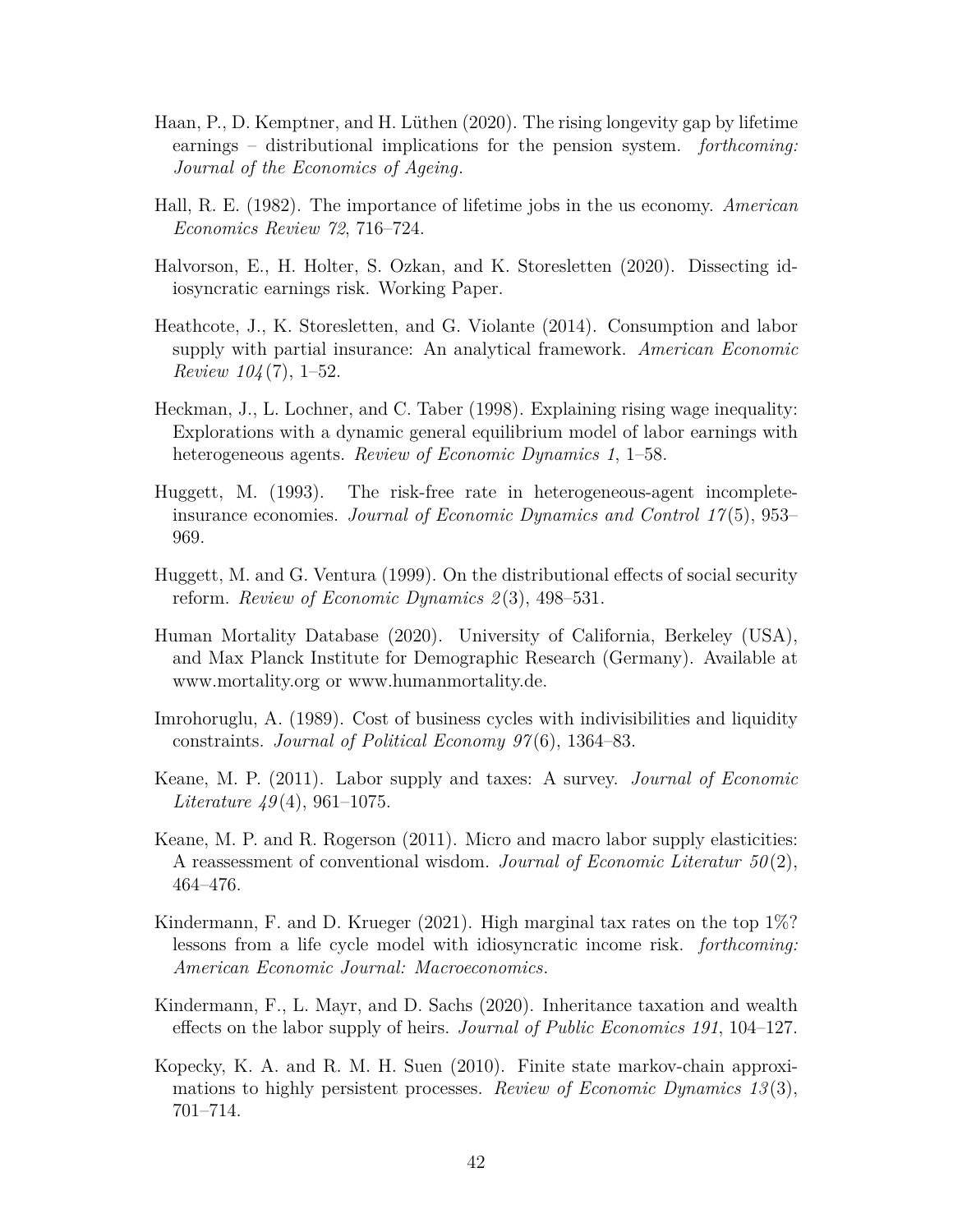- Kuhn, M. and G. Ploj (2020). Job stability, earnings dynamics, and life-cycle savings. Working Paper.
- Liebman, J. B. (2002). Redistribution in the current u.s. social security system. In M. Feldstein and J. B. Liebman (Eds.), *The Distributional Aspects of Social Security and Social Security Reform*, pp. 11–48. University of Chicago Press.
- Luy, M., C. Wegner-Siegmundt, A. Wiedemann, and J. Spijker (2015). Life expectancy by education, income and occupation in germany: Estimations using the longitudinal survival method. *Comparative Population Studies 40* (4), 399– 436.
- Mackenbach, J. P., I. Kulhánová, G. Menvielle, M. Bopp, C. Borrell, G. Costa, P. Deboosere, S. Esnaola, R. Kalediene, K. Kovacs, M. Leinsalu, P. Martikainen, E. Regidor, M. Rodriguez-Sanz, B. H. Strand, R. Hoffmann, T. A. Eikemo, O. Östergren, and O. Lundberg (2015). Trends in inequalities in premature mortality: a study of 3.2 million deaths in 13 european countries. *Journal of Epidemiology & Community Health 69* (3), 207–217.
- Manjunath, B. G. and S. Wilhelm (2012). Moments calculation for the doubly truncated multivariate normal density. arXiv eprint: 1206.5387.
- Meara, E., S. Richards, and D. M. Cutler (2008). The gap gets bigger: Changes in mortality and life expectancy by education, 1981-2000. *Health Affairs 27*, 350–360.
- Nishiyama, S. (2019). The joint labor supply decision of married couples and the us social security pension system. *Review of Economic Dynamics 31*, 277–304.
- Nishiyama, S. and K. Smetters (2008). The optimal design of social security benefits. Michigan Retirement Research Center Research Paper No. 2008-197.
- OECD (2016). Education at a Glance 2016: OECD Indicators. OECD Publishing, Paris.
- OECD (2020). OECD iLibrary. Available at https://www.oecd-ilibrary.org/.
- Ortigueira, S. and N. Siassi (2019). The u.s. tax-transfer system and low-income households: Savings, labor supply, and household formation. Working Paper.
- Peterman, W. B. (2016). Reconciling micro and macro estimates of the frisch labor supply elasticity. *Economic Inquiry 54* (1), 100–120.
- Swanson, E. T. (2018). Risk aversion, risk premia, and the labor margin with generalized recursive preferences. *Review of Economic Dynamics 28*, 290–321.
- Sánchez-Martín, A. R. (2010). Endogenous retirement and public pension system reform in spain. *Economic Modelling 27* (1), 336–349.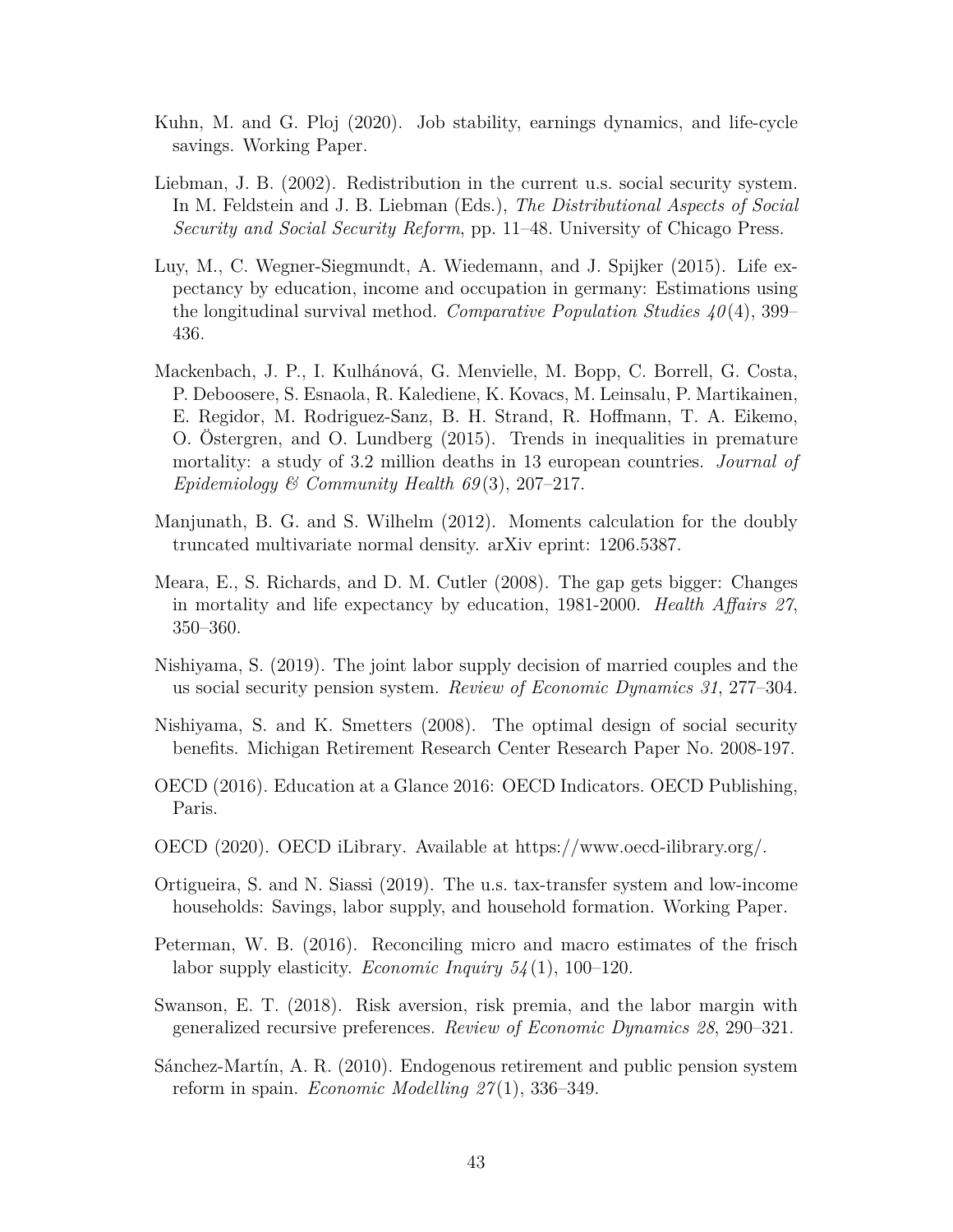- Waldron, H. (2007). Trends in mortality differentials and life expectancy for male social security-covered workers by socioeconomic status. *Social Security Bulletin 67*, 1–28.
- Wallenius, J. (2013). Social security and cross-country differences in hours: A general equilibrium analysis. *Journal of Economic Dynamics and Control 37* (12), 2466–2482.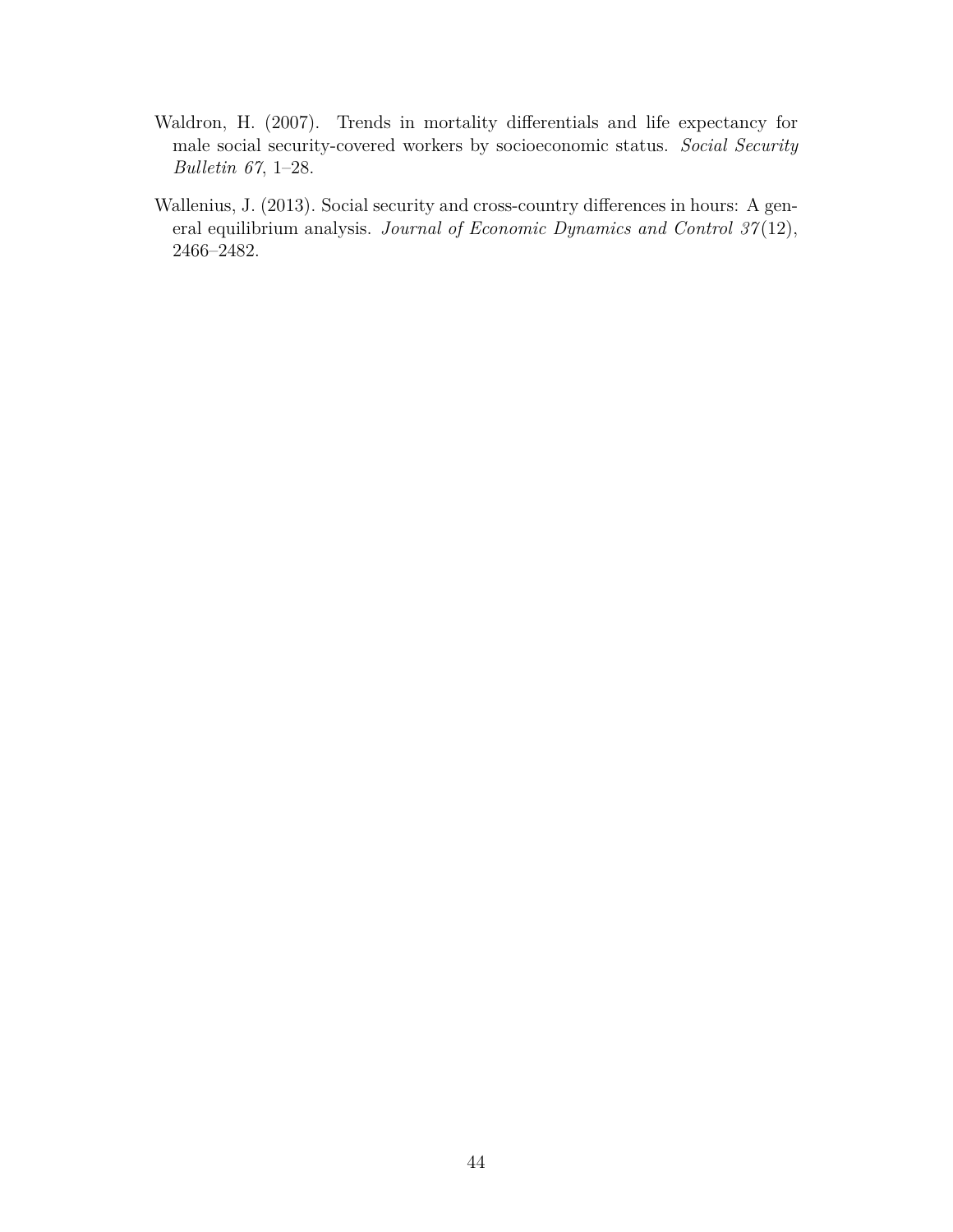# **Progressive Pensions as an Incentive for Labor Force Participation**

*Appendix for Online Publication*

Fabian Kindermann and Veronika Püschel

### **A Building Intuition: Solutions**

Households solve the maximization problem

$$
\max_{c_1, c_2, \ell, e} u(c_1, c_2, \ell, e) = c_1 + \frac{c_2}{1+r} - \frac{\ell^{1+\frac{1}{\chi}}}{1+\frac{1}{\chi}} - \xi e
$$
  
s.t.  $c_1 + \frac{c_2}{1+r} = (1 - \tau_p)wze\ell + \frac{p}{1+r} + R$ ,  
and  $p = \kappa \times [\lambda \bar{y}e + (1 - \lambda)wze\ell].$ 

Plugging the pension formula into the household's budget constraint, we can write

$$
c_1 + \frac{c_2}{1+r} = (1 - \tau_p)wze\ell + \frac{\kappa \times \left[\lambda \bar{y}e + (1 - \lambda)wze\ell\right]}{1+r} + R
$$
  
=  $\left[1 - \tau_p + \frac{\kappa}{1+r} \times (1 - \lambda)\right]wze\ell + \frac{\kappa}{1+r} \times \lambda \bar{y}e + R.$ 

### **A.1 The equilibrium pension system**

For an equilibrium in this economy to exist, we require  $r, n \geq -1$ , which is not restrictive. Let us assume that labor productivity *z* was distributed in this economy according to the distribution function  $\Phi_z$ . Further, denote by  $e(z)$  and  $\ell(z)$  the optimal household choices as functions of labor productivity, which we discuss in more detail below. Average labor earnings of the employed then are given by

$$
\bar{y} = \frac{\int wze(z)\ell(z) \ \Phi_z(dz)}{\int e(z) \ \Phi_z(dz)}
$$

The pension system collects pension contributions  $\tau_p wze(z)\ell(z)$  from each employed households and pays pensions according to the pension formula discussed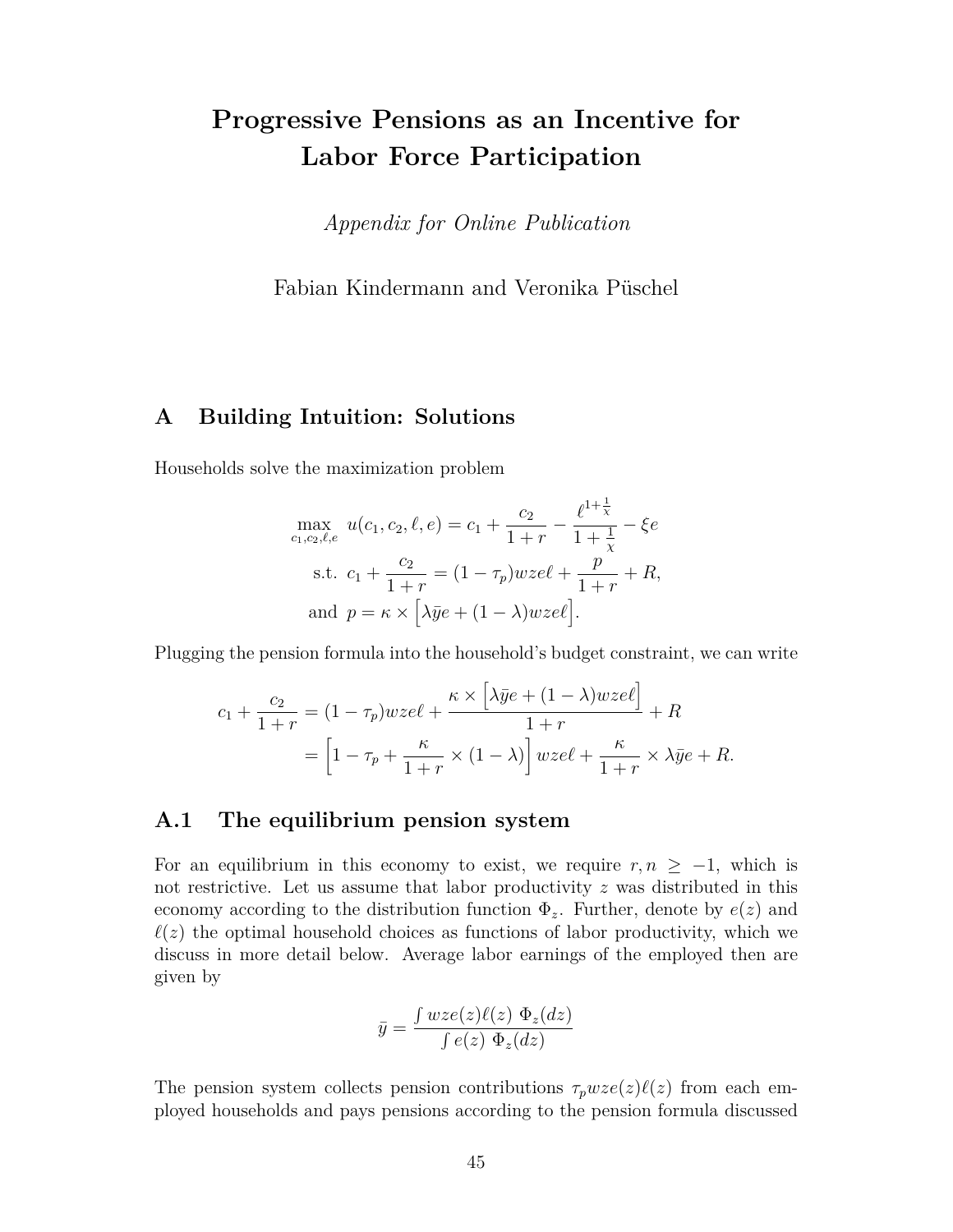above. Let population growth be constant over time and let *n* denote the population growth rate. In a balanced-budget pay-as-you-go pension system the sum of pension contributions needs to be equal to the sum of pension payments, i.e.

$$
\int \tau_p wze(z)\ell(z) \Phi_z(dz) = \frac{\int \kappa \times [\lambda \bar{y}e + (1-\lambda)wze\ell] \Phi_z(dz)}{1+n}.
$$

Dividing this equation by the measure of employed households, we immediately obtain

$$
\tau_p \times \bar{y} = \frac{\kappa}{1+n} \times \left[ \lambda \bar{y} + (1-\lambda)\bar{y} \right].
$$

The equilibrium replacement rate of the pension system hence is

$$
\kappa = (1+n)\tau_p. \tag{20}
$$

### **A.2 Implicit taxes and employment subsidies**

Let us denote by  $\rho = \frac{1+n}{1+r}$  $\frac{1+n}{1+r}$  the ratio between population growth and the economy's interest rate.  $\varrho$  is an indicator for the rate-of-return difference between the pension system and the capital market. The smaller is  $\rho$ , the higher is the return to financial investments relative to investments into public pensions. In our benchmark case in Section 2, we assumes that  $r = n$  and therefore  $\rho = 1$ . However, we now want to prove our results more generally.

Using the relationship in (20), the household budget constraint becomes

$$
c_1 + \frac{c_2}{1+r} = \left[1 - \underbrace{\left(1 - \varrho(1-\lambda)\right)\tau_p}_{=: \tau_p^{\text{imp}}} \right] wze\ell + \underbrace{\lambda \varrho \tau_p \bar{y}}_{=: \tau_p^{\text{sub}}} e + R. \tag{21}
$$

 $\tau_p^{\text{imp}}$  is the implicit tax rate. Note that we have

$$
\tau_p^{\text{imp}} \ge 0 \quad \text{whenever} \quad n \le r + \frac{\lambda}{1 - \lambda} (1 + r).
$$

In a proportional pension system with  $\lambda = 0$ , the implicit tax rate on labor earnings is hence non-negative if  $n \leq r$ , and it is zero in case of  $n = r$ . In a dynamically efficient economy  $(n \leq r)$ , the implicit tax rate is always positive for any  $\lambda > 0$ .  $\tau_p^{\text{sub}}$  is an employment subsidy. This subsidy is positive whenever  $\lambda > 0$ .

### **A.3 Optimal choices**

Using the budget constraint in (21), the household optimization problem becomes

$$
\max_{c_1, c_2, \ell, e} u(c_1, c_2, \ell, e) = c_1 + \frac{c_2}{1+r} - \frac{\ell^{1+\frac{1}{\chi}}}{1+\frac{1}{\chi}} - \xi e
$$
  
s.t.  $c_1 + \frac{c_2}{1+r} = \left[1 - \tau_p^{\text{imp}}\right]wze\ell + \tau_p^{\text{sub}}e + R.$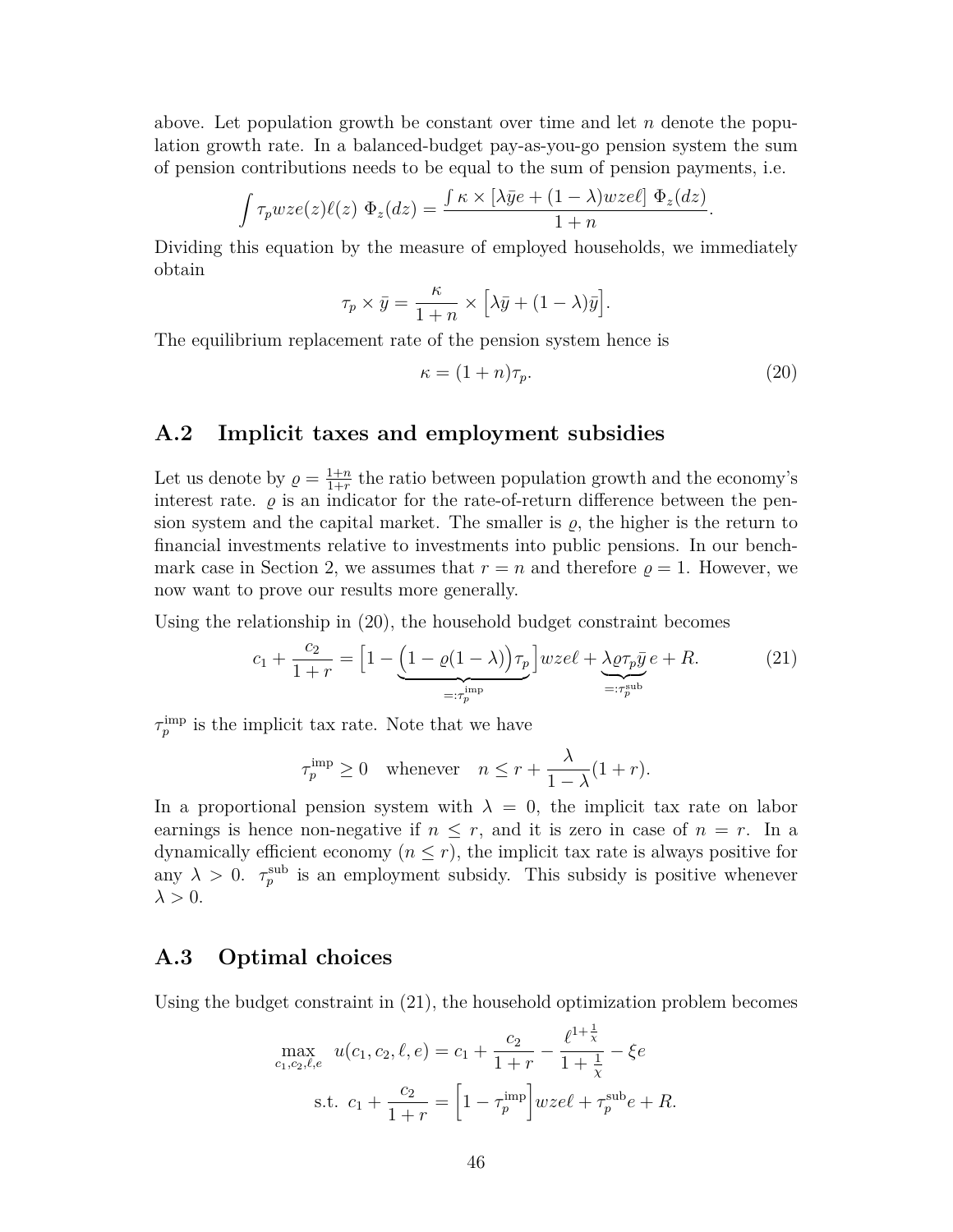The first-order condition with respect to intensive margin labor supply is

$$
-\ell(z|e=1)^{\frac{1}{\chi}} + \left[ (1 - \tau_p^{\text{imp}})wz \right] = 0
$$
  
\n
$$
\Leftrightarrow \qquad \ell(z|e=1) = \left[ (1 - \tau_p^{\text{imp}})wz \right]^{\chi}.
$$
\n(22)

Plugging  $\ell(z|e = 1)$  into the household utility function, we immediatley obtain

$$
U(z|e=1) = [1 - \tau_p^{\text{imp}}]wz[(1 - \tau_p^{\text{imp}})wz]^{\chi} + \tau_p^{\text{sub}} - \frac{[(1 - \tau_p^{\text{imp}})wz]^{1+\chi}}{1 + \frac{1}{\chi}} + R - \xi
$$
  
= 
$$
\frac{[(1 - \tau_p^{\text{imp}})wz]^{1+\chi}}{1+\chi} + \tau_p^{\text{sub}} + R - \xi.
$$

As  $\ell(z|e = 0) = 0$ , we have  $U(z|e = 0) = R$  and hence the utility difference between being employed and not is

$$
U(z|e = 1) - U(z|e = 0) = \frac{\left[ (1 - \tau_p^{imp})wz \right]^{1 + \chi}}{1 + \chi} + \tau_p^{sub} - \xi.
$$

Given the distribution  $\Phi_{\xi}$  of the utility costs of employment, the probability that an individual with labor productivity *z* is employed is given by

$$
P(e=1|z) = P\left(\left\{U(z|e=1) - U(z|e=0) \ge 0\right\}\right)
$$

$$
= \Phi_{\xi}\left(\frac{\left[(1-\tau_p^{\text{imp}})wz\right]^{1+\chi}}{1+\chi} + \tau_p^{\text{sub}}\right).
$$
(23)

### **A.4 Incentive effects of progressive pensions**

To study the incentive effects of employment-linked progressive pensions on labor supply, we take the derivative of a household's employment decision with respect to  $\lambda$ . For the intensive hours choice in (22) this derivative is

$$
\frac{\partial \ell(z|e=1)}{\partial \lambda} = -\tau_p \times \varrho \times \chi \times \frac{\ell(z|e=1)}{1 - \tau_p^{\text{imp}}} < 0.
$$

The probability of being employed in  $(23)$  changes with  $\lambda$  according to

$$
\frac{\partial P(e=1|z)}{\partial \lambda} = \tau_p \times \varrho \times \phi_{\xi}(\cdot) \times [\bar{y} - wz\ell(z|e=1)],
$$

where the sign of the effect depends on the relative income position of the household. Recall that we can obtain the results in Section 2 by simply setting  $\rho = 1$ .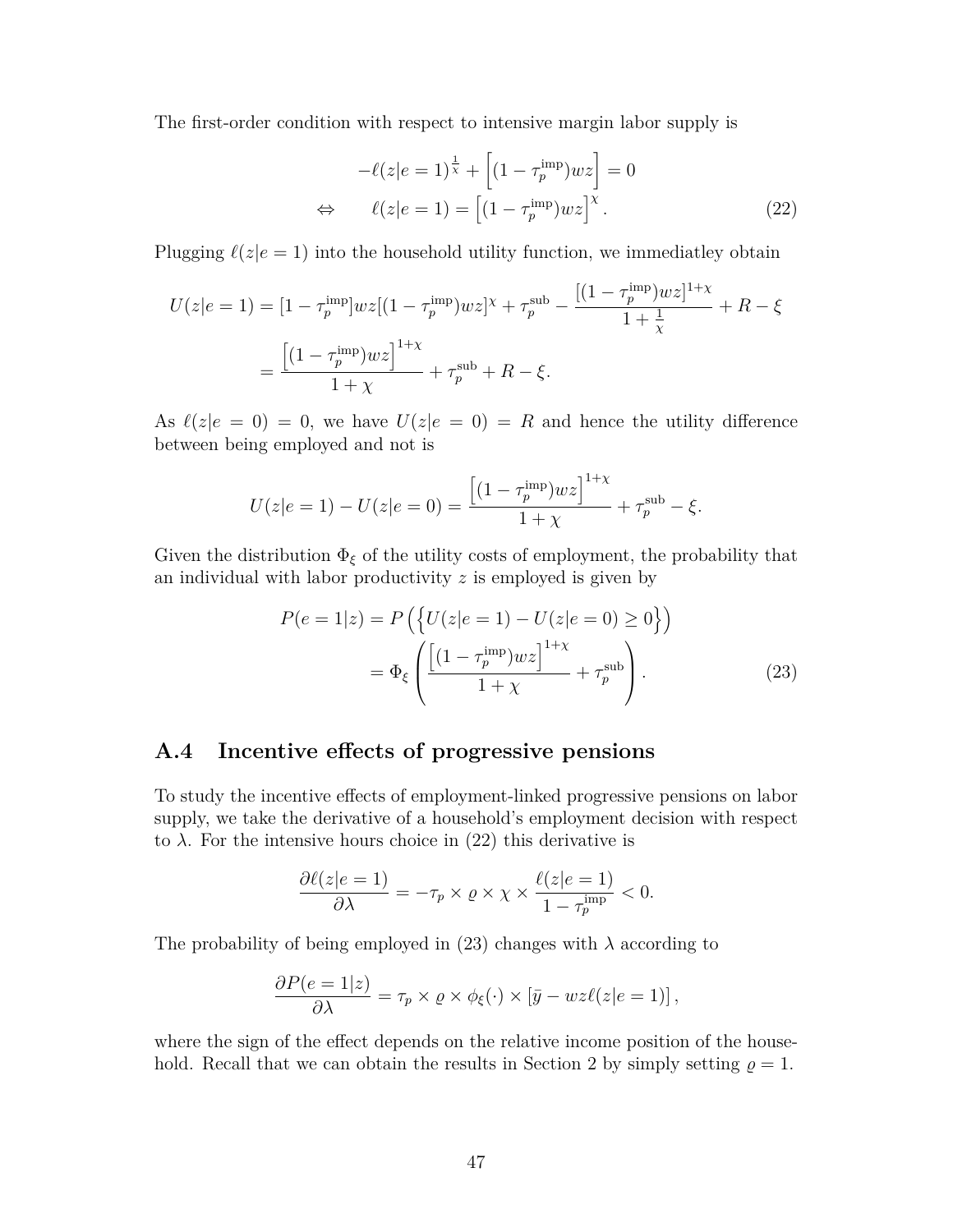### **B Datawork**

The parameter estimates in our paper are based on administrative data from the German Pension Insurance. In particular we use the 2017 wave of the scientific use-file of the Versichertenkontenstichprobe that contains information from the insurance accounts of 69,520 insured individuals. This is about 0.18% of the actively insured population. While we already provided some information on the estimation strategy in the main text of the paper, this appendix explains the data selection and estimation process in detail.

### **B.1 The Administrative Dataset**

The data set consists of two parts: One provides demographic characteristics such as age, gender and education for the year 2017. The other one records the entire history of an individual's accumulated pension claims and employment status on a monthly basis. The sample covers worker who were born between 1950 and 1987 and who were not permanently retired in 2017. A historical record starts in the year an individual turns 14 and ends when she turns 65. Hence, the maximum length of an employment history is 624 month. Overall, the data set includes more than 28 million worker-month observations for the years 1964 to 2017. As the sample ends in Dezember 2017, individuals who were born in 1953 or later have shorter histories (e.g. 612 month for the 1953 cohort). Those who have never been employed are not represented, as they never were registered with the insurance.

#### **B.1.1 Earnings measurement**

Earnings *yisjt* of an individual *i* of education *s* and age *j* at time *t* are subject to social security contribution. There is a contribution threshold *ymax,t* and any earnings beyond that value are non-contributory. Contributory earnings hence amount to min  $(y_{isjt}, y_{max,t})$ . They are converted into pension claims  $y_{isjt}^p$  by diving them through average earnings  $\bar{y}_t$ . Both, the contribution threshold  $y_{max,t}$  and average earnings  $\bar{y}_t$  are adjusted annually to account for wage growth. The contribution threshold *ymax,t* currently amounts to about twice the average earnings  $\bar{y}_t$ .<sup>16</sup>

For our analysis, it is most convenient to use pension claims  $y_{isjt}^p$  as an earnings measure, as they are stationary over time. In particular, we define

$$
y_{isjt}^p = \frac{\min(y_{isjt}, y_{max,t})}{\bar{y}_t}.
$$
\n(24)

Obviously, the data are right-censored at *ymax,t*, see also Figure 1.

<sup>16</sup>See Section 11 in Deutsche Rentenversicherung Bund (2020) for a full history of reference values.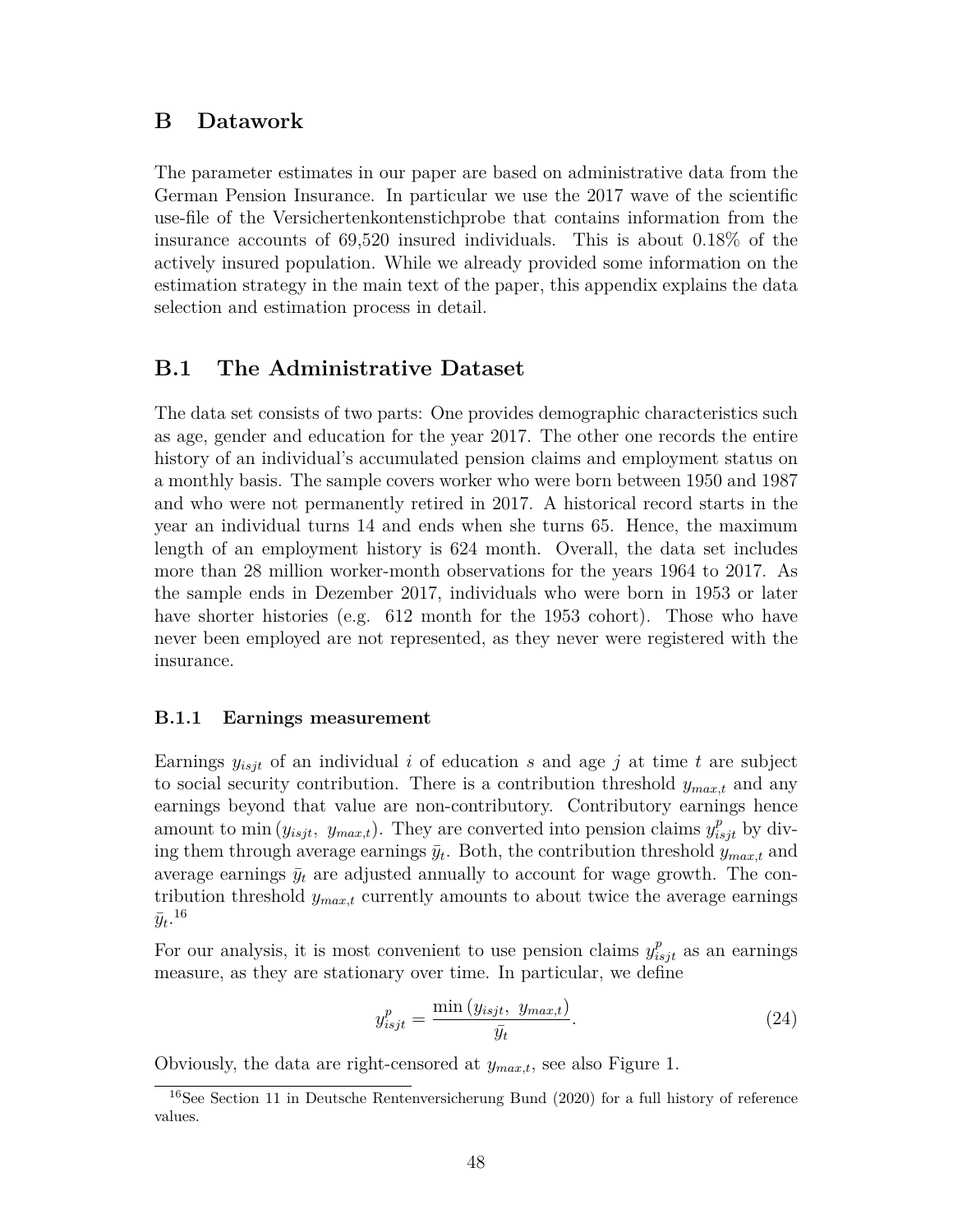### **B.1.2 Data Selection**

Although the monthly records start in 1964, we only consider observations for the years 2000 to 2016. This has certain advantages: First, our estimates are based on recent data; second, we avoid structural breaks arising from German reunification and policy-changes in the 1990s and third, different age cohorts are represented in the sample at similar shares in each year (early sample years cover only young individuals). We exclude data from 2017 because of a statistical break. The data-selection process is summarized in Table 8.

|                                         | Individuals | Observations |
|-----------------------------------------|-------------|--------------|
| Initial data set $(1975 - 2017)$        | 69,520      | 28,166,952   |
| Initial data set $(2000 - 2016)$        | 69,520      | 14,139,972   |
| - Women                                 | $-36,634$   | $-7,451,736$ |
| - Ages $< 25$                           |             | $-1,014,120$ |
| $-Ages > 60$                            |             | $-152,976$   |
|                                         | 32,886      | 5,521,140    |
| - Ind. that receive pensions            | $-3,606$    | $-605,208$   |
|                                         | 29,280      | 4,915,932    |
| - Ind. with unknown education           | $-13,677$   | $-2,346,840$ |
|                                         | 15,603      | 2,569,092    |
| Annualized data (2000 - 2016)           | 15,603      | 214,091      |
| No contributory earnings in 2000 - 2016 | $-361$      | $-6,137$     |
| No contributory earnings in entire year |             | $-18,770$    |
| Final data set                          | 15,242      | 189,184      |
| Non-college education                   | 11,821      | 149,929      |
| College education                       | 3,421       | 39,255       |
| Observations on regular workers         |             | 181,298      |
| Observations on low earners             |             | 7,886        |

Table 8: Data Selection

We restrict the sample such that it targets workers who are attached to the labor market. We therefore limit our attention to men aged between 25 and 60 who are likely to already have finished education and military service and are not in the process of retiring. We drop all individuals who received pensions such as disability pensions or early-retirement pensions.

We divide the sample into two educational groups. The data set provides the variable TTSC3\_KLDB2010 which indicates an individual's highest degree in 2017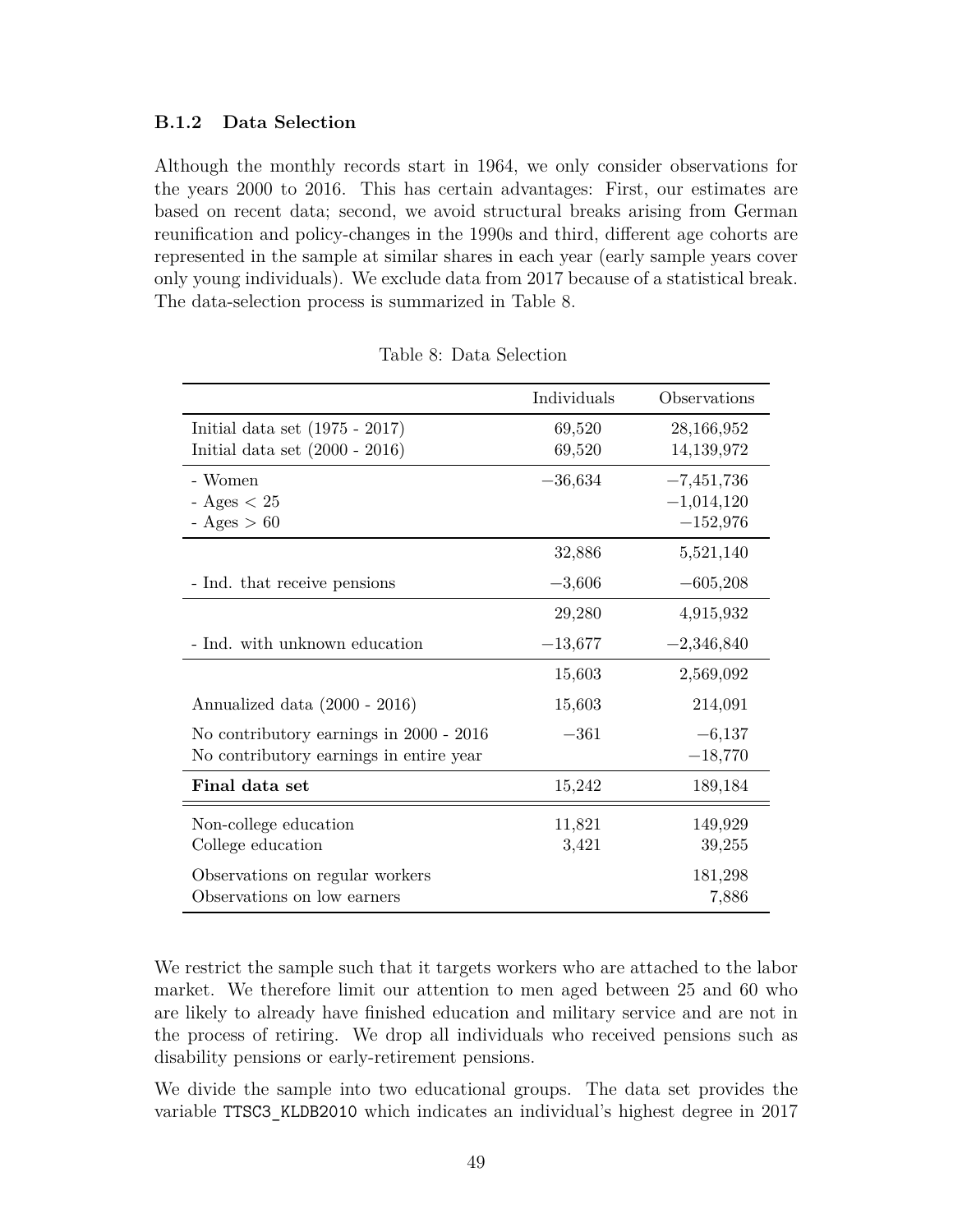according to the classification of education scheme of the Federal Statistical Office of Germany (Klassifikation der Berufe 2010 - KldB 2010). We adapt the scheme to the International Standard Classification of Education of the UNESCO (ISCED 2011) to allow for international comparison. A person is defined to be collegeeducated<sup>17</sup> if he is classified ISCED 6 (Bachelor's or equivalent level) or above, excluding ISCED 65 (trade and technical schools, including master craftsman training). He is non-college-educated<sup>18</sup> if he is classified ISCED 5 and below or ISCED 65. We drop those with unknown education status.

For estimating earnings profiles we use all pension claims  $y_{isjt}^p$  that stem from (1) regular-employment, (2) mini-jobs or (3) unemployment benefits (short-term, max. 12 month) according to the variable SES. Since individuals are productive when searching for a new job, we consider short-term unemployment as an employment type. Table 9 shows the distribution of employment states across monthly observations. About 13 percent of all observations are on months with no contributory earnings. Such observations emerge when individuals become self-employed or civil servants, when they take care leave, face a longer spell of unemployment or just decide to drop out of the workforce. We code non-contributory months as periods of zero earnings.

| <b>Employment Status</b>  | Observations | Percent |
|---------------------------|--------------|---------|
| Regular employment        | 2,139,302    | 83.27   |
| Mini-job                  | 44,113       | 1.72    |
| Unemployment (short-term) | 55,138       | 2.15    |
| No contributory earnings  | 330,539      | 12.86   |
| Total                     | 2,569,092    | 100.00  |

Table 9: Distribution of Employment States (across monthly observations)

To make the data comparable with our simulation model, we have to change the time-dimension of the panel from monthly to annual. We do so by computing the sum of acquired pensions claims for each calendar year. Finally, we drop all sample individuals who had no contributory earnings at all in the period from 2000 to 2016. In addition, we exclude observations with no contributory earnings in an entire calendar year, see Table 8. Our final data set is an unbalanced annual panel for the years 2000 to 2016 with 15,242 individuals – of which 22.4 percent are college-educated – and a total of 189,184 observations.

In order to take account of the substantial mass of individuals at the lower end of the earnings distribution, see the discussion in Section 3.1 and Figure 1, we split the sample into two sub-samples. The first one contains individuals with normal

 $17$ corresponds to KldB 2010 4-6

<sup>18</sup>corresponds to KldB 2010 1-3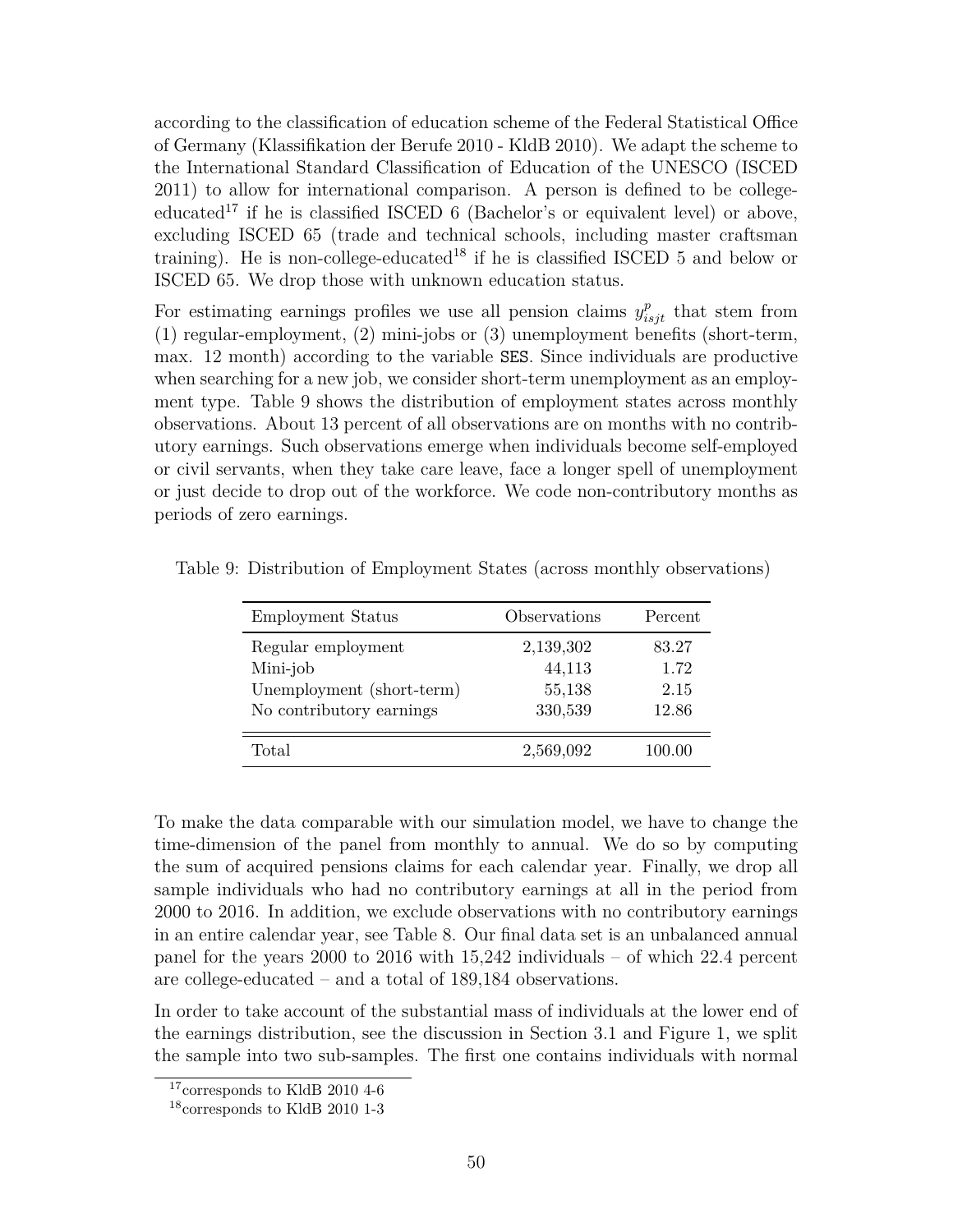labor earnings and the second one those with extraordinarily low earnings. An individual *i* is defined as a low earner in year *t* if he acquires pension claims  $y_i^p$ *isjt* that corresponds to somebody working full-time for six month at minimum wage. With 250 annual working days, 8 hours of work per day, a minimum wage of 8.50 Euros and an average income of 36,187 Euros in 2016, the threshold below which an individual counts as low earner is

$$
\frac{125 \times 8 \times 8.5}{36,187} = 0.23.
$$
 (25)

Within our sample, 95.8% of observations are regular earnings and 4.2% are low earnings. We use observations from regular workers to estimate earnings profiles as shown in the left panel of Figure 2. Earnings estimates for low earners are shown in the right panel of Figure 3. A detailed description of the estimation strategy for both profiles follows in sections B.2 and B.3.

### **B.2 Earnings estimates for Regular Workers**

In the following, we describe the estimation process for the life-cycle earnings profiles and labor earnings risk of regular workers in detail.

#### **B.2.1 Identifying the top censoring threshold**

Our starting point is the data set of regular workers with 181,298 observations as summarized in Table 8. While we fixed the bottom threshold that marks the difference between a regular worker and a low earner at a constant value of 0.23, see equation (25), identifying the top censoring threshold is not as straightforward. Although the German public pension insurance provides an official contribution ceiling  $\tilde{y}_{max,t}$  for contributory earnings in every year, see Deutsche Rentenversicherung Bund (2020), we cannot take this value directly. The reason is that the ceiling is applied on a monthly basis while we are working with annual data. Hence, our observations could be subject to censoring, although the observed annual earnings  $y_{isjt}^p$  are below the official cut-off value. This is the case if the contribution threshold is reached in some months of the year, but not in others (for instance because of salary changes). In addition, we observe a few outliers where annual pension claims  $y_{isjt}^p$  are beyond the corresponding official threshold, which might be due to value adjustments.

To overcome these problems, we use the following strategy to identify a threshold  $y_{max,t}$  for every year that allows us to capture most observations that have been top-coded at least in one month:

1. First, we find the value of pension claims *modey,t* at the upper end of the distribution where most of the observations pile up and compare it to the official threshold  $\frac{\tilde{y}_{max,t}}{\tilde{y}_t}$ . *mode<sub>y,t</sub>* typically is in the order of 0.0002 smaller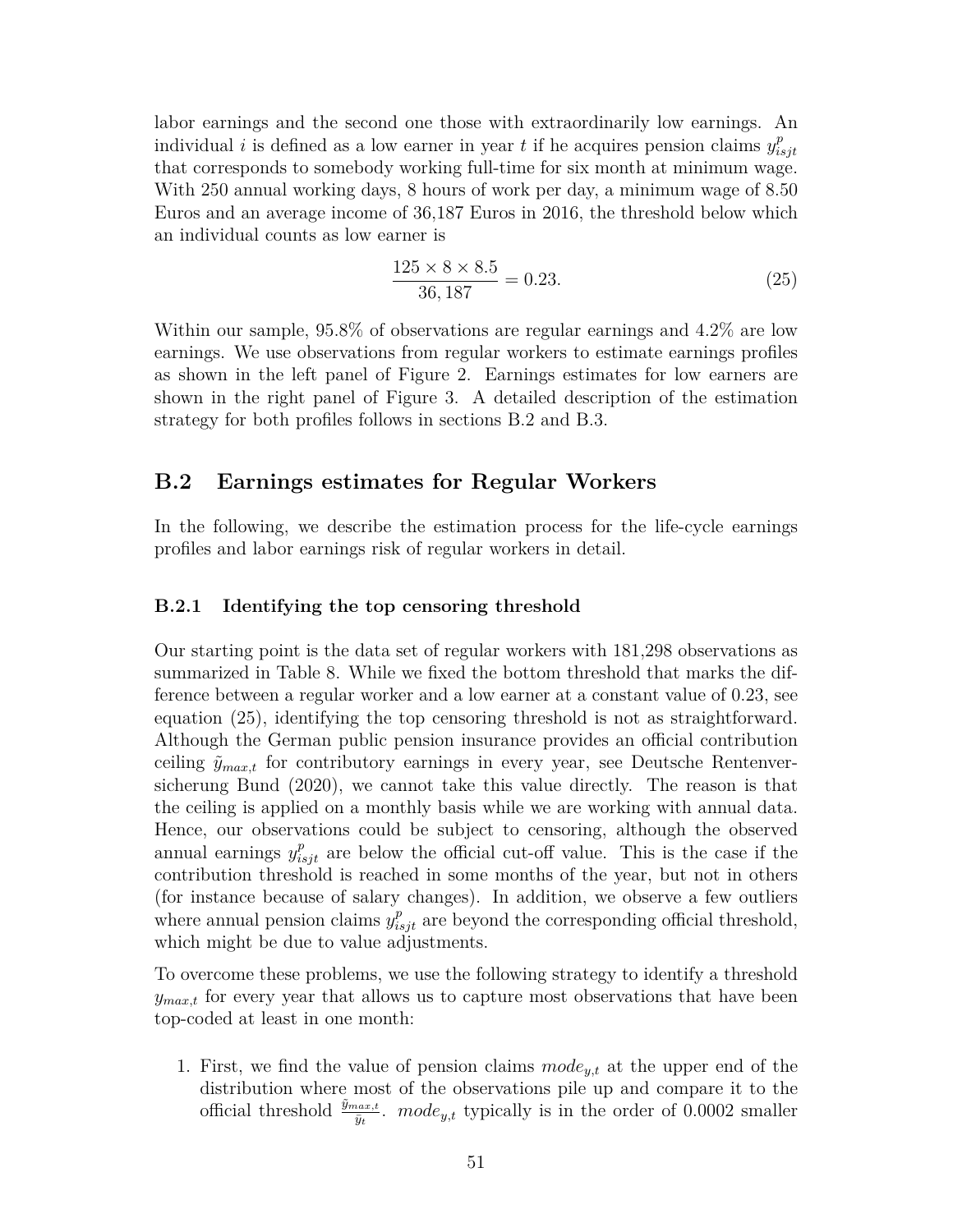than  $\frac{\tilde{y}_{max,t}}{\tilde{y}_t}$ , which corresponds to about 7 Euros in 2016 compared to an average income of 36,000 Euros.

2. We then define our censoring threshold as

$$
\frac{y_{max,t}}{\bar{y}_t} = mode_{y,t} - 0.0003.
$$

This guarantees that (i)  $y_{max,t}$  is always smaller than  $\tilde{y}_{max,t}$  and (ii) as little information as possible is cut off.

3. Next, we identify outliers as observations with

$$
y_{isjt}^p > 1.05 \times \frac{y_{max,t}}{\bar{y}_t},
$$

that is those that exceed the contribution ceiling by more than 5 percent. These outliers are treated as observations with no contributory earnings and therefore deleted from the data set (285 observations).

4. Finally, we recalculate pension claims for all individuals that exceed the contribution ceiling by less than the outlier threshold. Specifically, we set

$$
y_{isjt}^p = \frac{y_{max,t}}{\bar{y}_t}
$$
 for all *i* with  $y_{isjt}^p > \frac{y_{max,t}}{\bar{y}_t}$ .

We therefore have to modify 16,597 observations.

After these steps, the data is subject to a sharp annual censoring threshold *ymax,t*. Table 10 shows the exact values of  $\tilde{y}_{max,t}$ ,  $y_{max,t}$ , and the share of observation at both thresholds for each year. About 7 to 12 percent of the annual observations are on the threshold value *ymax,t*.

#### **B.2.2 Statistical Model and Moments**

We describe the earnings dynamics for each education group *s* of the normal earner sample using the following statistical model

$$
\log(y_{isjt}) = \kappa_{t,s} + \theta_{j,s} + \eta_{isjt} \quad \text{with} \quad \eta_{isjt} = \rho_s \eta_{isj-1,t-1} + \varepsilon_{isjt}.
$$
 (26)

 $y_{isjt}$  denotes labor earnings of an individual *i* with education *s* at age *j* in year *t*.  $\kappa_{t,s}$  is a year fixed effect that controls for earnings changes along the business cycle.  $\theta_{j,s}$  is an age fixed effect that informs us about the age-earnings relationship. The noise term  $\varepsilon_{isjt}$  is assumed to follow a normal distribution with mean 0 and variance  $\sigma_{\varepsilon,s}^2$ . Furthermore, we let the stochastic process start from its long-run variance  $\sigma_s^2$ . This means that

$$
\varepsilon_{isjt} \sim N(0, \sigma_{\varepsilon,s}^2)
$$
 and  $\eta_{is20t} \sim N(0, \sigma_s^2)$  with  $\sigma_s^2 = \frac{\sigma_{\varepsilon,s}^2}{1 - \rho_s^2}$ .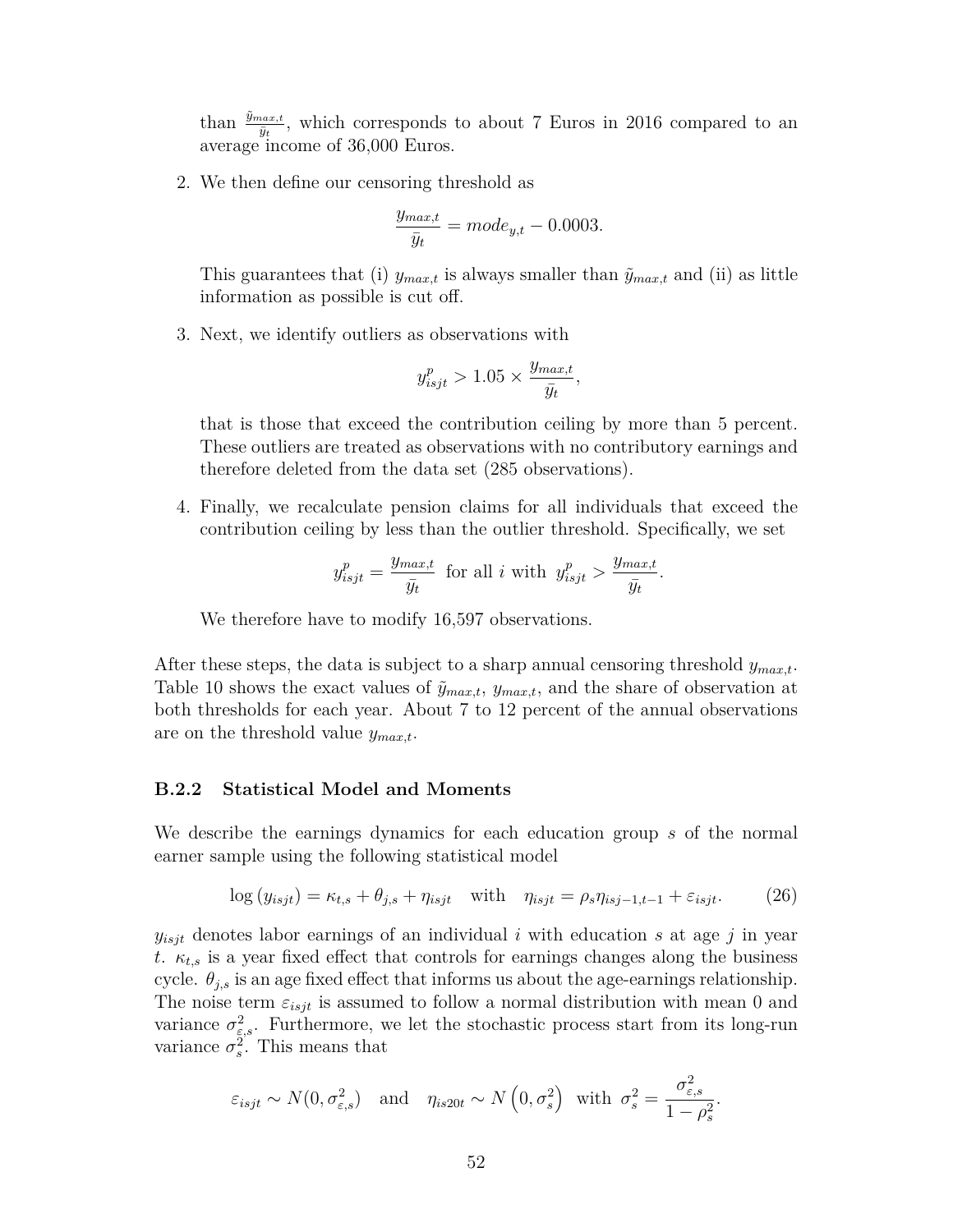| Year $t$ | $\ddot{y}_{max,t}$ | $\%$ at $\tilde{y}_{max,t}$ | $y_{max,t}$ | $\%$ at $y_{max,t}$ | Observations $n$ |
|----------|--------------------|-----------------------------|-------------|---------------------|------------------|
| 2000     | 1.9021             | 0.9141                      | 1.9017      | 9.0395              | 6,892            |
| 2001     | 1.8908             | 8.4678                      | 1.8905      | 9.5849              | 7,251            |
| 2002     | 1.8864             | 1.2084                      | 1.8858      | 10.0832             | 7,696            |
| 2003     | 2.1149             | 0.2962                      | 2.1143      | 7.2195              | 8,103            |
| 2004     | 2.1266             | 0.6262                      | 2.1261      | 7.6323              | 8,464            |
| 2005     | 2.1368             | 7.5118                      | 2.1365      | 7.7027              | 8,906            |
| 2006     | 2.1360             | 7.3505                      | 2.1358      | 7.4874              | 9,496            |
| 2007     | 2.1034             | 0.9543                      | 2.1029      | 8.5793              | 10,164           |
| 2008     | 2.0767             | 1.0261                      | 2.0763      | 9.1976              | 10,818           |
| 2009     | 2.1242             | 0.4140                      | 2.1239      | 8.4647              | 11,353           |
| 2010     | 2.1192             | 8.6330                      | 2.1191      | 8.6665              | 11,931           |
| 2011     | 2.0561             | 0.6732                      | 2.0556      | 9.6705              | 12,626           |
| 2012     | 2.0362             | 9.5023                      | 2.0361      | 9.6531              | 13,260           |
| 2013     | 2.0678             | 9.6354                      | 2.0675      | 10.0744             | 13,440           |
| 2014     | 2.0687             | 0.7160                      | 2.0683      | 10.2524             | 13,548           |
| 2015     | 2.0530             | 10.6683                     | 2.0528      | 10.7195             | 13,676           |
| 2016     | 2.0560             | 0.7679                      | 2.0553      | 11.6133             | 13,674           |
|          |                    |                             |             |                     | 181,298          |

Table 10: Identification of  $y_{max,t}^*$ 

 $\bar{y}$  values for  $\tilde{y}_{max,t}$  and  $y_{max,t}$  are expressed relative to average earnings  $\bar{y}_t$ .

We use a generalized method of moments estimator to determine the parameters of this model. We thereby control for the fact that the data are top-coded at the threshold  $y_{max,t}$  and that we truncated them at the low earner threshold  $y_{min} = 0.23$ . Using

$$
x_{sjt} = \frac{\log(y_{min}) - \kappa_{t,s} - \theta_{j,s}}{\sigma_s} \quad \text{and} \quad z_{sjt} = \frac{\log(y_{max,t}) - \kappa_{t,s} - \theta_{j,s}}{\sigma_s}
$$

as notation for the standardized truncation and censoring thresholds, the education-, age-, and year-specific mean of the left-truncated and right-censored distribution of earnings is

$$
E_{sjt} = E\left[\log(y_{isjt})\middle| y_{min} \le y_{isjt} \le y_{max,t}\right] =
$$
  
= 
$$
\left[1 - P_{sjt}\right] \times \left[\kappa_{t,s} + \theta_{j,s} + \sigma_s \frac{\phi(x_{sjt}) - \phi(z_{sjt})}{\Phi(z_{sjt}) - \Phi(x_{sjt})}\right] + P_{sjt} \times \log(y_{max,t})
$$

with

$$
P_{sjt} = P(\{y_{isjt} = y_{max,t}\}) = \frac{1 - \Phi(z_{sjt})}{1 - \Phi(x_{sjt})}.
$$

When calculating the variance, we exclude the censored data, i.e. all observations with  $y_{isjt} = y_{max,t}$ . The variance of the double-truncated distribution of earnings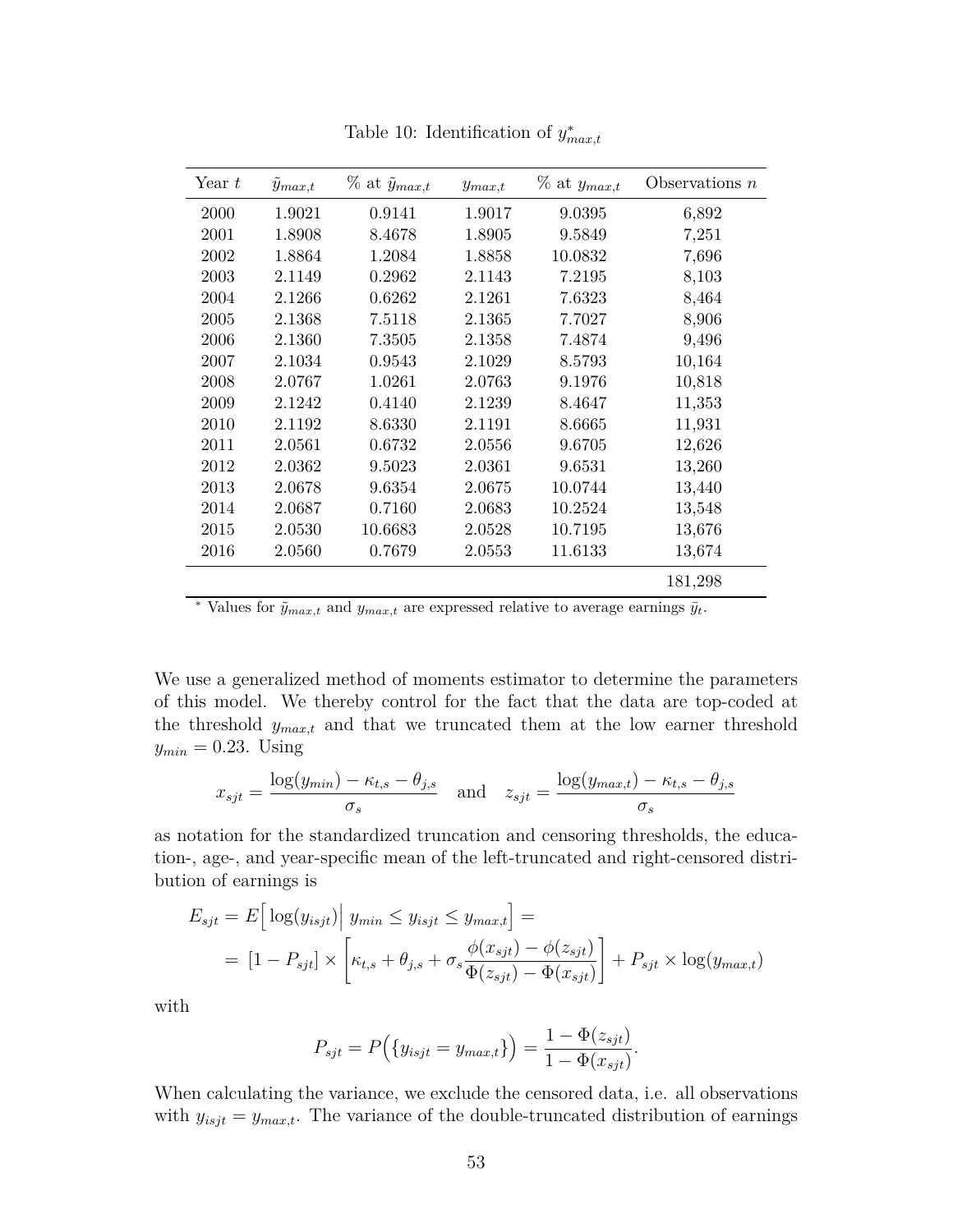then reads

$$
\begin{split} \text{Var}_{sjt} &= \text{Var}\Big[\log(y_{isjt})\Big|\ y_{min} \le y_{isjt} < y_{max,t}\Big] = \\ &= \sigma_s^2 \times \left[1 + \frac{x_{sjt}\phi(x_{sjt}) - z_{sjt}\phi(z_{sjt})}{\Phi(z_{sjt}) - \Phi(x_{sjt})} - \left(\frac{\phi(x_{sjt}) - \phi(z_{sjt})}{\Phi(z_{sjt}) - \Phi(x_{sjt})}\right)^2\right]. \end{split}
$$

Following Manjunath and Wilhelm (2012), we derive the intertemporal covariance of the double-truncated distribution of earnings as

$$
Cov_{sjt} = Cov\Big[log(y_{isjt}), log(y_{isj+1,t+1})
$$
\n
$$
\Big| y_{min} \leq y_{isjt} < y_{max,t} \land y_{min,t+1} \leq y_{isj+1,t+1} < y_{max,t+1} \Big]
$$
\n
$$
= \rho \sigma_s^2 \Big\{ 1+
$$
\n
$$
+ Mx_{sjt} \phi(x_{sjt}) \Big[ \Phi\left(\frac{z_{sj+1,t+1} - \rho x_{sjt}}{\sqrt{1 - \rho^2}}\right) - \Phi\left(\frac{x_{sj+1,t+1} - \rho x_{sjt}}{\sqrt{1 - \rho^2}}\right) \Big]
$$
\n
$$
- Mz_{sjt} \phi(x_{sjt}) \Big[ \Phi\left(\frac{z_{sj+1,t+1} - \rho z_{sjt}}{\sqrt{1 - \rho^2}}\right) - \Phi\left(\frac{x_{sj+1,t+1} - \rho z_{sjt}}{\sqrt{1 - \rho^2}}\right) \Big]
$$
\n
$$
+ Mx_{sj+1,t+1} \phi(x_{sj+1,t+1}) \Big[ \Phi\left(\frac{z_{sjt} - \rho x_{sj+1,t+1}}{\sqrt{1 - \rho^2}}\right) - \Phi\left(\frac{x_{sjt} - \rho x_{sj+1,t+1}}{\sqrt{1 - \rho^2}}\right) \Big]
$$
\n
$$
- Mz_{sj+1,t+1} \phi(x_{sj+1,t+1}) \Big[ \Phi\left(\frac{z_{sjt} - \rho z_{sj+1,t+1}}{\sqrt{1 - \rho^2}}\right) - \Phi\left(\frac{x_{sjt} - \rho z_{sj+1,t+1}}{\sqrt{1 - \rho^2}}\right) \Big]
$$
\n
$$
+ M \frac{\sigma_c^2}{\rho} \Big[ \phi_{0,\Sigma} \begin{pmatrix} x_{sjt} \\ x_{sj+1,t+1} \end{pmatrix} - \phi_{0,\Sigma} \begin{pmatrix} x_{sjt} \\ z_{sj+1,t+1} \end{pmatrix} \Big]
$$
\n
$$
- M \frac{\sigma_c^2}{\rho} \Big[ \phi_{0,\Sigma} \begin{pmatrix} z_{sjt} \\ x_{sj+1,t+1} \end{pmatrix} - \phi_{0,\Sigma} \begin{pmatrix} z_{sjt} \\ z_{sj+1,t+1} \end{pmatrix} \Big] \Big\{ \frac{\phi(x_{sj+1,t+1}) -
$$

where

$$
M = \left[ \Phi_{0,\Sigma} \begin{pmatrix} z_{sjt} \\ z_{sj+1,t+1} \end{pmatrix} - \Phi_{0,\Sigma} \begin{pmatrix} x_{sjt} \\ x_{sj+1,t+1} \end{pmatrix} \right]^{-1} \text{ and } \Sigma = \begin{bmatrix} 1 & \rho^2 \\ \rho^2 & 1 \end{bmatrix}.
$$

#### **B.2.3 Moment Conditions and Estimation**

To estimate the statistical model in (26) with our data, we have to determine a total of 110 parameters:

- 1. 34 year fixed effects  $\kappa_{t,s}$  for the years 2000 to 2016 and the education levels  $s \in \{0, 1\};$
- 2. 72 age fixed effects  $\theta_{j,s}$  for the ages 25 to 60 for each education level *s*;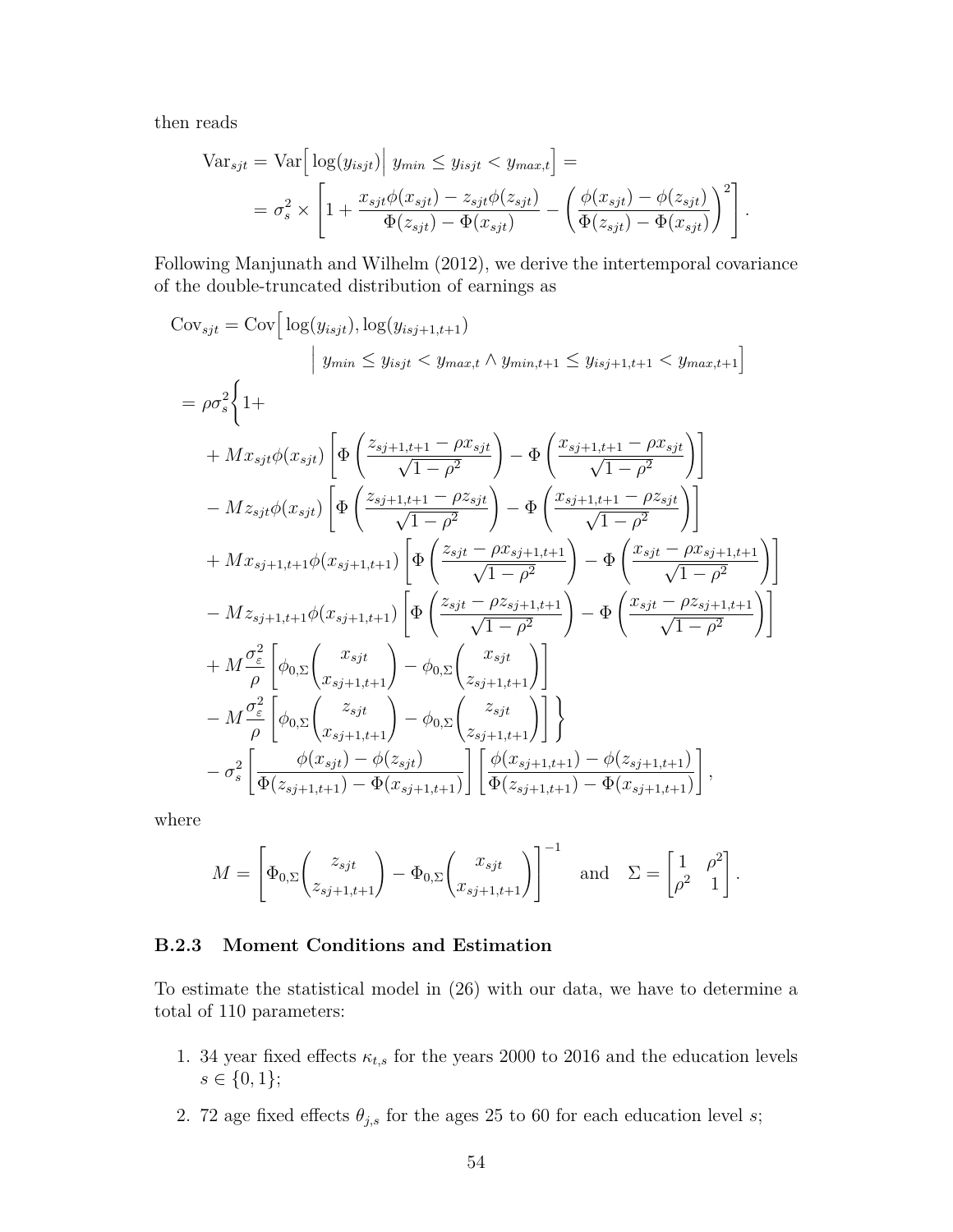- 3. the two unconditional variances  $\sigma_s^2$ ;
- 4. the two autocorrelation parameters  $\rho_s$ .

In order to estimate these parameters, we use the labor earnings data  $y_{isjt}^p$  to calculate the empirical moments that correspond to the means  $E_{sjt}$ , censoring shares  $P_{sjt}$ , variances  $\text{Var}_{sjt}$  and covariances  $\text{Cov}_{sjt}$  discussed above for each education level *s*, age *j* and year *t*. We exclude moments when the number of individuals in the corresponding education-age-year bin is smaller than 30, or when the empirical standard error of the moment is equal to zero. This gives us the following moments:

- sample means: we estimate 974 means  $\hat{\mu}_{sjt}$  of  $\log(y_{isjt}^p)$  including the censored observations  $y_{isjt} = y_{max,t}$  and the corresponding standard errors  $\frac{\hat{\sigma}_{sjt}}{\sqrt{n_{sjt}}};$
- share of observations at threshold  $y_{max,t}$ ; we compute 930 shares  $\hat{s}hr_{sjt}$ of the observations that sit exactly on the threshold *ymax,t* and the corresponding standard errors  $\sqrt{\frac{shr_{sjt}(1-shr_{sjt})}{n}}$  $\frac{(1 - snr_{sjt})}{n_{sjt}}$ ;
- sample variances: we estimate 943 variances  $\hat{\sigma}_{sjt}^2$  of  $\log(y_{isjt}^p)$  excluding the censored observations as well as the corresponding standard errors of the variance  $\hat{\sigma}_{sjt}^2 \frac{\sqrt{2}}{n_{sjt}}$  $\frac{\sqrt{2}}{n_{sjt}-1};$
- **sample covariances:** we compute 877 covariances  $\hat{\sigma}_{sjt,t+1}$  of  $\log(y_{isjt})$  excluding the censored observations as well as the corresponding standard errors of the covariance  $\sqrt{\frac{(\hat{\sigma}_{sjt,t+1})^2 + \hat{\sigma}_{sj}^2 \hat{\sigma}_{sj+1,t+1}^2}{n_{sjt}-1}}$ .

We use these 3724 empirical moments to calculate a residual sum of squares measure. We use a diagonal weighting matrix that has the inverse of the squared standard errors of the empirical moments on the diagonal. To minimize the residual sum of squares and account for multiple local minima, we use the method of simulated annealing, see Du and Swamy (2016). We estimate parameters separately for each education level *s*.

### **B.3 The Transition Process for Low Earnings Episodes**

We model the transition out of and into low earnings episodes as a first order Markov process with a transition matrix as shown in equation (7). At age 25, a fraction

$$
\Omega_{25,s} = \omega_{low}^s
$$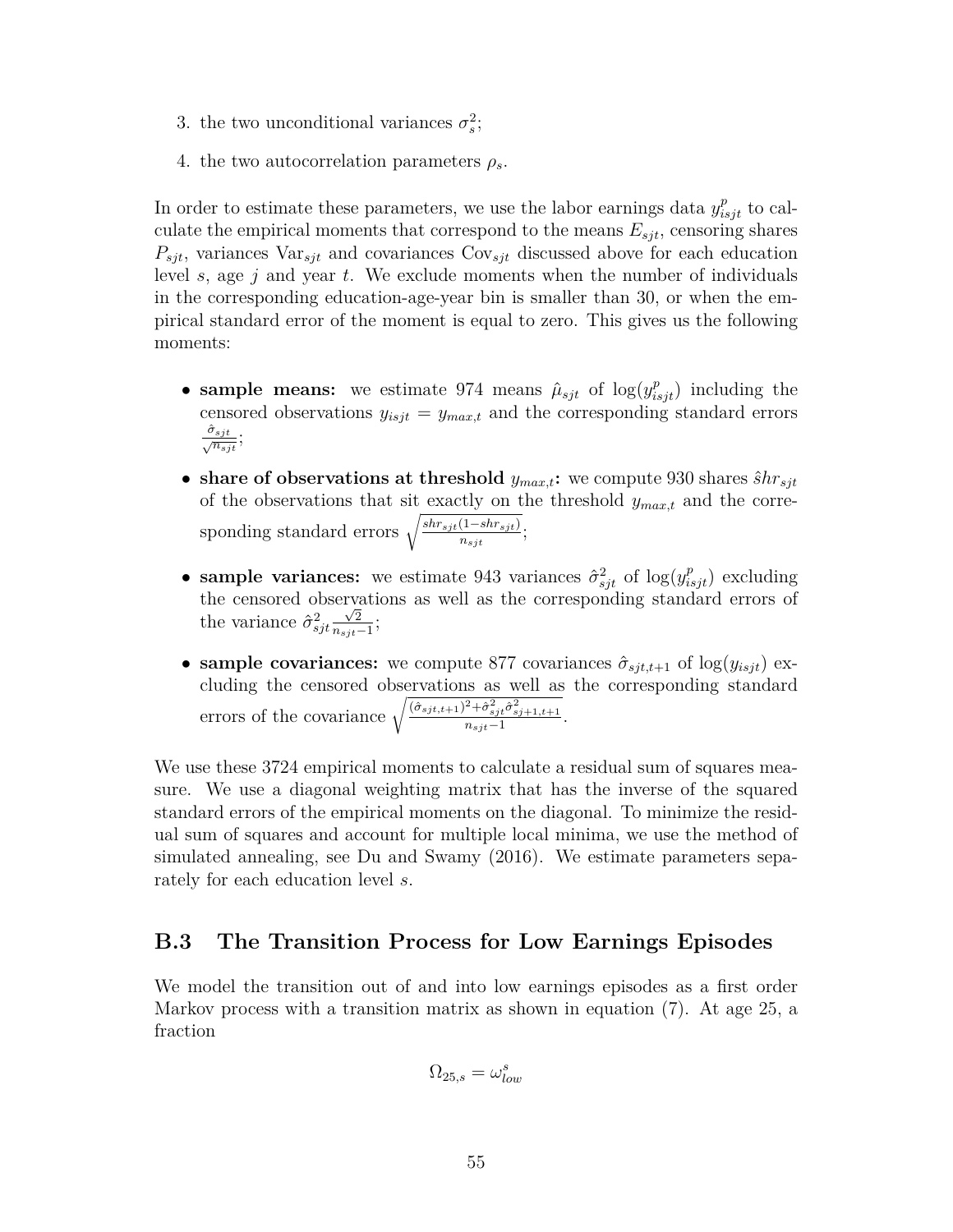of all individuals with an unstable career path  $(m = 1)$  start out in the low earnings state. Over time, the share of low earnings individuals evolves according to

$$
\Omega_{j+1,s} = \Omega_{j,s} \times \pi_{low,1}^s + (1 - \Omega_{j,s}) \times \pi_{low,0}^s.
$$

Knowing that only a share  $\phi_m$  of the population of education level *s* is exposed to low earnings shocks at all, we can calculate the fraction of individuals in each education-age bin that currently experiences a low earnings episode as

$$
\Phi_{j,s} = \phi_m \times \Omega_{j,s}.
$$

We use the empirical counterparts to these shares  $\hat{\Phi}_{j,s}$  shown in the left panel of Figure 3 to estimate the six free parameters  $\omega_{low}^s$ ,  $\pi_{low,0}^s$  and  $\pi_{low,1}^s$  for  $s \in \{0,1\}$  of this statistical model. Our choices of parameter minimizes a simple residual sum of squares between the empirical and the model based moments  $\Phi_{j,s}$ .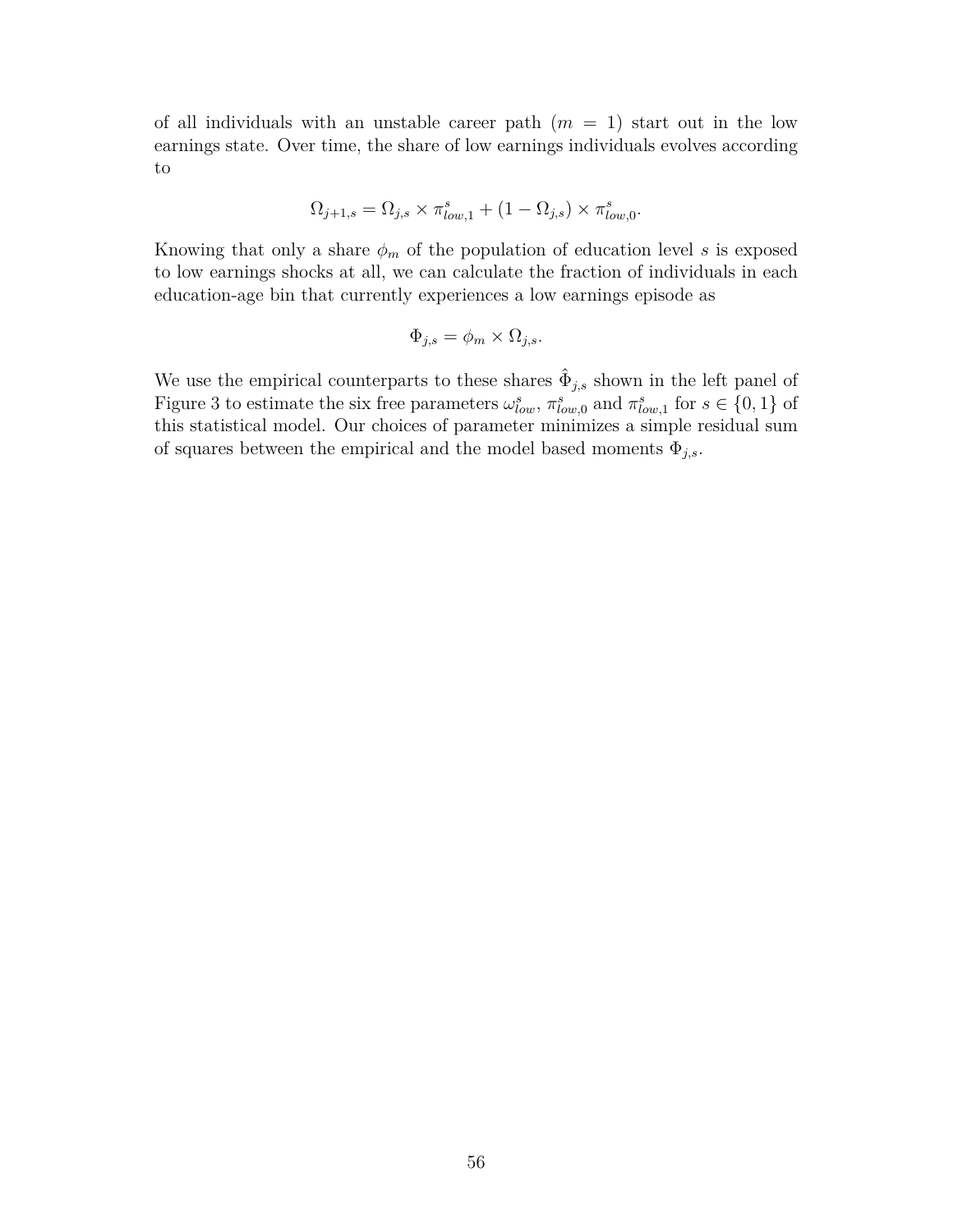### **C Simulation Model: Further Information**

### **C.1 First-order conditions of the Household Problem**

In the following, we describe the first-order conditions of the household problem. We use the generalized Epstein-Zin specification from Section 6.7.1. The results for the standard model can easily be recovered by setting  $\gamma = 0$ .

The dynamic household optimization problem reads

$$
v(\mathbf{x}) = \max_{c,\ell,e,a^+,ep^+} \frac{c^{1-\frac{1}{\sigma}}}{1-\frac{1}{\sigma}} - \nu \frac{\ell^{1+\frac{1}{\chi}}}{1+\frac{1}{\chi}} - \xi e
$$
  
+  $\frac{\beta \psi_{j+1,h}}{1-\frac{1}{\sigma}} E\left[ \left(1-\frac{1}{\sigma}\right) v(\mathbf{x}^+) \right]^{1+\gamma} \mid j, s, m, \eta, h \right]^{\frac{1}{1+\gamma}}$ 

with  $\mathbf{x} = (j, s, m, \eta, h, a, ep)$  and  $\mathbf{x}^+ = (j + 1, s, m, \eta^+, h^+, a^+, ep^+)$ . Households maximize their utility with respect to the budget constraint

$$
(1 + \tau_c)c + a^+ + T_p(y) + T(y - T_p(y) + p) = (1 + r)a + y + p + b
$$
  
with  $y = wz(j, s, m, \eta)e\ell$ 

and the accumulation equation for pension claims

$$
ep^{+} = ep + \left[\lambda \bar{y}e + (1 - \lambda) \min \left(wz(j, s, m, \eta)e\ell, 2\bar{y}\right)\right].
$$

In the following, we assume that  $y < 2\bar{y}$ , meaning that the household is below the contribution ceiling of the pension system. Let us denote by  $\mu_1$  and  $\mu_2$  the multipliers on the budget constraint and the pension accumulation equation in the Lagrangian  $\mathcal{L}$ , respectively. The first-order conditions of the household then read

$$
\frac{\partial \mathcal{L}}{\partial c} = c^{-\frac{1}{\sigma}} - \mu_1 (1 + \tau_c) = 0
$$
\n
$$
\frac{\partial \mathcal{L}}{\partial \ell} = -\nu \ell^{\frac{1}{\xi}} + \left[ (1 - \tau_p) \left( 1 - T'(y_{tax}) \right) \mu_1 + (1 - \lambda) \mu_2 \right] wz(j, s, m, \eta) e = 0
$$
\n
$$
\frac{\partial \mathcal{L}}{\partial a^+} = -\mu_1 + \beta \psi_{j+1,h} E\left[ M(\mathbf{x}^+) V_a(\mathbf{x}^+) \middle| j, s, m, \eta, h \right] = 0
$$
\n
$$
\frac{\partial \mathcal{L}}{\partial e p^+} = -\mu_2 + \beta \psi_{j+1,h} E\left[ M(\mathbf{x}^+) V_{ep}(\mathbf{x}^+) \middle| j, s, m, \eta, h \right] = 0
$$

where  $y_{tax} = y - T_p(y) + p$  and

$$
M(\mathbf{x}^+) = E\left[\left[\left(1 - \frac{1}{\sigma}\right)v(\mathbf{x}^+)\right]^{1+\gamma} \middle| j, s, m, \eta, h\right]^{\frac{-\gamma}{1+\gamma}} \times \left[\left(1 - \frac{1}{\sigma}\right)v(\mathbf{x}^+)\right]^{\gamma}.
$$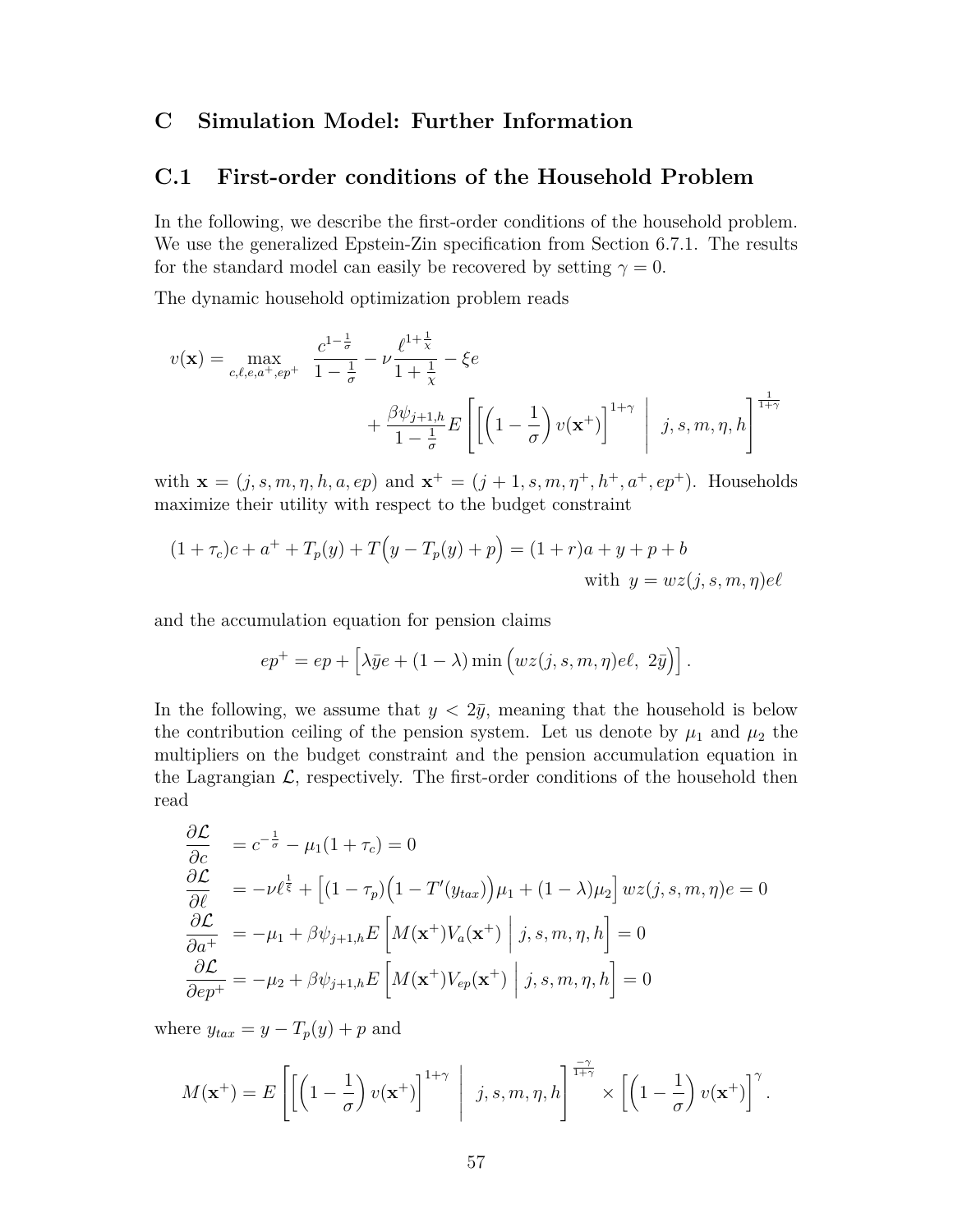Note that the state-specific discount factor  $M(\mathbf{x}^+)$  determines the weight a household attaches to different future events. In the case of standard CRRA preferences, i.e. when  $\gamma = 0$ , we have  $M(\mathbf{x}^+) = 1$  and risk aversion solely emerges from the curvature of the household's utility functions. In case of  $\gamma > 0$ , the household attaches a higher weight to negative future events and therefore risk aversion increases.

Using the envelope theorem, we immediately obtain

$$
V_a(\mathbf{x}) = (1+r)\mu_1 \text{ and}
$$
  
\n
$$
V_{ep}(\mathbf{x}) = \begin{cases} \mu_2 & \text{if } j < j_R \text{ and} \\ (1 - T'(y_{tax}))\frac{\kappa}{jn-20}\mu_1 + \mu_2 & \text{otherwise.} \end{cases}
$$

Under the assumption of a time-invariant consumption tax rate, the Euler equation then reads

$$
c^{-\frac{1}{\sigma}} = (1+r)\beta \psi_{j+1,h} E\left[M(\mathbf{x}^+)V_a(\mathbf{x}^+) \middle| j, s, m, \eta, h\right].
$$

The first order condition for labor supply is

$$
\nu \ell^{\frac{1}{\xi}} = \left[ (1 - \tau_p) \left( 1 - T'(y_{tax}) \right) \frac{c^{-\frac{1}{\sigma}}}{1 + \tau_c} + (1 - \lambda) \beta \psi_{j+1,h} E\left[ M(\mathbf{x}^+) V_{ep}(\mathbf{x}^+) \middle| j, s, m, \eta, h \right] \right] wz(j, s, m, \eta) e.
$$

### **C.2 Recursive Competitive Equilibrium**

**Definition 1.** *Given an international interest rate*  $\bar{r}$ *, government expenditures G*, a consumption tax rate  $\tau_c$ , a progressive tax system  $T(\cdot)$  as well as a charac*terization of the pension system*  $\{\tau_p, \kappa\}$ *, a stationary recursive equilibrium with population growth n is a collection of value and policy functions*  $\{v, c, \ell, e, a^+, ep^+\}$ *for the household, optimal production inputs*  $\{K, L\}$ *, accidental bequests*  $\{b_j\}_{j=1}^J$ *, a net foreign asset position and a trade balance* {*Q, T B*} *as well as factor prices* {*r, w*} *that satisfy*

- *1. (Household Optimization) Given prices and characteristics of the tax and pension system, the value function v satisfies the Bellman equation* (10) *together with the budget constraint, the accumulation equation for pension claims, the borrowing constraint and the laws of motion for productivity risk* and health.  $c, \ell, e, a^+,$  and  $ep^+$  are the associated policy functions.
- 2. *(Firm Optimization) Given the international interest rate*  $\bar{r}$  as well as the *wage rate w, firms employ capital and labor according to the demand functions*

$$
\bar{r} = \Omega \alpha \left(\frac{L}{K}\right)^{1-\alpha} - \delta \text{ and } w = \Omega(1-\alpha) \left(\frac{K}{L}\right)^{\alpha}.
$$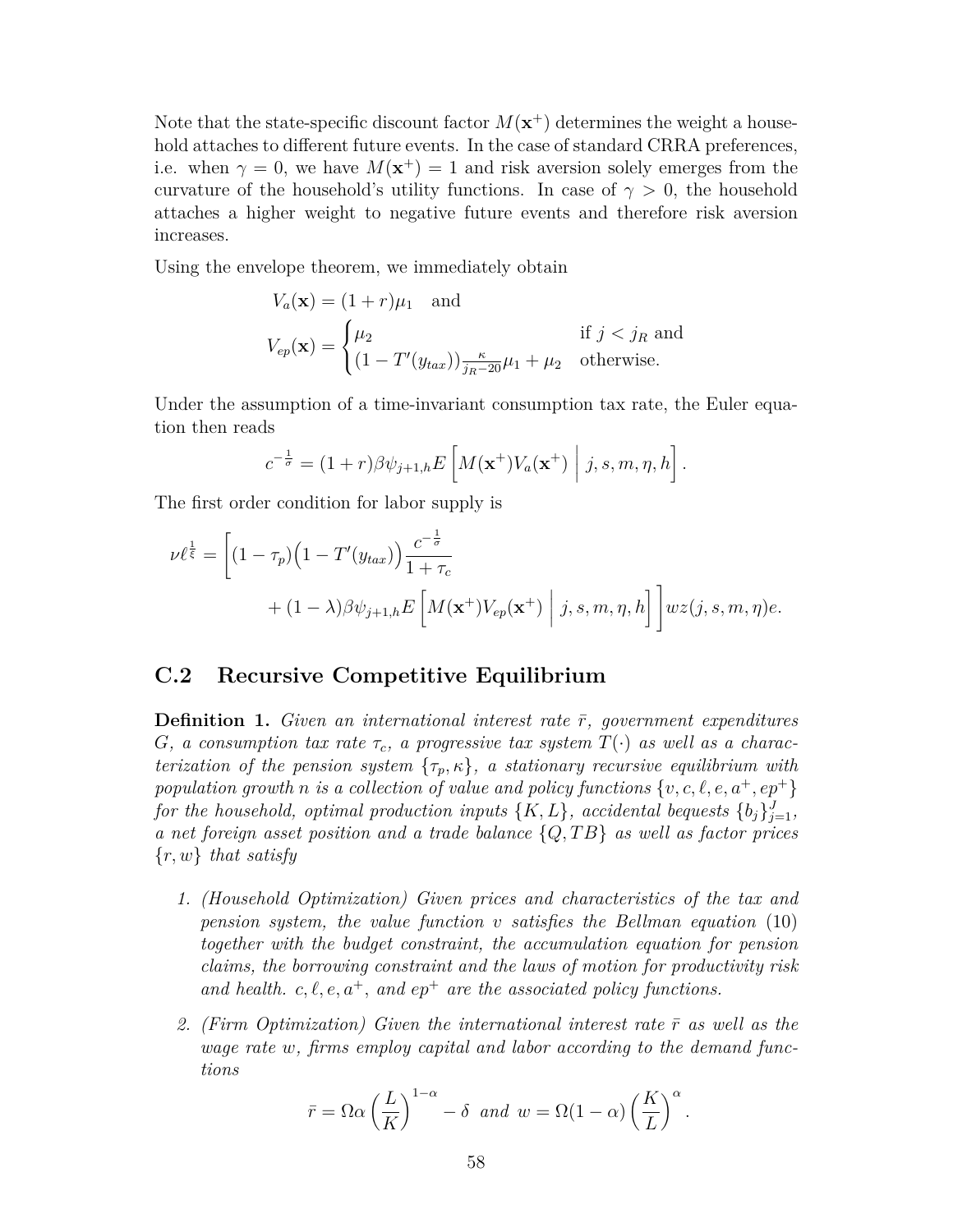- *3. (Government Constraints) The budget constraints of the pension system* (12) *and the tax system* (13) *hold, and accidental bequests are calculated from* (15)*.*
- *4. (Market Clearing:)*
	- *(a) The labor market clears:*

$$
L = \int z(j, s, m, \eta) e(\boldsymbol{x}) l(\boldsymbol{x}) \ d\Phi
$$

*(b) The capital market clears:*

$$
K + Q = \int a \, d\Phi
$$

*(c) The balance of payments identity is satisfied:*

$$
TB = (n - \bar{r})Q
$$

*(d) The goods market clears:*

$$
Y = \int c(\mathbf{x}) \ d\Phi + (n+\delta)K + G + TB.
$$

*5. (Consistency of Probability Measure* Φ*) The invariant probability measure is consistent with the population structure of the economy, with the exogenous processes of labor productivity η and health h, and the household policy functions a* <sup>+</sup> *and ep*<sup>+</sup>*. A formal definition is provided in Appendix C.3.*

### **C.3 The Measure of Households**

First, we construct the measure of households at age 20 across the characteristics  $(s, m, \eta, h, a, ep)$ . Households draw one of two possible education levels  $s \in \{0, 1\}$ , where  $s = 1$  occurs with probability  $\phi_s$ . They are also assigned a career-path characteristic  $m \in \{0,1\}$ , where  $m=1$  occurs with probability  $\phi_m$ . Conditional on their career path *m*, households draw an initial labor productivity *η* at age 20 from the distribution  $\pi_{\eta,20}(\eta | m)$ , see equation (29). Finally, households enter the economy with average health  $h$ , zero assets and zero pension claims. Thus,

$$
\Phi({20}, {s}, {m}, {n}, {h}, {h}, {0}, {0}) =
$$
\n
$$
= [s\phi_s + (1 - s)(1 - \phi_s)] \times [m\phi_m + (1 - m)(1 - \phi_m)] \times \pi_{\eta, 20}(\eta | m)
$$

and zero otherwise.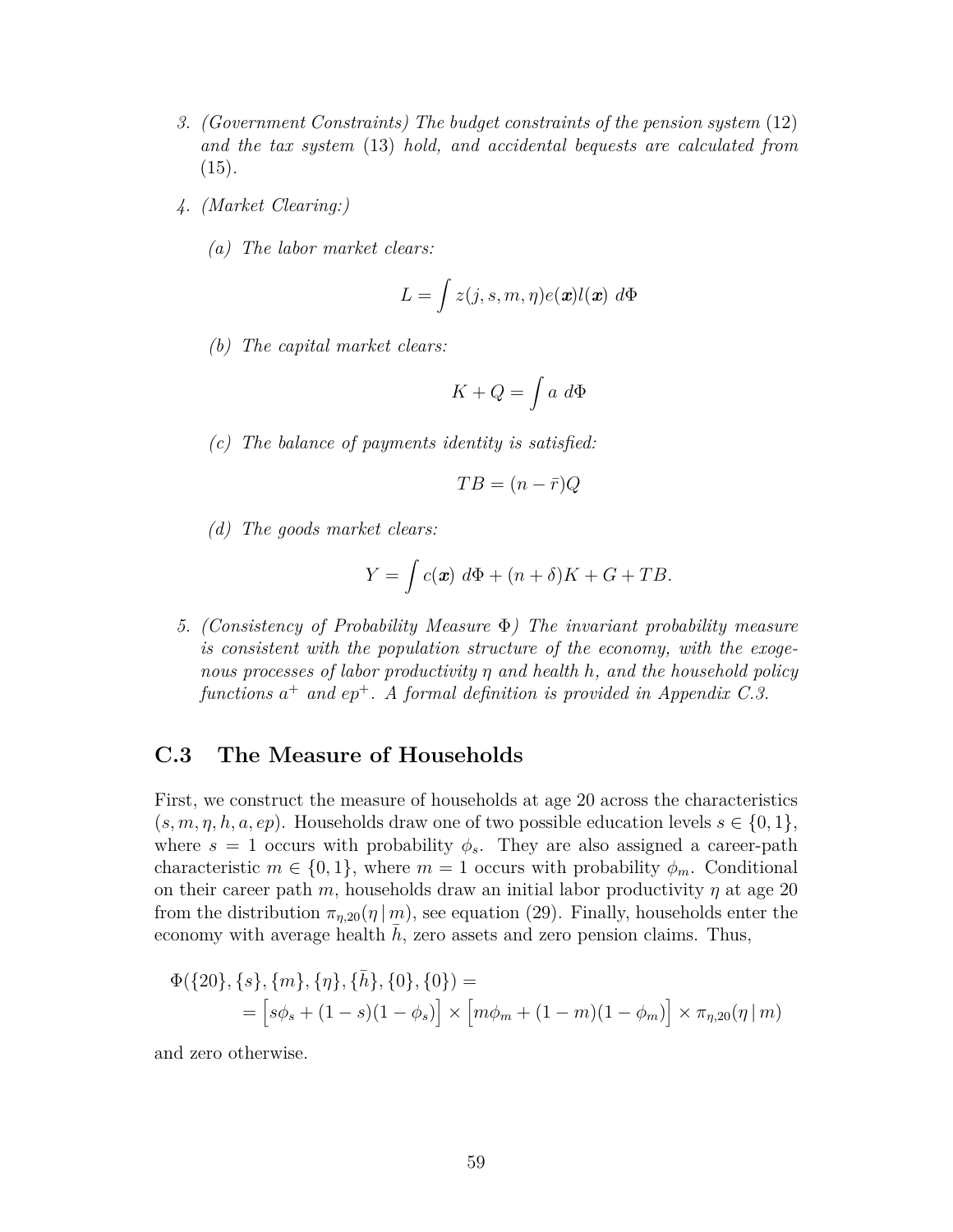We can then construct the probability measure for all ages  $j > 1$ . For all Borel sets of assets  $A$  and pension claims  $\mathcal{E} \mathcal{P}$  we have

$$
\Phi({j+1}, \{s\}, \{m\}, \{\eta^+\}, \{h^+\}, \mathcal{EP}, \mathcal{A}) =
$$
\n
$$
= \frac{\psi_{j+1,h} \times \pi_{\eta}(\eta^+ \mid \eta, j, s, m) \times \pi_h(h^+ \mid h, j, s, \eta)}{1+n}
$$
\n
$$
\times \int \mathbb{1}_{\{a'(j,s,m,\eta,h,a,ep) \in \mathcal{A}\}} \times \mathbb{1}_{\{ep'(j,s,m,\eta,h,a,ep) \in \mathcal{EP}\}} \Phi({j}, \{s\}, \{m\}, \{\eta\}, \{\bar{h}\}, dep, da)
$$

where

$$
\int \mathbb{1}_{\{a'(j,s,m,\eta,h,a,ep)\in\mathcal{A}\}} \times \mathbb{1}_{\{ep'(j,s,m,\eta,h,a,ep)\in\mathcal{EP}\}} \Phi(\{j\},\{s\},\{m\},\{\eta\},\{\bar{h}\},dep,da)
$$

is the measure of assets *a* and pension claims *ep* today such that, for fixed  $(j, s, m, \eta, h)$ , the optimal choice today of assets for tomorrow  $a^+(j, s, m, \eta, h, a, ep)$ lies in A and the optimal choice today of pension claims for tomorrow  $ep^+(j, s, m, \eta, h, a)$  lies in  $\mathcal{EP}$ .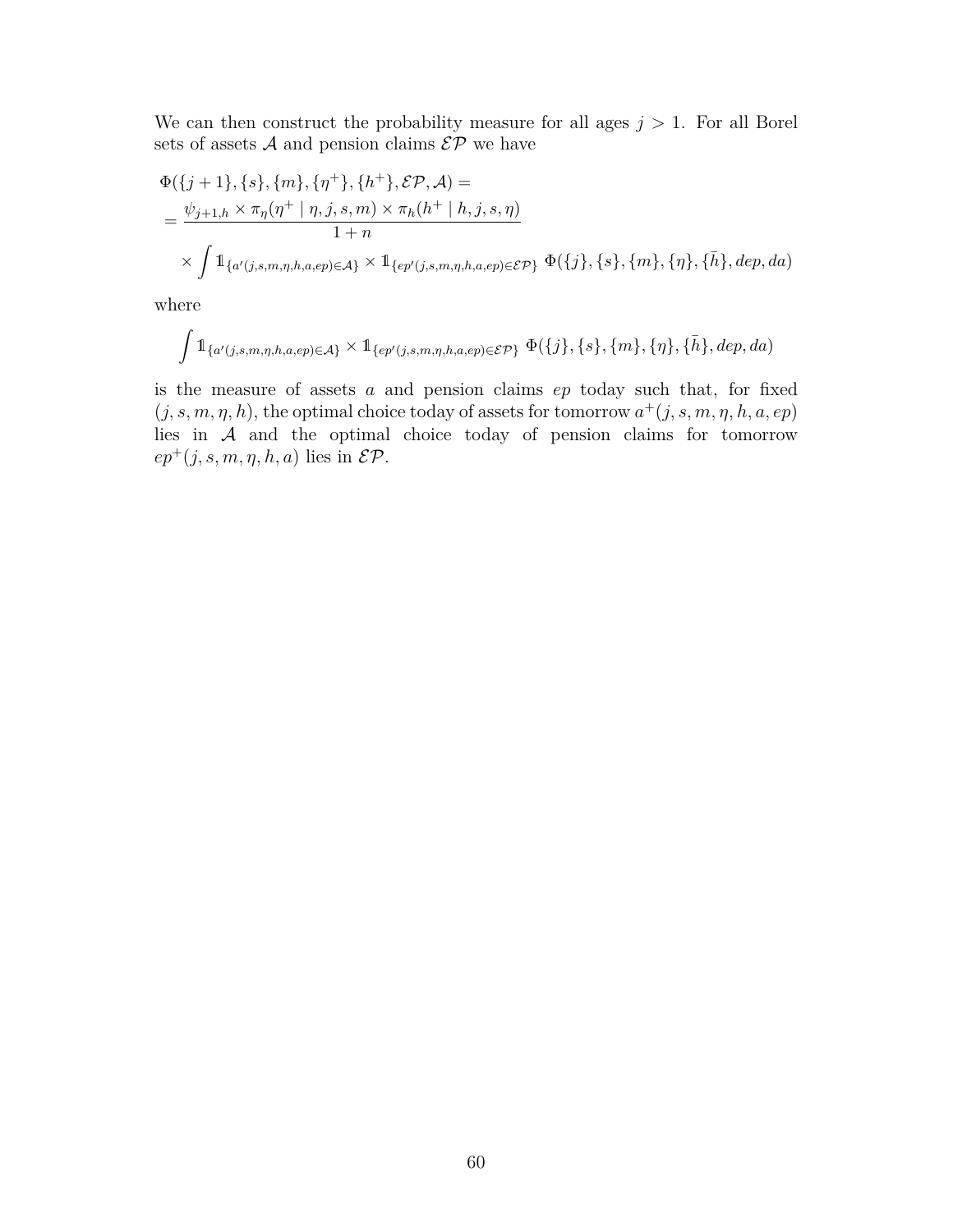### **D Further Information on the Calibration Process**

### **D.1 Determining survival probability profiles**

We calculate average survival probabilities  $\bar{\psi}_j$  from the 2017 annual life tables for men from the Human Mortality Database (2020).  $\bar{\psi}_j$  is hence the average probability of an individual of age  $j$  to survive to age  $j + 1$ . During working life  $(j < j_R)$  we set the individual survival probabilities  $\psi_{j,h}$  equal to  $\bar{\psi}_j$ . When entering retirement, each individual draws one out of eight different health shocks  $h \in \{0, \ldots, 7\}$  according to a probability distribution  $P(h|s, \eta)$ . A health shock is associated with a set of survival probabilities  $\psi_{j,h}$  that we calculate from a logistic model

$$
\psi_{j,h} = \frac{1}{1 + \exp(-t_h \times \bar{x}_j)} \quad \text{with} \quad \bar{x}_j = \log\left(\frac{1}{\bar{\psi}_j} - 1\right). \tag{27}
$$

We choose the multipliers  $\iota_h$  such that (i) life expectancy at the lowest health shock  $h = 0$  is ten years below average, (ii) life expectancy at the highest health shock  $h = 7$  is ten years above average and (iii) life expectancy evolves linearly with health shocks  $h^{19}$ . The left panel of Figure 4 in the main text shows the resulting survival probability profiles.

### **D.2 Estimating model-implied participation elasticities**

For estimating participation elasticities we follow the evidence from Table 2(2) in Bartels and Pestel (2016). They empirically test to what extent a lower participation tax rate *PTR* is associated with an increased probability of taking up work. They define a household's participation tax rate as

$$
PTR_{ih} = \frac{T(y_h^E) - T(y_h^U)}{y_i^{E,w}},
$$

where  $y_h^E$  is gross household income (i.e. the sum of labor earnings, asset income and transfers of all household members),  $T(y_h^E)$  is a household's net taxes and  $y_i^{E,w}$  are labor earnings of individual *i* when being employed *E*. *T*( $y_h^U$ ) denotes a household's net taxes if individual *i* is unemployed *U*. The binary outcome variable *switch* takes a value of one if individual *i* switches from non-participation in period *t* − 1 to participation in period *t*. Bartels and Pestel (2016) estimate the effect of changes in the short-term participation tax rate  $\Delta_{PTR}$  on male labor force participation in Germany, evaluated at 40 h, using the following statistical model:

$$
switch = b_1 \Delta_{PTR} + b_2 Age_{35-44} + b_3Age_{45-54} + b_4 \Delta_{U-rate} + b_5East
$$
  
+  $b_6 Year_{FE} + b_7HH_{FE} + b_8 Skill_{FE} + \epsilon.$ 

<sup>&</sup>lt;sup>19</sup>Note that for  $\iota_h = 1$ , we recover the average survival probability  $\psi_{j,h} = \bar{\psi}_j$ .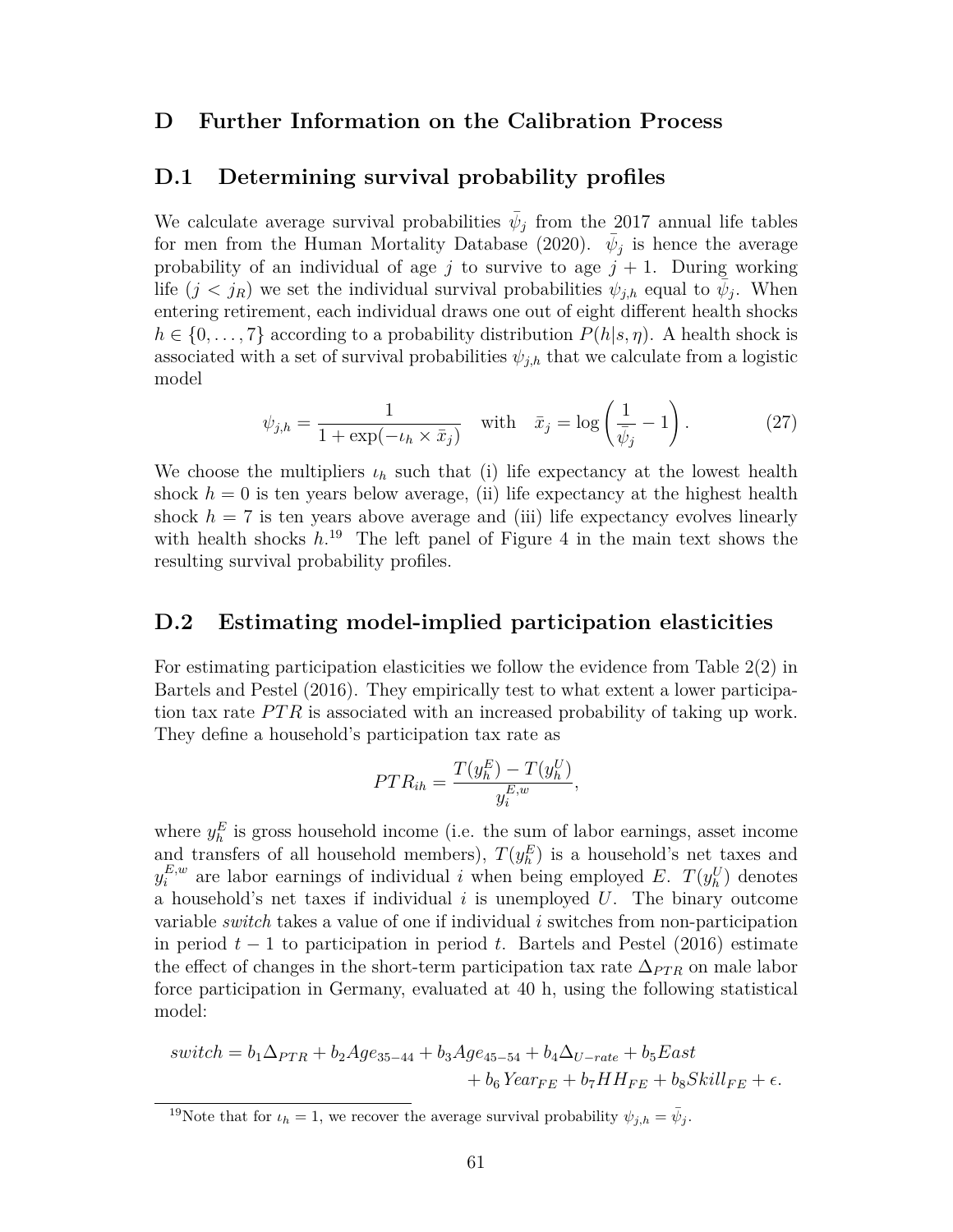*b*<sub>1</sub> is the coefficient of interest, which takes a value of −0.106 and is significant at the 1% level. The impact of changes in the the short-term participation tax rate on the probability to take up work is substantial. Reducing the participation tax rate by 10 percentage points increases the probability of taking up work by 1.06 percentage points. Coefficients on age-group dummies, changes in the unemployment rate and on whether a household is located in East Germany  $b_2$ ,  $b_3$ ,  $b_4$  and *b*<sup>5</sup> are all insignificant.

We adopt this method to estimate the participation elasticity implied by our model using simulated data. We restrict the simulated data such that it corresponds to the data selection of Bartels and Pestel (2016). We meet most of the specifications by construction as, for instance, self-employed, civil servants and disabled individuals are not represented in our model anyway. We limit the analysis to individuals of ages 25 to 54 and exclude individuals with earnings below 33% of the marginal employment threshold of EUR 4,800.

Our measure for PTR is constructed as follows: We estimate participation taxes in the benchmark equilibrium of our model that most closely resembles the German economy. For each potential household characterized by the state vector  $\mathbf{x} = (i, s, m, \eta, h, a, ep)$  with  $j \in \{25, \ldots, 54\}$ , we compute the initial share of employed individuals  $e(\mathbf{x})$ , the initial taxable income

$$
y_{tax}(\mathbf{x}) = y(\mathbf{x}) - \tau_p \min(y(\mathbf{x}), 2\bar{y})
$$
 with  $y(\mathbf{x}) = wz(j, s, m, \eta) \ell(\mathbf{x})$ 

and the initial participation tax rate as

$$
PTR(\mathbf{x}) = \frac{T_p(y(\mathbf{x})) + T(y_{tax}(\mathbf{x}))}{y(\mathbf{x})}.
$$

Next, we reduce the contribution rate to the pension system  $\tau_p$  by 10 percentage points without recalculating equilbrium prices. Under this new contribution rate, we compute a new share of employed households  $e_{new}(\mathbf{x})$  and a new participation tax rate  $PTR_{new}(\mathbf{x})$ .

Under the benchmark equilibrium, a fraction  $1-e(\mathbf{x})$  of households was not in employment. Under the system with a lower pension contribution rate, the fraction of non-employed changed to  $1 - e_{new}(\mathbf{x})$ . We split the sample of  $1 - e(\mathbf{x})$  nonemployed individuals into those *enew*(**x**)−*e*(**x**) that switched from non-employment to employment and assign to them a value of 1 for the variable *switch*. For the other  $1 - e_{new}(\mathbf{x})$  that remained in non-employment, *switch* takes a value of 0. The change in the participation tax rate of these individuals is equal to

$$
\Delta_{PTR} = PTR_{new}(\mathbf{x}) - PTR(\mathbf{x}).
$$

To account for the distribution of households over the state-space, we create a weighted data set using the distribution  $\Phi(\cdot)$  as individual weights. In addition, we collect households' age and education level.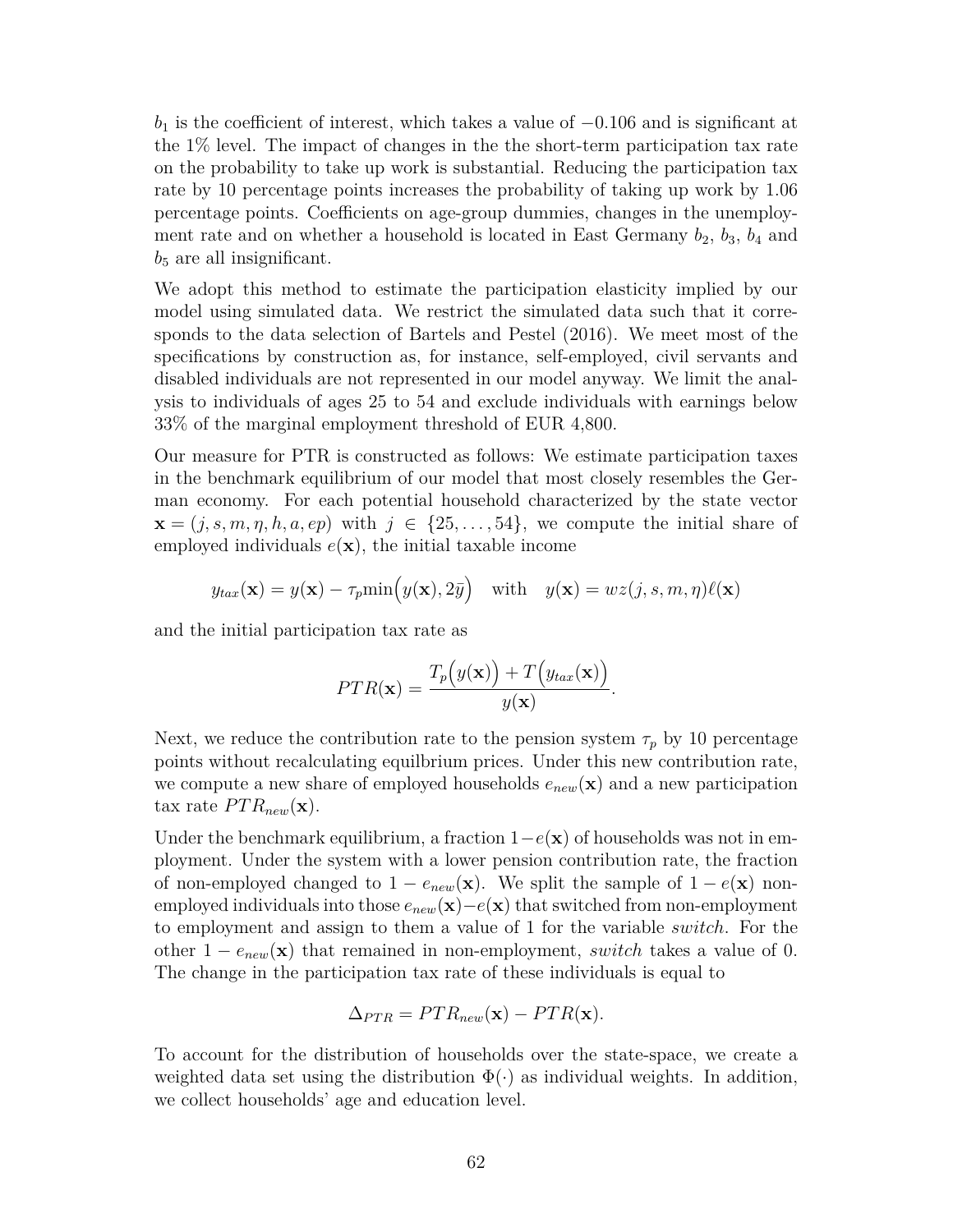Employing this simulated data and the empirical evidence of Bartels and Pestel (2016), we use the method of indirect inference to calibrate the variance  $\sigma_{\xi}^2$  of participation costs *ξ*. In particular, we run the following regression on our simulated data

$$
switch = b_0 + b_1\Delta_{PTR} + b_2Age_{35-44} + b_3Age_{45-54} + b_8 College + \epsilon
$$

and target a participation elasticity  $b_1$  of  $-0.106$ . Stetting  $\sigma_{\xi}^2$  to 5.75 delivers exactly this value. This means that the probability of switching from nonemployment to employment after reducing the pension contribution rate  $\tau_p$  by 10 percentage points (from 0.1860 to 0.0860) increases by 1 percentage point. This change is substantial given a benchmark participation rate of 88.25% for the age group 24-54. Unlike in Bartels and Pestel (2016), coefficients on the age and college dummies are significant. However, this is not surprising given that the simulated data set features more than 800,000 observations. Table 11 provides details on the estimation results from our simulated data.

| Switch $(U \rightarrow E)$ |                       |
|----------------------------|-----------------------|
| $\Delta_{PTR}$             | $-0.1063$<br>(0.0126) |
| $Age_{35-44}$              | $-0.0062$<br>(0.0003) |
| $Age_{45-54}$              | 0.0019<br>(0.0003)    |
| College                    | 0.1064<br>(0.0126)    |

Table 11: Effect of  $\Delta_{PTR}$  on the probability of taking up work

Observations: 817,061, standard errors in parenthesis

### **D.3 Parameterizing Labor Productivity**

This section provides further details on the calibration of labor productivity profiles and productivity risk as outlined in Section 5.3.2.

**Normal labor productivity** We first concentrate on normal labor productivity, meaning the labor productivity process of individuals with permanent state  $m = 0$ . Labor earnings and labor productivity are not identical when individual labor hours vary across ages and states, as they do in our quantitative model. Hence, we can not simply take the labor earnings estimates one for one. Instead,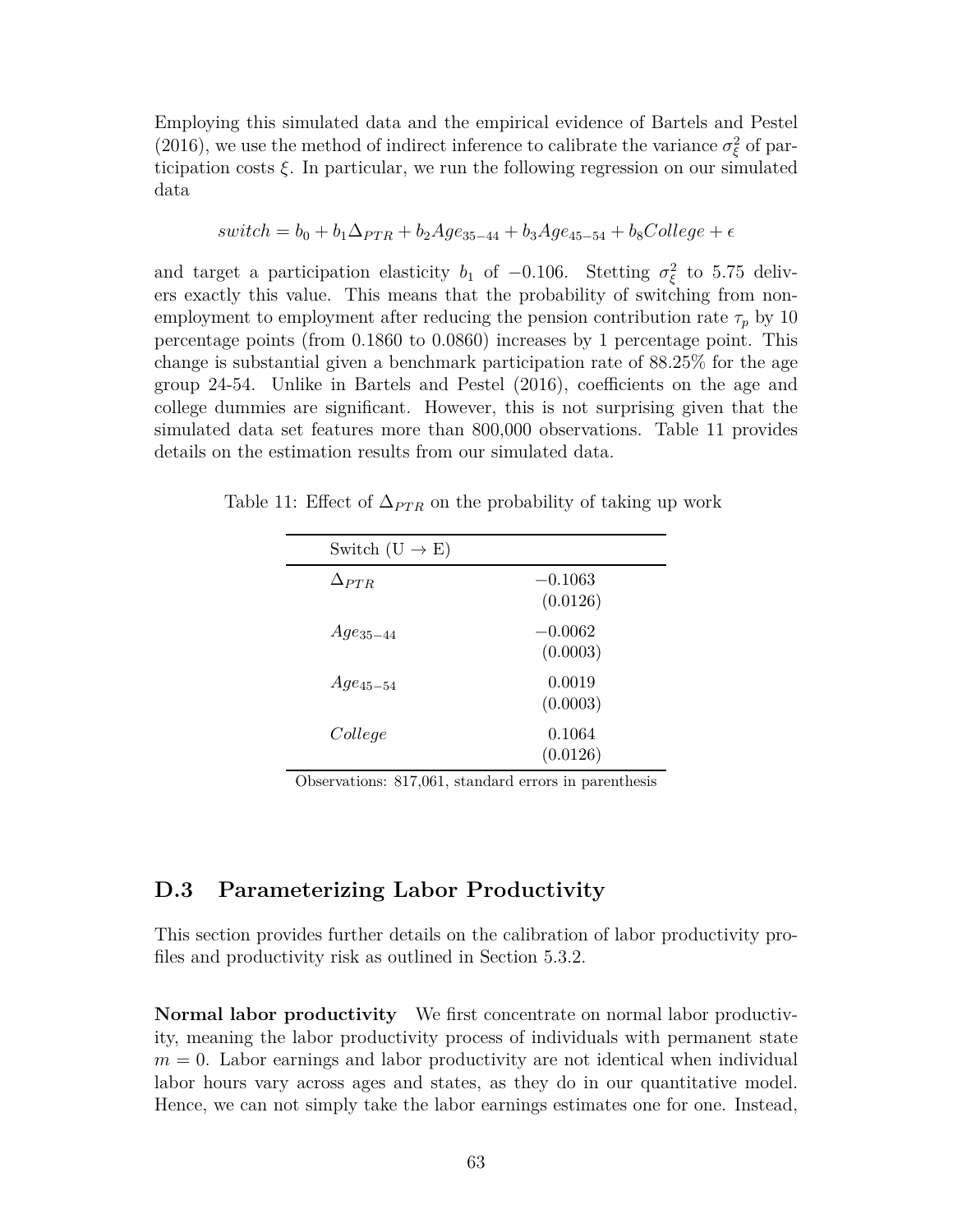to calibrate the process of normal labor productivity, we proceed as follows: We assume the average labor productivity profile to evolve according to

$$
\theta_{j,s} = b_{0,s} + b_{1,s} \frac{\min(j, j_{M,s})}{10} + b_{2,s} \left[ \frac{\min(j, j_{M,s})}{10} \right]^2 + b_{3,s} \left[ \frac{\min(j, j_{M,s})}{10} \right]^3. \tag{28}
$$

This functional form is flexible enough to capture both a hump-shaped  $(j_{M,s} = \infty)$ and a stagnating  $(j_{M,s} < j_R)$  life-cycle labor productivity profile. Note that in the case of a stagnating profile, labor productivity is constant from age  $j_{M,s}$  onward. We calibrate the coefficients of this polynomial such that our model implied average labor earnings profile for each education type matches its empirical counterpart. Figure 10 compares the empirical and model implied average earnings





profiles.<sup>20</sup> The top panel of Table 3 in the main text shows the calibrated values for the polynomial coefficients  $b_{i,s}$  and the stagnation thresholds  $j_{M,s}$ .

Next, we model residual labor productivity as an  $AR(1)$  process. In particular, we discretize the  $AR(1)$  process by a seven state Markov chain using a Rouwenhorst method, see Kopecky and Suen (2010). As autocorrelation parameter  $\rho_s$  we directly use the estimates from Table 1. We then calibrate the innovation variance  $\sigma_{\varepsilon,s}^2$  such that the model implied variance of residual labor earnings equals its empirical counterpart, see Table 1. In doing so, we obtain a set of seven productivity realizations  $\{\eta_{1,s}, \ldots, \eta_{7,s}\}$  as well as a transition matrix  $\pi^s$  that governs the transition between these seven normal productivity states.

$$
\exp\left(\theta_{j,s}+\frac{\sigma_s^2}{2}\right).
$$

<sup>20</sup>Note that, owing to the log-normal nature of labor productivity shocks, the model-implied average life-cycle wage profile is equal to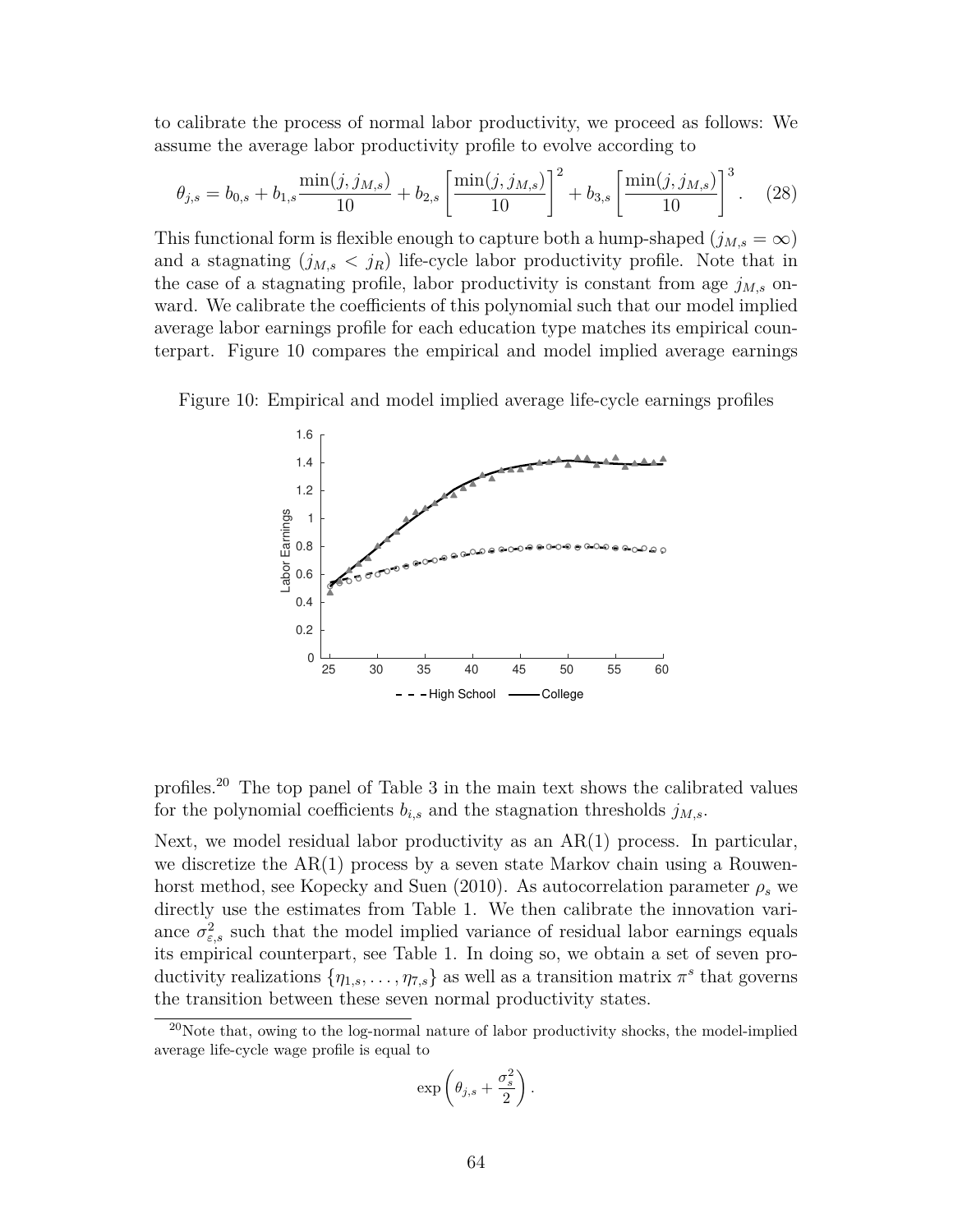**Low labor productivity shocks** The shock process for low labor productivity shocks follows the structure discussed in Section 3.1.2. In particular, we assume that at the beginning of life  $(j = 1)$  a fraction  $\omega_{low}^s$  of households with permanent state  $m = 1$  starts in the low productivity state. The share  $1 - \omega_{low}^s$  has normal labor productivity. Individuals transition between the state of normal productivity and a low productivity shock according to the transition matrix specified in (7). We take the estimates of the initial share of households as well as the transition matrix directly from our empirical findings as summarized in Table 2. When individuals draw the low labor productivity shock, they get assigned a labor productivity level of  $\exp(\eta_0) = 0.17$ . This productivity level ensures that the average earnings of low productivity workers are equal to 10 percent of the average labor earnings of the total population, see the right panel of Figure 3.

**Bringing the two processes together** At the beginning of life, a fraction  $\phi_m^s$  of households of education level *s* draws a permanent shock  $m = 1$ . These households face a labor productivity process that combines normal labor productivity with low productivity shocks. Households with  $m = 0$ , on the other hand, only experience a normal labor productivity process. We set the transition matrix between potential labor productivity states  $\{\eta_0, \eta_{1,s}, \dots, \eta_{7,s}\}\)$  to

$$
\pi_{\eta}(\eta^{+}|\eta, j, s, m) = \begin{bmatrix}\n m\pi_{low,1}^{s} & (1 - m\pi_{low,1}^{s})\phi_{\eta}^{s}(1) & \dots & (1 - m\pi_{low,1}^{s})\phi_{\eta}^{s}(7) \\
m\pi_{low,0} & (1 - m\pi_{low,0}^{s})\pi_{11}^{s} & \dots & (1 - m\pi_{low,0}^{s})\pi_{17}^{s} \\
m\pi_{low,0} & (1 - m\pi_{low,0}^{s})\pi_{21}^{s} & \dots & (1 - m\pi_{low,0}^{s})\pi_{27}^{s} \\
\vdots & \vdots & \dots & \vdots \\
m\pi_{low,0} & (1 - m\pi_{low,0}^{s})\pi_{71}^{s} & \dots & (1 - m\pi_{low,0}^{s})\pi_{77}^{s}\n \end{bmatrix}.
$$

Hence, when being in the normal productivity state, households transition into the low productivity state  $\eta_0$  with a constant probability  $m\pi_{low,0}$ , meaning 0 when  $m = 0$  and  $\pi_{low,0}$  when  $m = 1$ . Once they are facing low productivity, they stay in the low productivity state with probability  $m\pi_{low,1}^s$ . If they revert to normal productivity, they draw a regular productivity shock from the unconditional distribution  $\phi^s_\eta(i)$ .

At the beginning of life, individuals are distributed over the potential productivity levels  $\{\eta_0, \eta_{1,s}, \dots, \eta_{7,s}\}$  according to the distribution

$$
\pi_{\eta,20}(\eta \mid m,s) = \begin{bmatrix} m\omega_{low}^s & (1 - m\omega_{low}^s)\phi_{\eta}^s(1) & \dots & (1 - m\omega_{low}^s)\phi_{\eta}^s(7) \end{bmatrix}.
$$
 (29)

Hence, those individuals who do not experience low productivity from the outset of their life draw an initial labor productivity from the unconditional distribution of the normal productivity process. Finally, individual labor productivity is given by

$$
z(j, s, m, \eta_{i,s}) = \begin{cases} \exp(\theta_{j,s} + \eta_{i,s}) & \text{if } i > 0 \text{ and} \\ \exp(\eta_0) & \text{otherwise.} \end{cases}
$$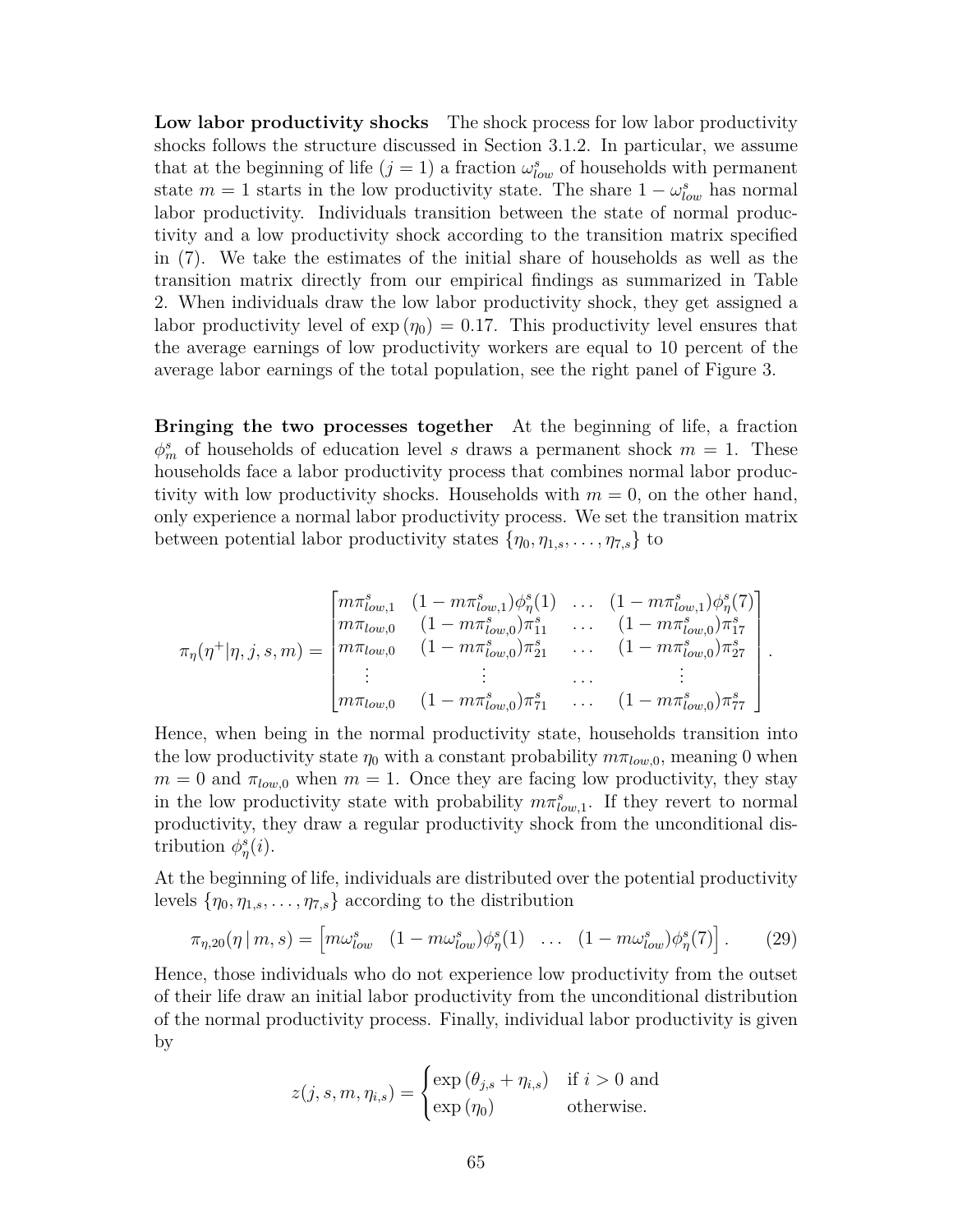Agents with a low productivity shock consequently have a productivity level that is independent of age.